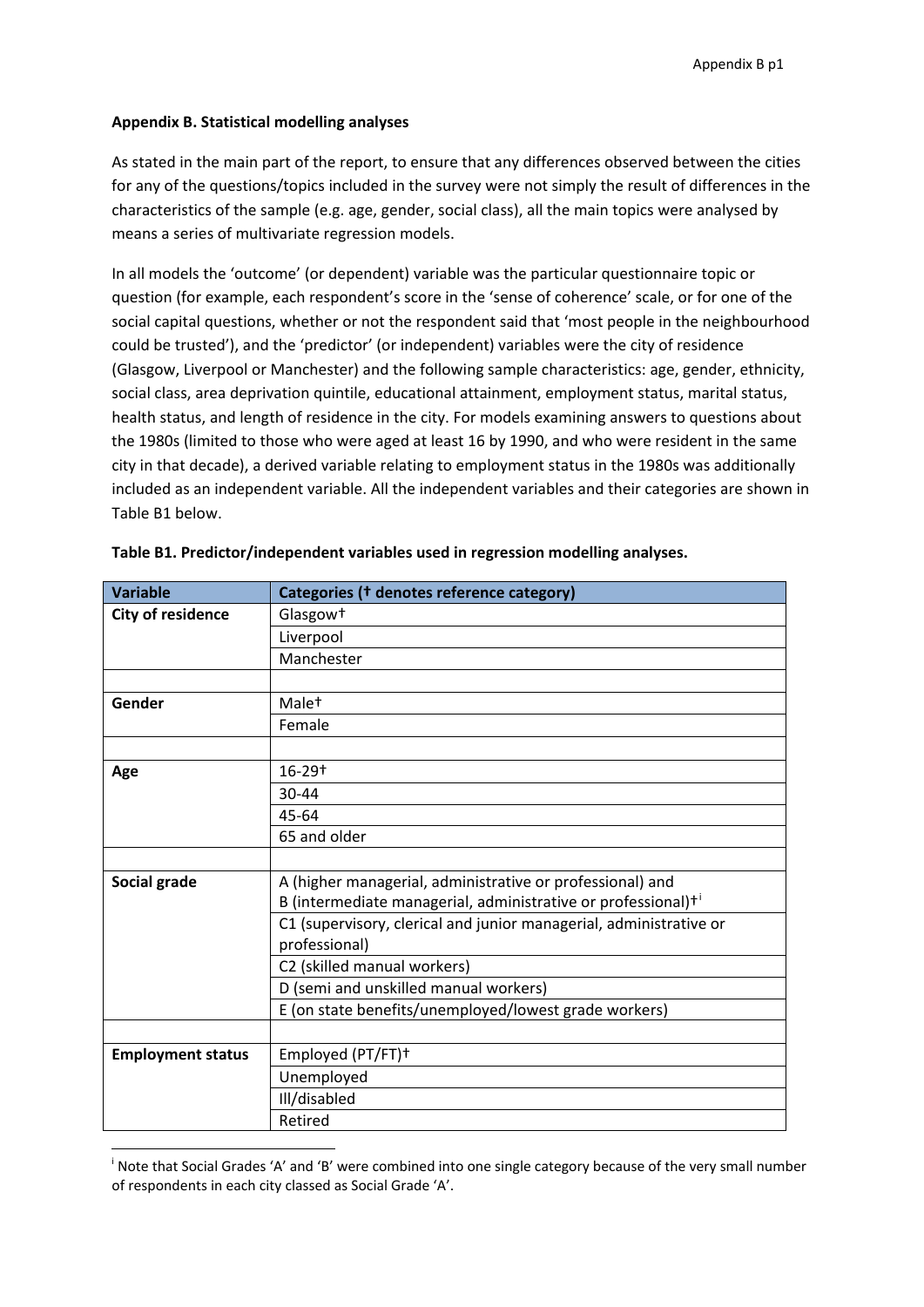| <b>Variable</b>        | Categories († denotes reference category)                                    |
|------------------------|------------------------------------------------------------------------------|
|                        | Looking after home/family                                                    |
|                        | In education/training (PT/FT)                                                |
|                        |                                                                              |
| <b>Educational</b>     | No qualifications <sup>+</sup>                                               |
| attainment             | Some qualifications, but not degree level"                                   |
|                        | 1st degree and above (includes NVQ/SVQ Level 5 or equivalent) <sup>iii</sup> |
|                        |                                                                              |
| <b>Deprivation</b>     | 1 (Most deprived) <sup>+</sup>                                               |
| quintile <sup>iv</sup> | $\overline{2}$                                                               |
|                        | 3                                                                            |
|                        | 4                                                                            |
|                        | 5 (Least deprived)                                                           |
|                        |                                                                              |
| <b>Ethnicity</b>       | Not a member of ethnic minority group+                                       |
|                        | Member of ethnic minority group <sup>v</sup>                                 |
|                        |                                                                              |
| <b>Marital status</b>  | Never married <sup>+</sup>                                                   |
|                        | Married/civil partnership                                                    |
|                        | Separated/divorced                                                           |
|                        | Widowed/surviving partner                                                    |
|                        |                                                                              |
| Long-term limiting     | None <sup>+</sup>                                                            |
| illness                | Limited a little                                                             |
|                        | Limited a lot                                                                |
|                        |                                                                              |
| Self-assessed health   | Good/very good+                                                              |
|                        | Fair                                                                         |
|                        | Bad/very bad                                                                 |
|                        |                                                                              |
| Length of residence    | Time in city not known <sup>+</sup>                                          |

<span id="page-1-0"></span>ii No degree level qualifications but one of the following categories: O Grade, Standard Grade, O Level, Access 3 Cluster, Intermediate 1 or 2, GCSE, CSE, Senior Certificate or equivalent; SCE Higher Grade, Higher, Advanced Higher, CSYS, A level, AS Level, Advanced Senior Certificate or equivalent; GNVQ/GSVQ Foundation or Intermediate, NVQ/SVQ Level 1 or 2, SCOTVEC Module, City and Guilds Craft or equivalent; GNVQ/GSVQ Advanced, NVQ/SVQ Level 3, ONC, OND, SCOTVEC National Diploma, City and Guilds Advanced Craft or equivalent; HNC, HND, NVQ/SVQ level 4 or equivalent; Professional qualifications; Other school qualifications not already mentioned (including foreign qualifications); Other post‐school but pre‐Higher Education qualifications not already mentioned (including foreign qualifications); Other Higher Education qualifications not already mentioned (including foreign qualifications); Other vocational/work related qualifications. iii Full list on questionnaire: First Degree, Postgraduate qualifications, Masters, PhD, NVQ/SVQ Level 5 or equivalent.

<span id="page-1-1"></span><sup>&</sup>lt;sup>iv</sup> Based on 'income deprivation'; in 2005, the measure used in the 2010 report of deprivation and mortality in Glasgow, Liverpool and Manchester (cited at various points within this report), and defined in detail within

<span id="page-1-2"></span>that report.<br><sup>V</sup> Includes the following categories: White and Black Caribbean; White and Black African; White and Asian; Any other mixed or multiple ethnic groups; Indian; Pakistani; Bangladeshi; Chinese; Any other Asian background; African; Caribbean; Black; Any other Black / African / Caribbean background; Arab; Any other ethnic group. The full list of all categories included in the question are available in Appendix E.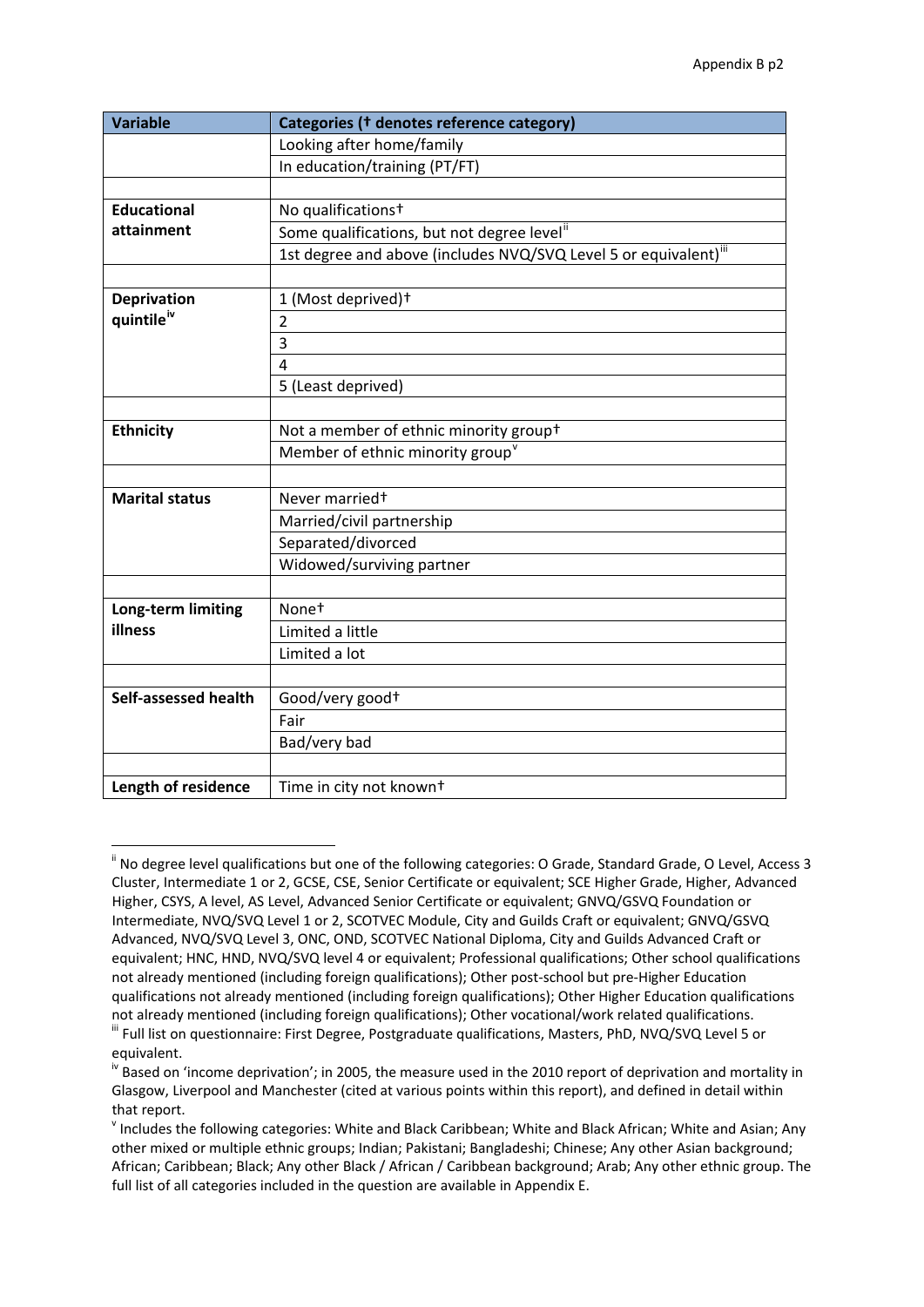| <b>Variable</b>          | Categories († denotes reference category)             |
|--------------------------|-------------------------------------------------------|
| (approximate)            | Possibly long-term resident <sup>vi</sup>             |
|                          |                                                       |
| Age (1980s 'political    | 36-49†                                                |
| effects' models only)    | 50-64                                                 |
|                          | 65 and older                                          |
|                          |                                                       |
| <b>Employment status</b> | Employed (PT/FT)/in education/training+               |
| (1980s 'political        | Unemployed                                            |
| effects' models          | Ill/disabled                                          |
| only) <sup>vii</sup>     | Retired                                               |
|                          | Looking after home/family                             |
|                          |                                                       |
| <b>Employment status</b> | Unemployed/sick/in & out of work+                     |
| in 1980s (1980s          | Job creation/education/training/apprenticeship        |
| 'political effects'      | Looking after family/working and looking after family |
| models only)             | In employment                                         |
|                          | Other & other combinations                            |

Models were either based on linear regression or logistic regression, depending on the type of outcome variable being examined: linear regression was used for 'continuous' outcome variables such as the sense of coherence score, while logistic regression was used for 'binary' outcomes (0 or 1) such as whether or not respondents recorded that they thought people in their neighbourhood could be trusted (e.g. recorded as '1' if the respondent said people could be trusted, or recorded as '0' if they did not).

Models were built incrementally, but only significant variables were included in the final models. All models were run using SPSS statistical software. For logistic regression models, categorical predictor variables were included as shown in Table C1 above; for the linear regression models, 'dummy' variables were derived matching the above categories.

Models were run using weighted and unweighted data. The results of the weighted analyses only are presented in this report<sup>[viii](#page-2-2)</sup>.

<span id="page-2-0"></span>v<sup>i</sup> In analysing the data it seemed important to distinguish the views of those who had been resident in their city for a long time and those who had not. However, no specific question on length of residence in the city was included in the survey. Thus, a crude measure of likely length of residence was derived from other available information: respondents were asked how long they had lived in their neighbourhood as part of the social capital questions (with options ranging from 'under six months' to 'over five years', and those who lived through the 1980s (i.e. were aged at least 36 at the time of the survey) were additionally asked in which city they were resident for most of that decade. From those two questions, respondents were categorised as being 'Possibly long‐term resident' (based on either being resident in their neighbourhood for five years or more, or having been in the same city in the 1980s) or 'length of residence in city unknown'.<br>Vii Due to the reduced sample size available for the 1980s modelling analyses, the categories of 'Employed

<span id="page-2-1"></span><sup>(</sup>PT/FT)' and 'in education/training' were combined (less than ten respondents across all three cities who had lived through the 1980s (and who were resident in the same city then as at the time of the survey) were in education or training).<br>viii Modelling of the unweighted data was undertaken as a precaution as the use of weights in some regression

<span id="page-2-2"></span>analyses can complicate interpretation of the results. Generally, however, there were very little differences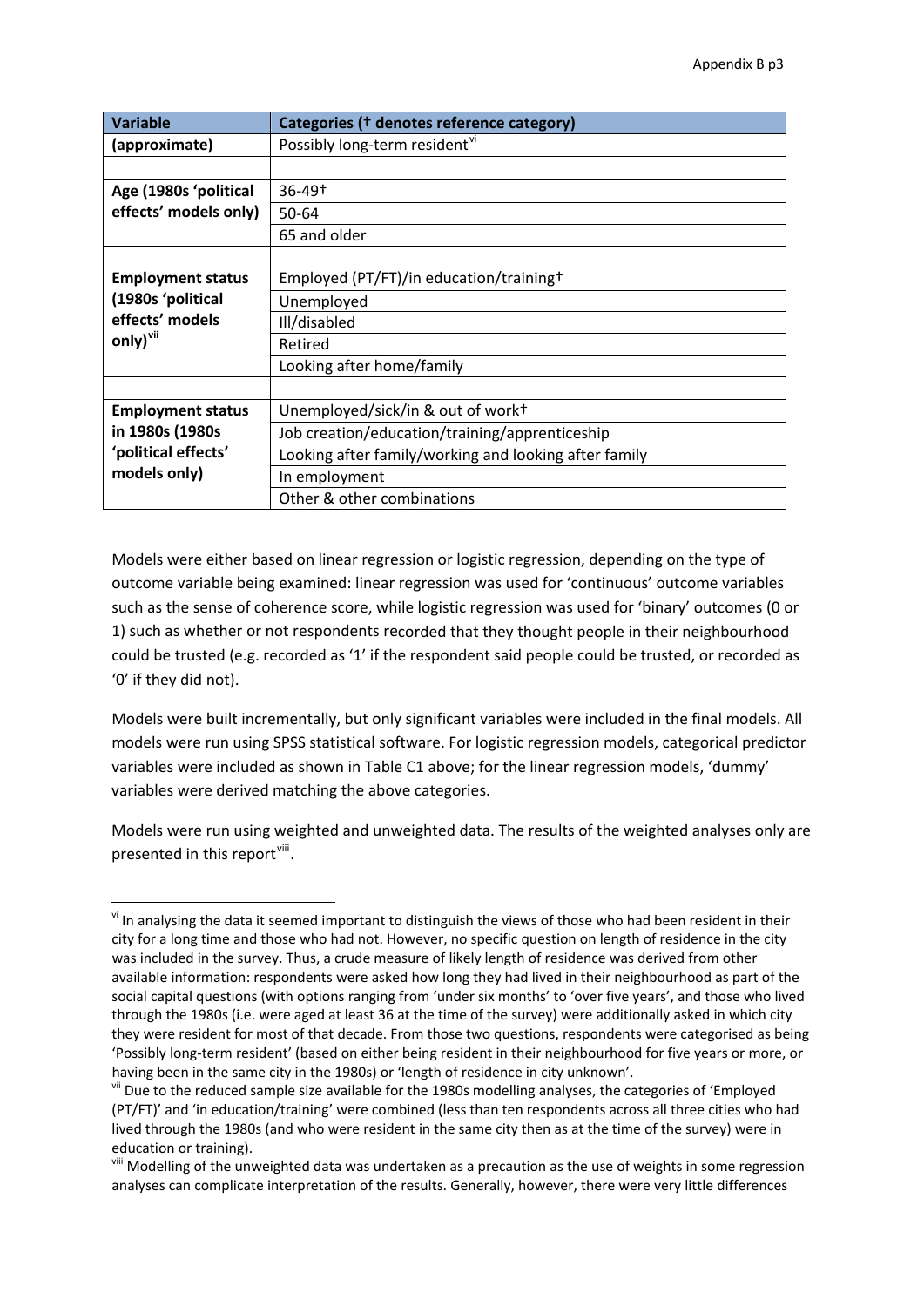A number of tests were employed and statistics checked to ensure accuracy and 'robustness' of the models (for example, checking the 'goodness of fit' of the data in the models, checking that required assumptions had been met, and that the results were not overly influenced by specific cases). These are listed briefly below.

# <span id="page-3-0"></span>*Linear regression models:*

- The assumption of normally distributed errors<sup>[1,](#page-5-0)[2](#page-5-1)</sup> was checked through examination of histograms and normal probability plots of the residuals in each model.
- <span id="page-3-1"></span>• The independent errors assumption<sup>2,[3](#page-5-1)</sup> (i.e. the independence of the residuals in the models) was checked by means of the Durbin-Watson test<sup>[3](#page-3-1)</sup>, ensuring values were close to  $2^2$  $2^2$ . However, the test could only be run with unweighted data (although, as stated, the results of weighted and unweighted models were broadly very similar).
- All variables were checked beforehand to ensure there was 'non-zero variance'<sup>2</sup>.
- The assumption of homoscedasticity<sup>[2](#page-3-0)</sup> (i.e. that the variance of the residuals in the model should be constant) was checked by means of plotting the standardised residuals with the standardised predicted values of the outcome variable.
- All predictor variables were tested for co-linearity by means of calculation and checking of the Variance Inflation Factor (VIF) and 'Tolerance' statistics: any VIF values greater than 10 or Tolerance statistics less than 0.1 or 0.2 would potentially indicate problematic levels of co-linearity $2,4,5$  $2,4,5$ .
- The fit of the model was checked through the value of  $R^2$  and adjusted  $R^2$  statistics, and the value and significance of the *F* ratio statistic in the analysis of variance (ANOVA). The potential for cases exerting undue influence in the model was checked by means of: examining the distribution of the standardised residuals to ensure that no more than approximately 5% had values above [2](#page-3-0), and no more than 1% had values above 2.5<sup>2</sup>; ensuring values of the Cook's Distance statistic was less than  $1^6$  $1^6$ ; checking for values two or three times the average leverage<sup>7,8</sup>; checking the DFBeta statistic (the standardised version of the Cook's Distance) for any values greater than  $1^2$  $1^2$ ; examining the covariance ratio (CVR) (for any values outside the acceptable range) $i^{x,9}$ .

# *Logistic regression models:*

 The 'goodness of fit' of the data in the logistic regression models was checked by means of: the ‐2 x log‐likelihood statistic and its Chi‐square statistic (a Chi‐square value of <0.05 indicating a significant fit); the Homer & Lemeshow test (a significant value suggesting a poor goodness of fit); and the value of the Cox & Snell  $R^2$  $R^2$  statistic<sup>2</sup>. A number of the same tests and statistics listed above were used to identify cases with undue influence i.e. Cook's Distance, distribution of standardised residuals, average leverage and DFBeta.

<u> 1989 - Johann Barn, amerikansk politiker (d. 1989)</u>

between the values (coefficients or odds ratios) obtained for the cities in the weighted compared with the unweighted models.<br>ix i.e. 1 plus three times the average leverage (for upper limit), and 1 minus three times the average leverage.

<span id="page-3-2"></span>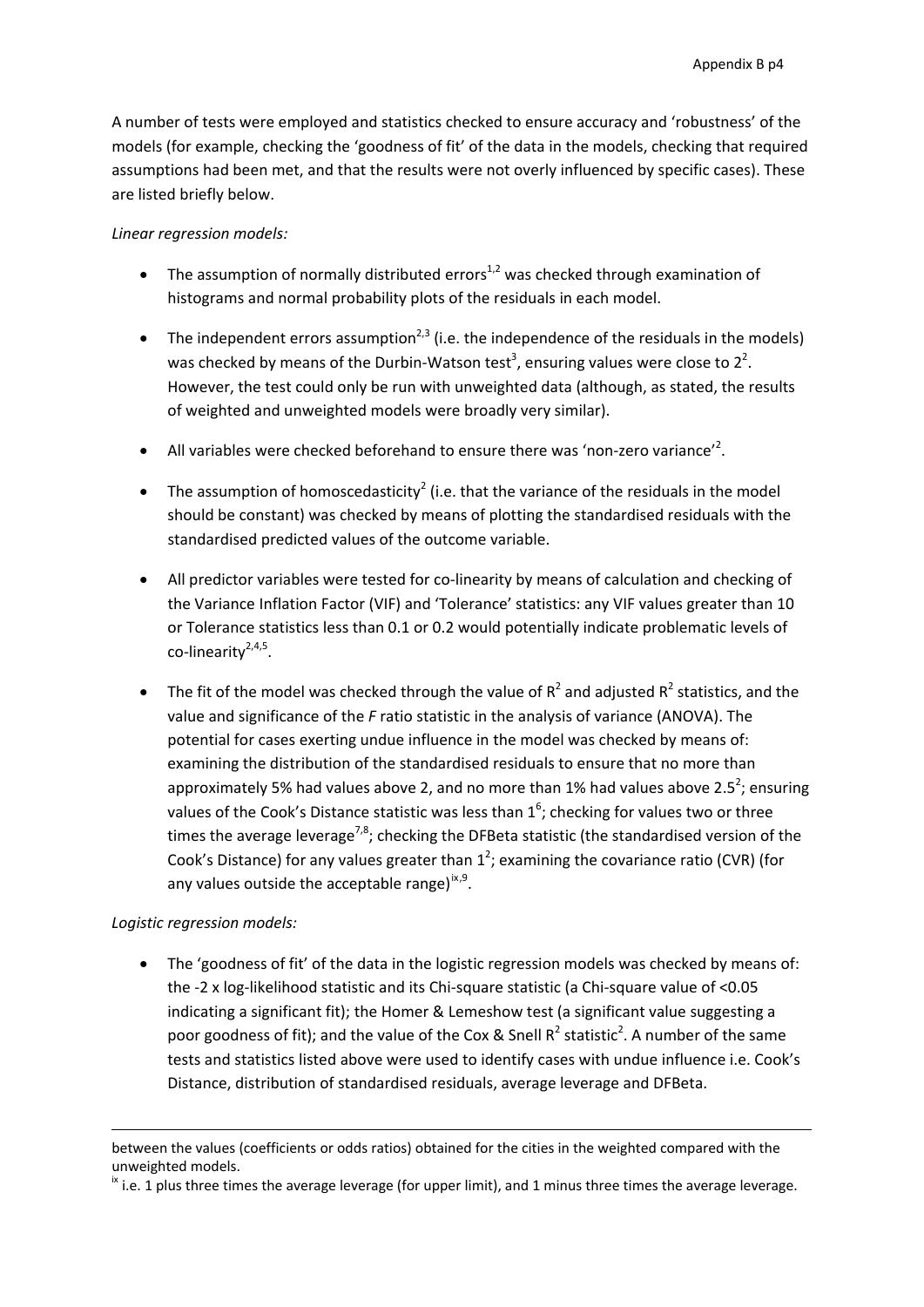■ The Tolerance and VIF statistics were again checked to assess any problems with co-linearity among the independent variables.

The values of these various tests and checks associated with each statistical model are not reported here; however, they are available on request.

For the main topics included in the questionnaire, a series of additional models was run for the Glasgow sample only. This was to show which characteristics of the sample were significantly associated with differences in the outcomes (survey questions) within a specifically Glasgow context.

The results of the main regression analyses are presented in the following pages of this appendix. Results from the key Glasgow‐only analyses are included within Appendix C.

Any modelling analyses from the survey not presented within these Appendices are available on request.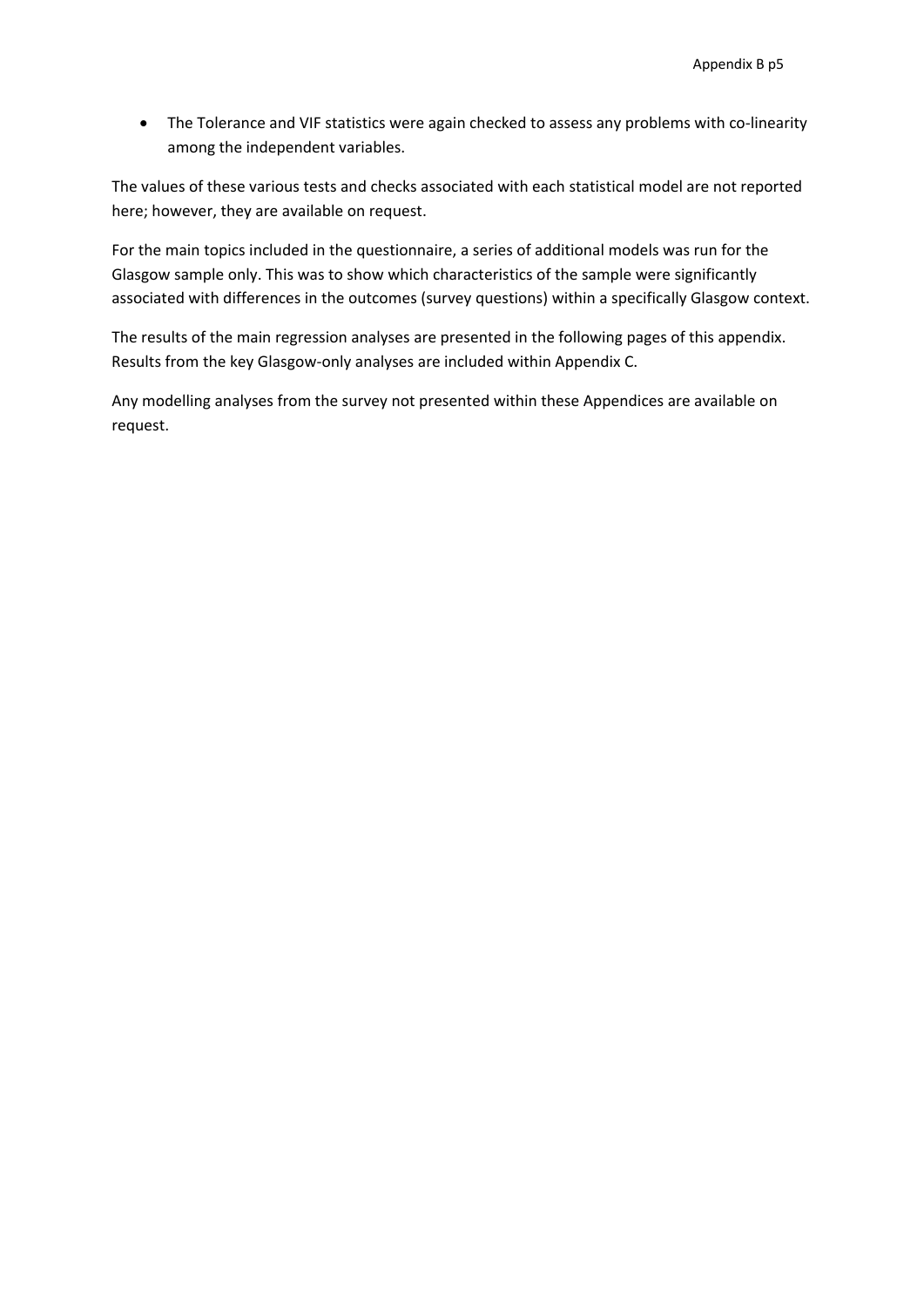## <span id="page-5-1"></span>**References for Appendix B.**

1. Altman DG. *Practical Statistics for Medical Research*. London: Chapman & Hall; 1991.

<span id="page-5-0"></span>2. Field A. *Discovering statistics using SPSS* (2nd edition). London, UK: SAGE Publications; 2005.

3. Durbin J, Watson GS. Testing for Serial Correlation in Least Squares Regression, II. *Biometrika* 1951;38:159‐179.

4. Myers R. *Classical and modern regression with applications* (2nd Edition). Boston, MA, USA: Duxbury; 1990.

5. Menard S. Applied logistic regression analysis. Series: quantitative applications in the social sciences. Thousand Oaks, CA, USA: SAGE Publications; 1995.

6. Cook RD, Weisberg S. *Residuals and influence in regression*. New York, NY, USA: Chapman & Hall; 1982.

7. Hoaglin D, Welsch R. The hat matrix in regression and ANOVA. *American Statistician* 1978;32:17‐ 22.

8. Stevens JP. *Applied multivariate statistics for the social sciences* (2nd Edition). Hillside, NJ, USA: Erlbaum; 1992.

9. Belsey DA, Kuh E, Welsch R. *Regression diagnostics: identifying influential data and sources of collinearity*. New York, NY, USA: Wiley; 1980.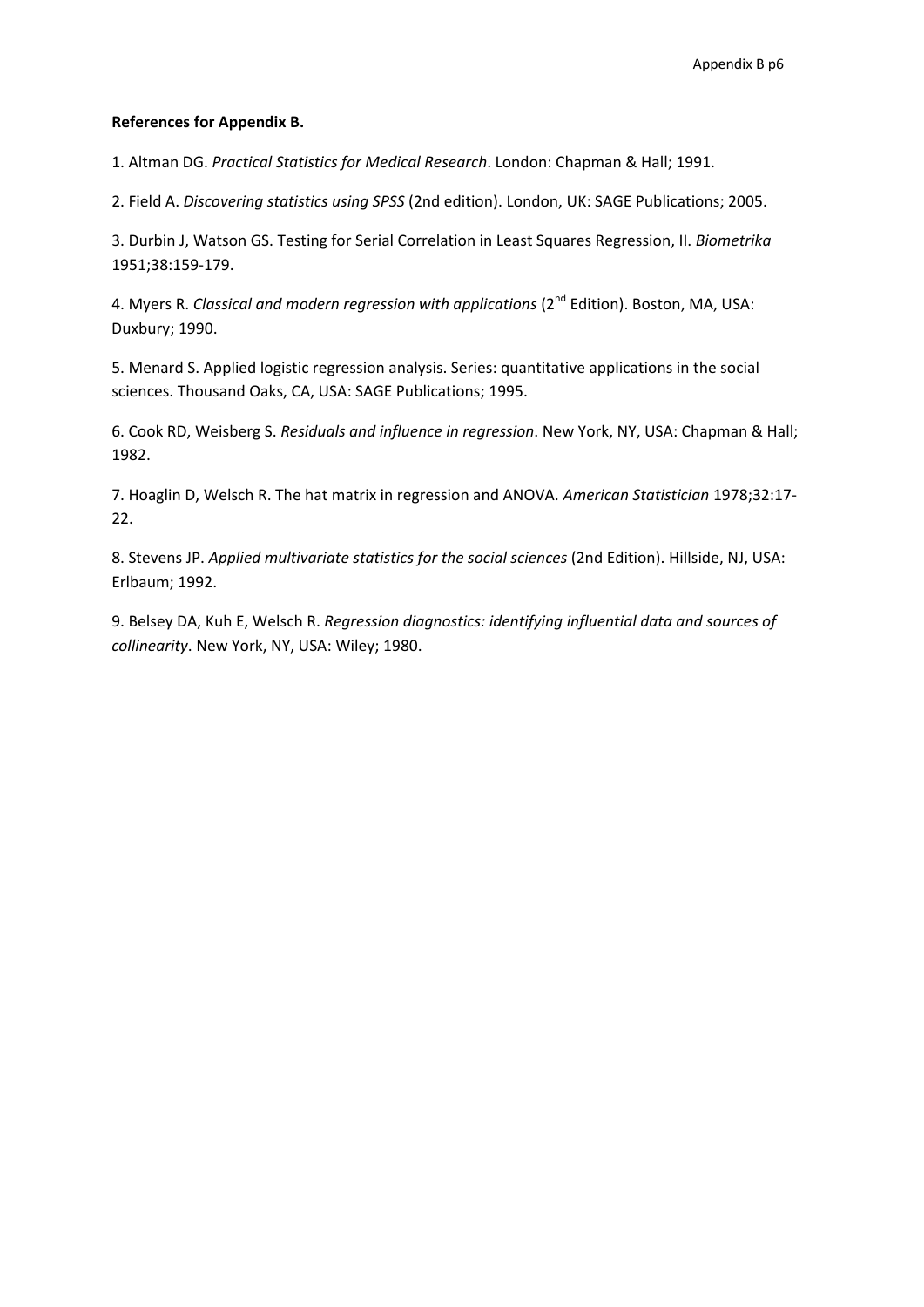**Sense of Coherence (SoC‐13)**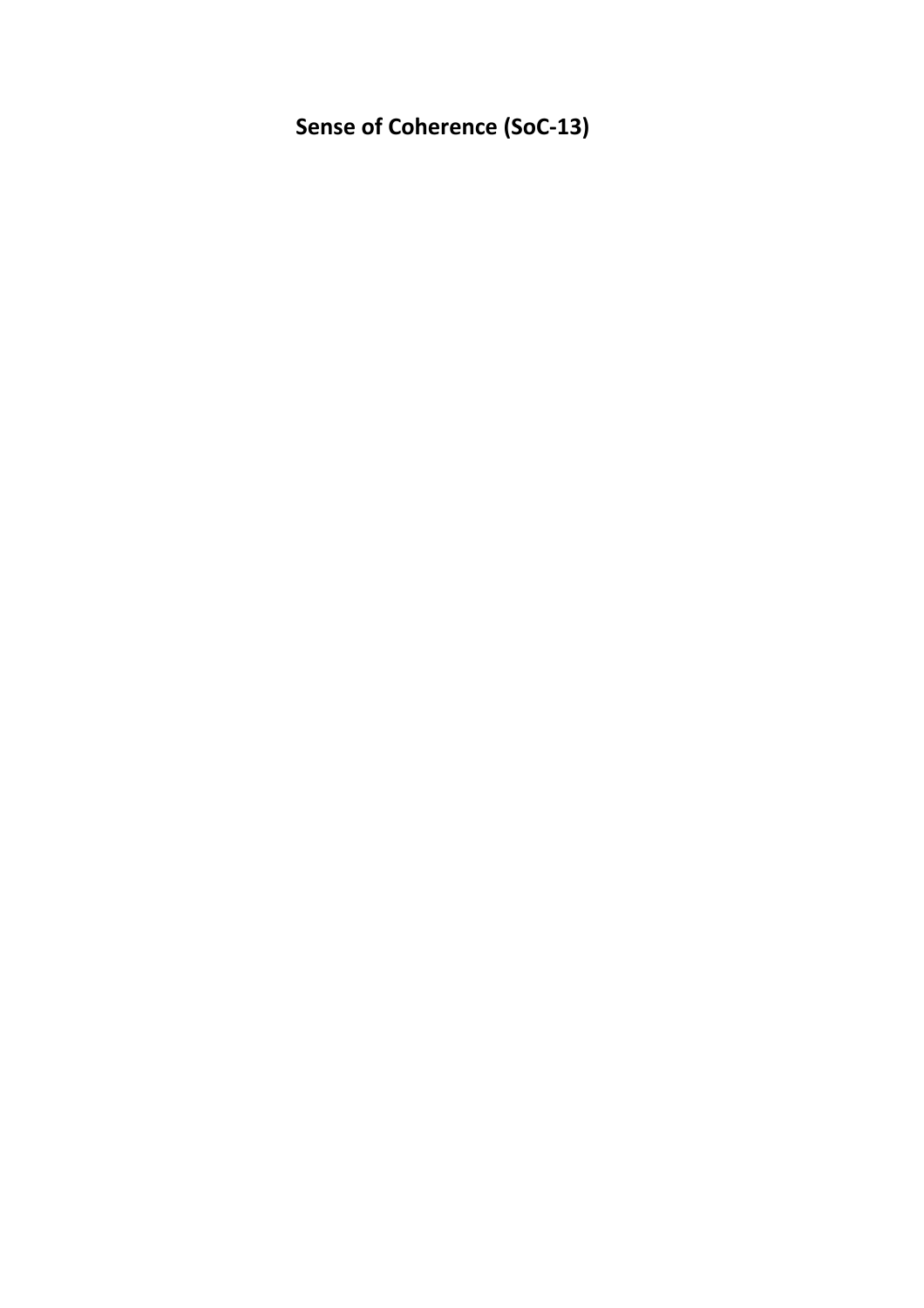**Multivariate linear regression analysis of the factors associated with: Sense of Coherence (SoC)**

| Variable/category                                             | Adjusted Mean <sup>1</sup> | $\overline{\Delta \mu^2}$ (95% conf. ints) t statistic | Significance  |
|---------------------------------------------------------------|----------------------------|--------------------------------------------------------|---------------|
| City                                                          |                            |                                                        |               |
| Glasgow <sup>+</sup>                                          | 66.08                      |                                                        |               |
| Liverpool                                                     | 61.09                      | -4.99 (-5.95 to -4.03)                                 | $-10.16$ **** |
| Manchester                                                    | 57.98                      | $-8.10$ ( $-9.06$ to $-7.14$ )                         | $-16.56$ **** |
| <b>Deprivation quintile</b>                                   |                            |                                                        |               |
| 1 (Most deprived) <sup>+</sup>                                | 66.08                      |                                                        |               |
| 4                                                             | 67.82                      | 1.75 (0.74 to 2.75)                                    | $3.40***$     |
| 5 (Least deprived)                                            | 67.72                      | 1.64 (0.60 to 2.68)                                    | $3.08$ **     |
| <b>Educational attainment</b>                                 |                            |                                                        |               |
| No qualifications+                                            | 66.08                      |                                                        |               |
| Some qualifications, but not degree level                     | 68.70                      | 2.62 (1.64 to 3.60)                                    | $5.25$ ****   |
| 1st degree and above (includes NVQ/SVQ Level 5 or equivalent) | 70.39                      | 4.31 (2.92 to 5.70)                                    | $6.08$ ****   |
| <b>Employment status</b>                                      |                            |                                                        |               |
| Employed (pt & ft)+                                           | 66.08                      |                                                        |               |
| Unemployed                                                    | 59.58                      | -6.50 (-7.78 to -5.21)                                 | $-9.93$ ****  |
| Ill/disabled                                                  | 59.39                      | -6.69 (-8.54 to -4.84)                                 | $-7.08$ ****  |
| Retired                                                       | 69.26                      | 3.18 (1.52 to 4.85)                                    | $3.75$ ***    |
| Married/civil partnership                                     | 67.67                      | 1.59 (0.77 to 2.41)                                    | $3.81***$     |
| Self-assessed health                                          |                            |                                                        |               |
| Good/very good+                                               | 66.08                      |                                                        |               |
| Fair                                                          | 61.13                      | $-4.94$ ( $-6.05$ to $-3.84$ )                         | $-8.78$ ****  |
| Bad/very bad                                                  | 58.84                      | $-7.23$ ( $-8.90$ to $-5.57$ )                         | $-8.51$ ****  |
| Age group                                                     |                            |                                                        |               |
| $16 - 29$ <sup>+</sup>                                        | 66.08                      |                                                        |               |
| $65+$                                                         | 68.51                      | 2.43 (0.69 to 4.17)                                    | $2.73$ **     |

Notes

1. Mean predicted by full fitted model

2. Difference in mean compared to reference category after adjustment for other factors in the mode

3. Significance level:  $* = p < 0.05$ ;  $** = p < 0.01$ ;  $*** = p < 0.001$ ;  $*** = p < 0.0001$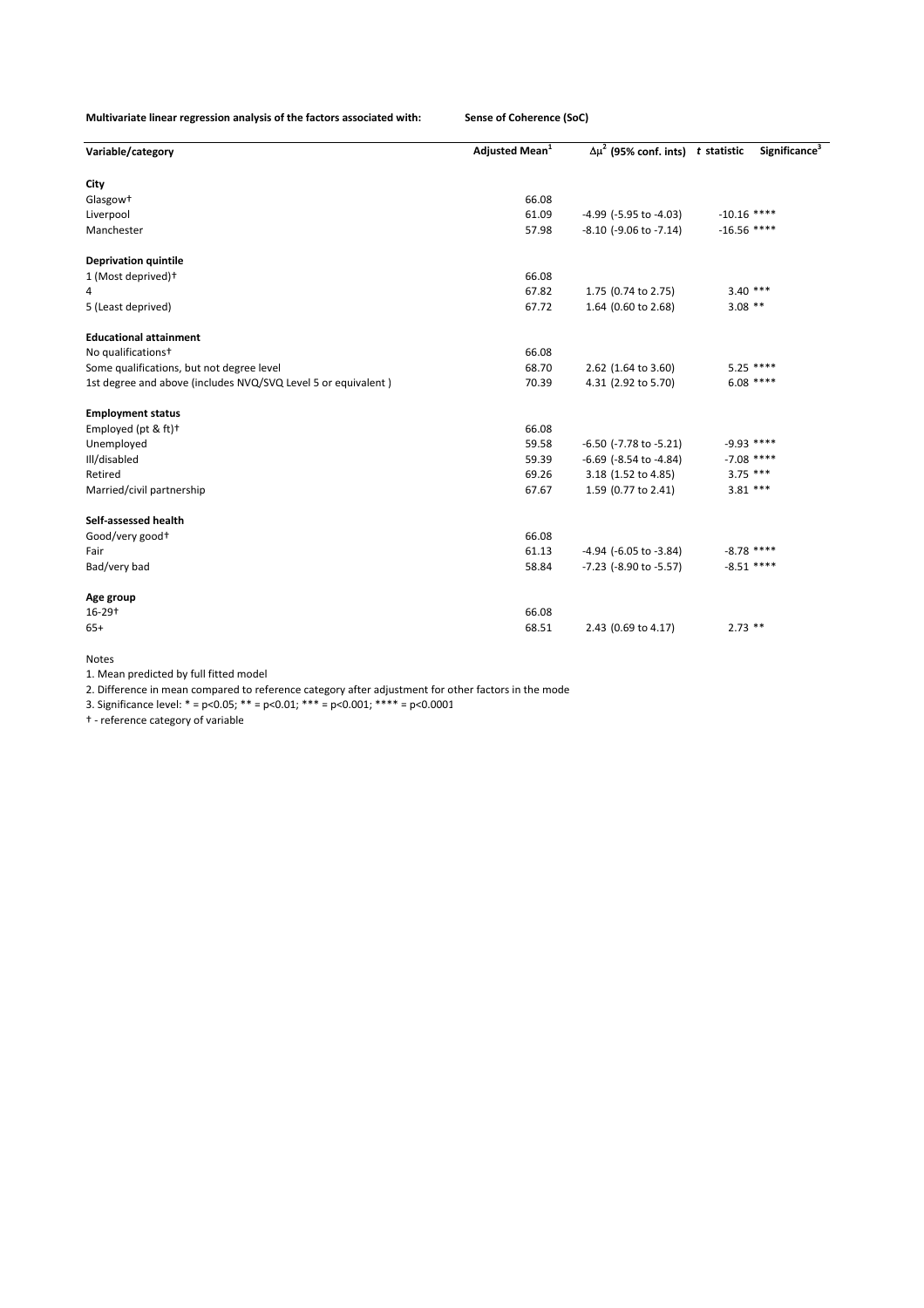**Multivariate linear regression analysis of the factors associated with: SoC (manageability)**

| Variable/category                                             | Adjusted Mean <sup>1</sup> | $\overline{\Delta \mu^2}$ (95% conf. ints) t statistic | Significance <sup>3</sup> |
|---------------------------------------------------------------|----------------------------|--------------------------------------------------------|---------------------------|
| City                                                          |                            |                                                        |                           |
| Glasgow <sup>+</sup>                                          | 20.52                      |                                                        |                           |
| Liverpool                                                     | 19.14                      | $-1.37$ ( $-1.71$ to $-1.04$ )                         | $-8.12$ ****              |
| Manchester                                                    | 18.07                      | $-2.44$ ( $-2.77$ to $-2.11$ )                         | $-14.50$ ****             |
| Gender                                                        |                            |                                                        |                           |
| Male <sup>+</sup>                                             | 20.52                      |                                                        |                           |
| Female                                                        | 20.18                      | $-0.33$ ( $-0.61$ to $-0.06$ )                         | $-2.38$ *                 |
| <b>Educational attainment</b>                                 |                            |                                                        |                           |
| No qualifications <sup>+</sup>                                | 20.52                      |                                                        |                           |
| Some qualifications, but not degree level                     | 21.14                      | 0.62 (0.29 to 0.95)                                    | $3.65$ ***                |
| 1st degree and above (includes NVQ/SVQ Level 5 or equivalent) | 21.34                      | 0.82 (0.36 to 1.28)                                    | $3.47***$                 |
| <b>Employment status</b>                                      |                            |                                                        |                           |
| Employed (pt & ft)+                                           | 20.52                      |                                                        |                           |
| Unemployed                                                    | 18.38                      | $-2.13$ ( $-2.58$ to $-1.69$ )                         | $-9.42$ ****              |
| Ill/disabled                                                  | 18.86                      | $-1.65$ ( $-2.29$ to $-1.02$ )                         | $-5.08$ ****              |
| Retired                                                       | 22.17                      | 1.65 (1.24 to 2.06)                                    | 7.95 ****                 |
| <b>Marital status</b>                                         |                            |                                                        |                           |
| Never married <sup>+</sup>                                    | 20.52                      |                                                        |                           |
| Married/civil partnership                                     | 20.94                      | 0.42 (0.14 to 0.70)                                    | $2.92**$                  |
| Self-assessed health                                          |                            |                                                        |                           |
| Good/very good+                                               | 20.52                      |                                                        |                           |
| Fair                                                          | 18.74                      | $-1.78$ ( $-2.16$ to $-1.40$ )                         | $-9.19$ ****              |
| Bad/very bad                                                  | 18.34                      | $-2.17$ ( $-2.74$ to $-1.60$ )                         | $-7.43$ ****              |

Notes

1. Mean predicted by full fitted model

2. Difference in mean compared to reference category after adjustment for other factors in the mode

3. Significance level: \* = p<0.05; \*\* = p<0.01; \*\*\* = p<0.001; \*\*\*\* = p<0.0001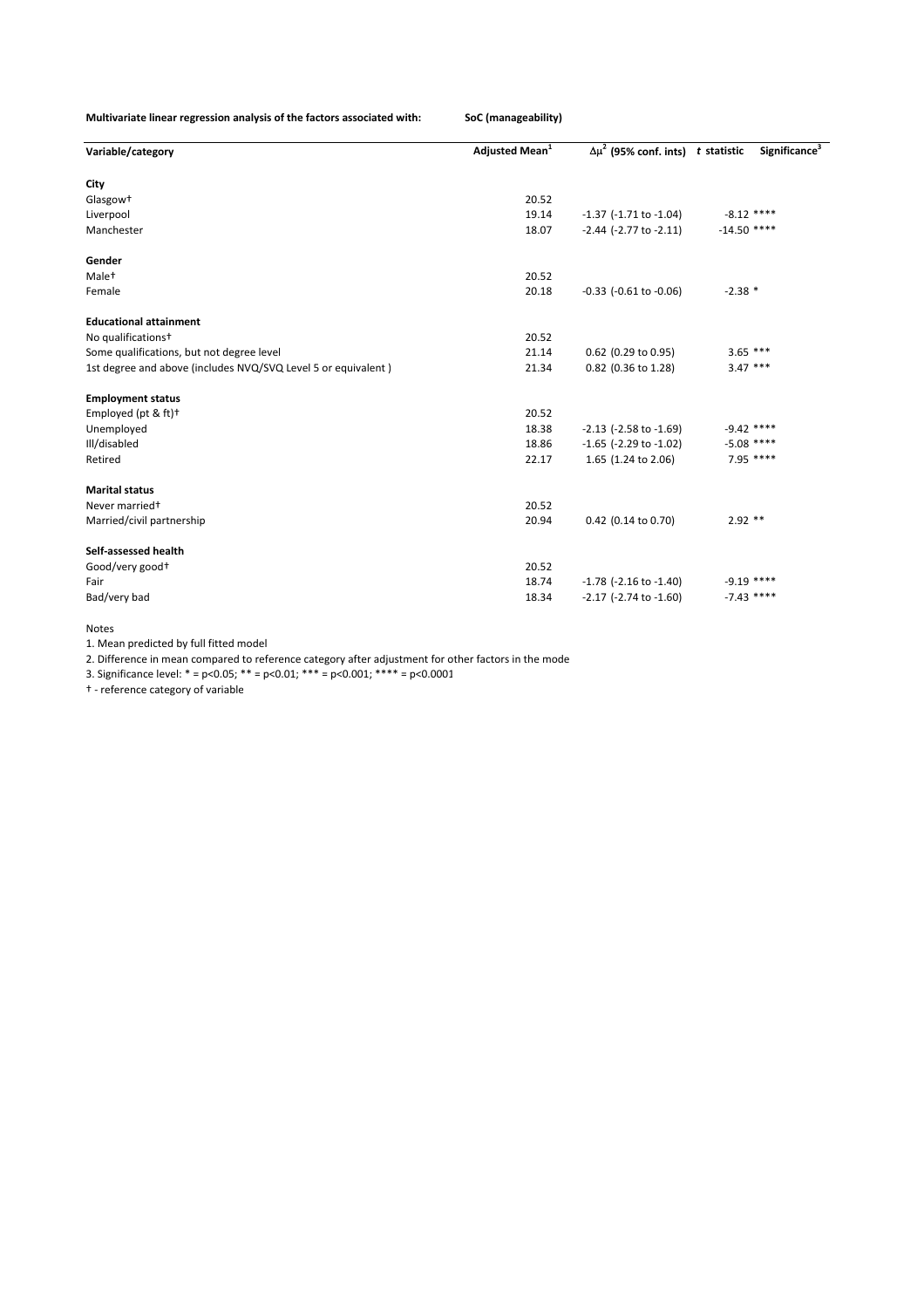**Multivariate linear regression analysis of the factors associated with: SoC (meaningfulness)**

| Variable/category                                                                    | Adjusted Mean <sup>1</sup> | $\Delta \mu^2$ (95% conf. ints) t statistic |               | Significance <sup>3</sup> |
|--------------------------------------------------------------------------------------|----------------------------|---------------------------------------------|---------------|---------------------------|
| City                                                                                 |                            |                                             |               |                           |
| Glasgow <sup>+</sup>                                                                 | 20.99                      |                                             |               |                           |
| Liverpool                                                                            | 19.77                      | $-1.23$ ( $-1.58$ to $-0.88$ )              | $-6.96$ ****  |                           |
| Manchester                                                                           | 18.07                      | -2.93 (-3.27 to -2.58)                      | $-16.60$ **** |                           |
| Socio-economic group                                                                 |                            |                                             |               |                           |
| A (higher managerial/admin/prof) and B (intermed managerial/admin/prof) <sup>+</sup> | 20.99                      |                                             |               |                           |
| E (On state benefit/unemployed/lowest grade workers)                                 | 20.51                      | $-0.48$ ( $-0.94$ to $-0.02$ )              | $-2.05$ *     |                           |
| <b>Deprivation quintile</b>                                                          |                            |                                             |               |                           |
| 1 (Most deprived) <sup>+</sup>                                                       | 20.99                      |                                             |               |                           |
| 3                                                                                    | 21.60                      | 0.60 (0.21 to 1.00)                         | $2.98$ **     |                           |
| 4                                                                                    | 22.00                      | 1.01 (0.62 to 1.39)                         | $5.07$ ****   |                           |
| 5 (Least deprived)                                                                   | 21.61                      | 0.62 (0.22 to 1.02)                         | $3.02$ **     |                           |
| <b>Educational attainment</b>                                                        |                            |                                             |               |                           |
| No qualifications <sup>+</sup>                                                       | 20.99                      |                                             |               |                           |
| Some qualifications, but not degree level                                            | 22.05                      | 1.05 (0.70 to 1.41)                         | 5.85 ****     |                           |
| 1st degree and above (includes NVQ/SVQ Level 5 or equivalent)                        | 23.02                      | 2.03 (1.52 to 2.53)                         | 7.88 ****     |                           |
| <b>Employment status</b>                                                             |                            |                                             |               |                           |
| Employed (pt & ft)+                                                                  | 20.99                      |                                             |               |                           |
| Unemployed                                                                           | 18.69                      | $-2.31$ ( $-2.82$ to $-1.79$ )              | $-8.83$ ****  |                           |
| Ill/disabled                                                                         | 18.41                      | -2.58 (-3.27 to -1.9)                       | $-7.37$ ****  |                           |
| Retired                                                                              | 22.13                      | 1.14 (0.71 to 1.56)                         | $5.22$ ****   |                           |
| <b>Marital status</b>                                                                |                            |                                             |               |                           |
| Never married <sup>+</sup>                                                           | 20.99                      |                                             |               |                           |
| Married/civil partnership                                                            | 21.41                      | 0.41 (0.12 to 0.71)                         | $2.75$ **     |                           |
| Self-assessed health                                                                 |                            |                                             |               |                           |
| Good/very good+                                                                      | 20.99                      |                                             |               |                           |
| Fair                                                                                 | 19.53                      | $-1.47$ ( $-1.86$ to $-1.07$ )              | $-7.25$ ****  |                           |
| Bad/very bad                                                                         | 18.53                      | $-2.47$ ( $-3.06$ to $-1.87$ )              | $-8.08$ ****  |                           |

Notes

1. Mean predicted by full fitted model

2. Difference in mean compared to reference category after adjustment for other factors in the model

3. Significance level: \* = p<0.05; \*\* = p<0.01; \*\*\* = p<0.001; \*\*\*\* = p<0.0001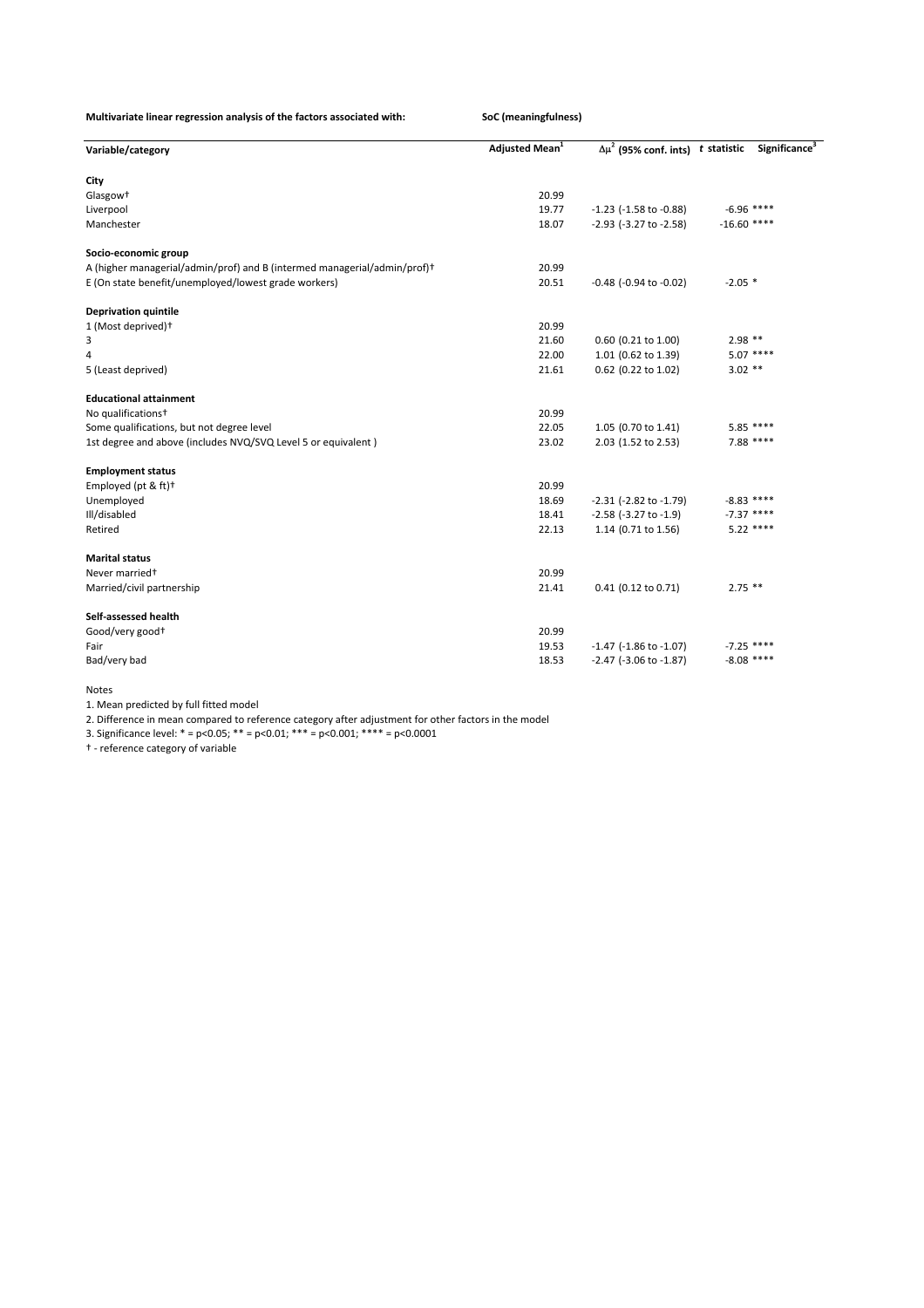**Multivariate linear regression analysis of the factors associated with: SoC (comprehensibility)**

| Variable/category                                             | Adjusted Mean <sup>1</sup> | $\Delta \mu^2$ (95% conf. ints) t statistic | <b>Significance</b> <sup>3</sup> |
|---------------------------------------------------------------|----------------------------|---------------------------------------------|----------------------------------|
| City                                                          |                            |                                             |                                  |
| Glasgow <sup>+</sup>                                          | 25.02                      |                                             |                                  |
| Liverpool                                                     | 22.60                      | $-2.42$ ( $-2.83$ to $-2.00$ )              | $-11.43$ ****                    |
| Manchester                                                    | 22.28                      | $-2.74$ ( $-3.15$ to $-2.32$ )              | $-13.01$ ****                    |
| <b>Deprivation quintile</b>                                   |                            |                                             |                                  |
| 1 (Most deprived) <sup>+</sup>                                | 25.02                      |                                             |                                  |
| 4                                                             | 25.60                      | 0.58 (0.15 to 1.02)                         | $2.64$ **                        |
| 5 (Least deprived)                                            | 25.92                      | 0.90 (0.45 to 1.35)                         | $3.92$ ****                      |
| <b>Educational attainment</b>                                 |                            |                                             |                                  |
| No qualifications <sup>+</sup>                                | 25.02                      |                                             |                                  |
| Some qualifications, but not degree level                     | 25.81                      | 0.79 (0.37 to 1.21)                         | $3.69$ ***                       |
| 1st degree and above (includes NVQ/SVQ Level 5 or equivalent) | 26.35                      | 1.33 (0.73 to 1.93)                         | 4.35 ****                        |
| <b>Employment status</b>                                      |                            |                                             |                                  |
| Employed (pt & ft)+                                           | 25.02                      |                                             |                                  |
| Unemployed                                                    | 23.13                      | $-1.89$ ( $-2.44$ to $-1.33$ )              | $-6.68$ ****                     |
| Ill/disabled                                                  | 22.70                      | $-2.32$ ( $-3.12$ to $-1.53$ )              | $-5.72$ ****                     |
| Retired                                                       | 26.15                      | 1.13 (0.40 to 1.85)                         | $3.06$ **                        |
| <b>Marital status</b>                                         |                            |                                             |                                  |
| Never married <sup>+</sup>                                    | 25.02                      |                                             |                                  |
| Married/civil partnership                                     | 25.82                      | 0.80 (0.44 to 1.16)                         | 4.39 ****                        |
| Self-assessed health                                          |                            |                                             |                                  |
| Good/very good+                                               | 25.02                      |                                             |                                  |
| Fair                                                          | 23.39                      | $-1.63$ ( $-2.10$ to $-1.15$ )              | $-6.72$ ****                     |
| Bad/very bad                                                  | 22.45                      | $-2.57$ ( $-3.29$ to $-1.85$ )              | $-7.03$ ****                     |
| Age group                                                     |                            |                                             |                                  |
| $16 - 29$ <sup>+</sup>                                        | 25.02                      |                                             |                                  |
| 30-44                                                         | 24.49                      | $-0.53$ ( $-0.95$ to $-0.12$ )              | $-2.52$ *                        |
| $65+$                                                         | 26.10                      | 1.07 (0.32 to 1.83)                         | $2.80**$                         |

Notes

1. Mean predicted by full fitted model

2. Difference in mean compared to reference category after adjustment for other factors in the mode

3. Significance level: \* = p<0.05; \*\* = p<0.01; \*\*\* = p<0.001; \*\*\*\* = p<0.0001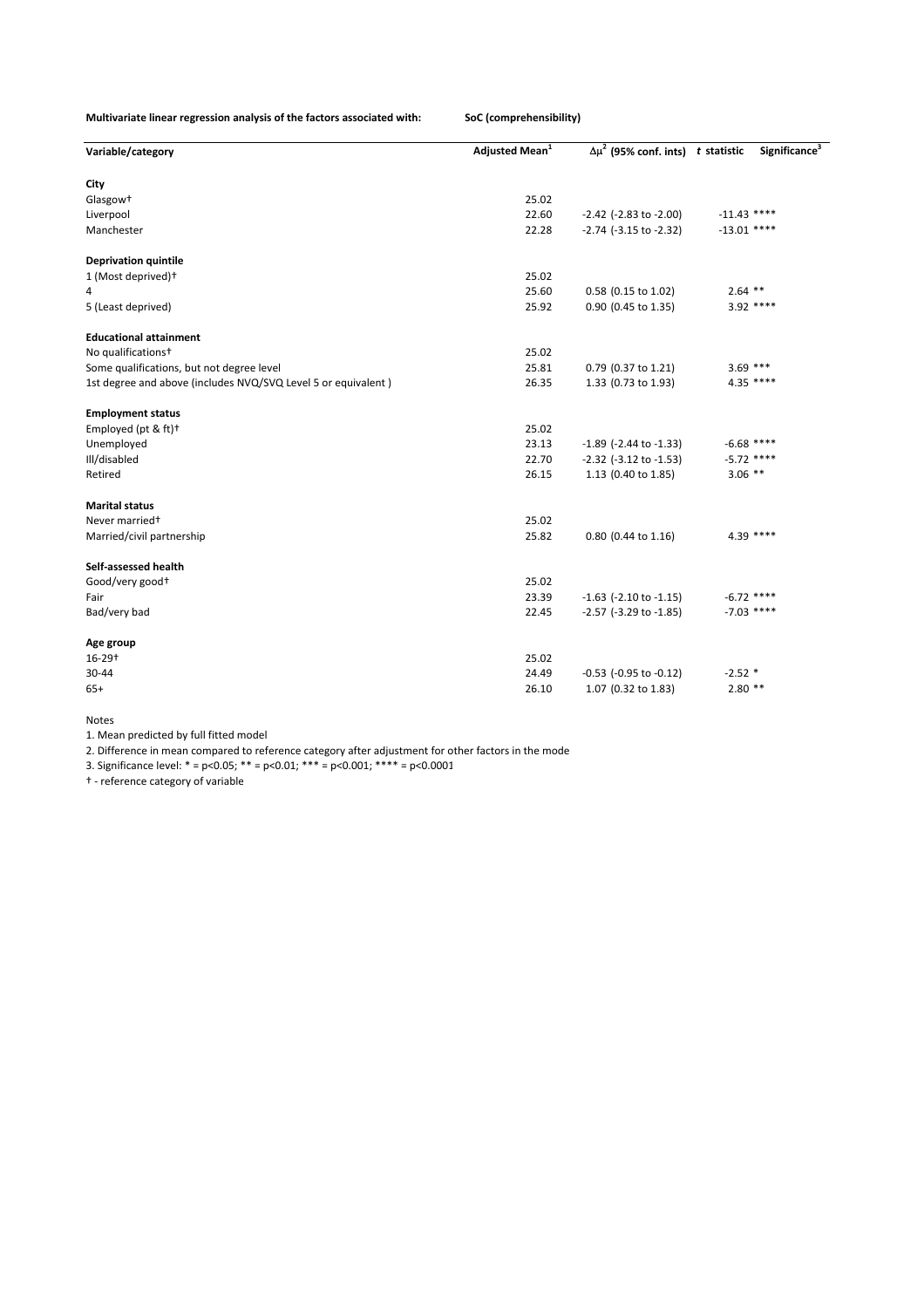**Social Capital**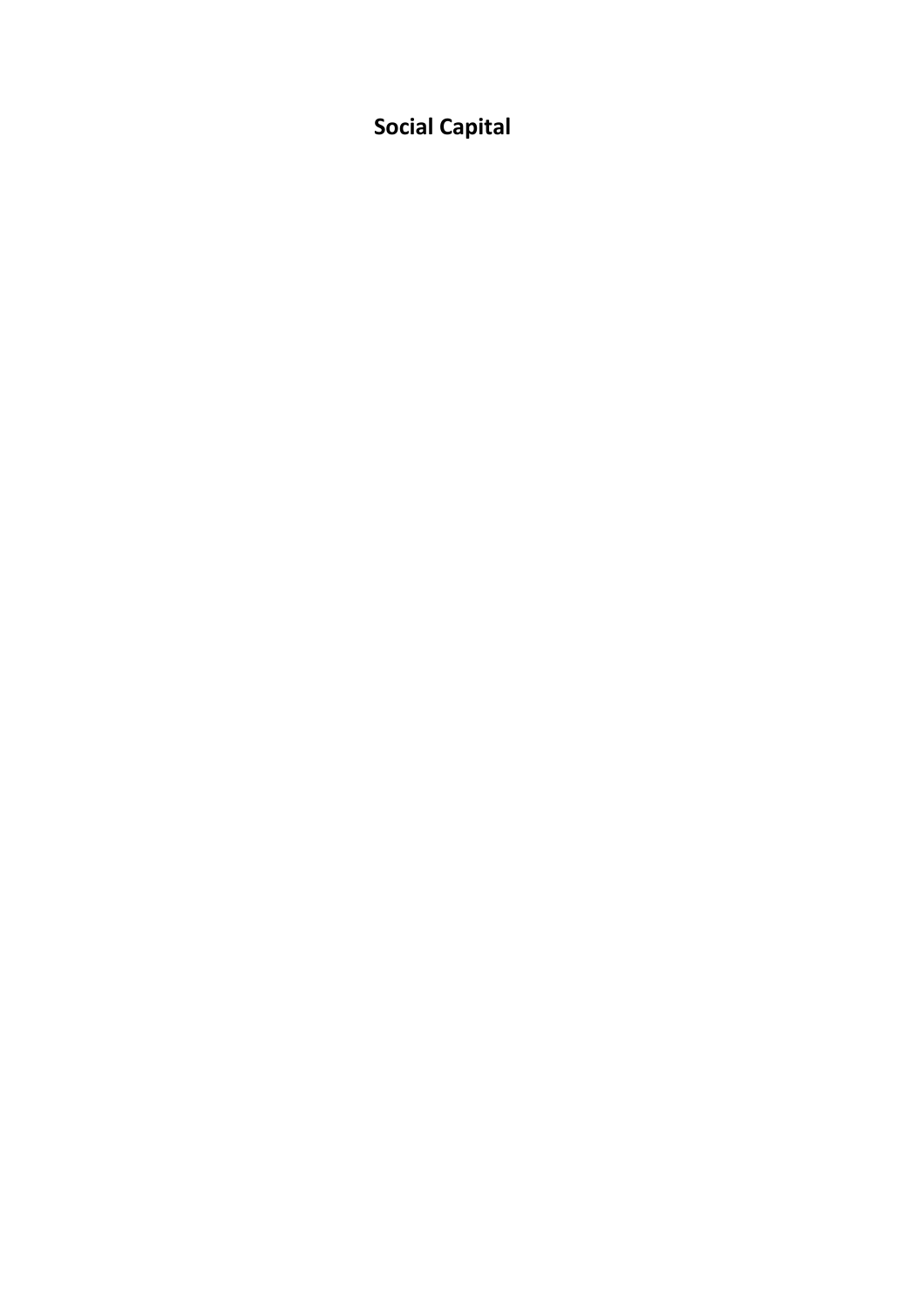Multivariate logistic regression analysis of the factors associated with: views of neighbourhood - where people help each other

| Variable/category                                                        | Wald statistic Significance <sup>1</sup> | Odds ratio (95% conf. ints.) |
|--------------------------------------------------------------------------|------------------------------------------|------------------------------|
| City                                                                     | 53.73 ****                               |                              |
| Glasgow <sup>+</sup>                                                     |                                          | 1.00                         |
| Liverpool                                                                | 20.99 ****                               | 1.56 (1.29 to 1.88)          |
| Manchester                                                               | $10.59$ **                               | 0.69 (0.56 to 0.86)          |
| Gender                                                                   | $10.03$ **                               |                              |
| Male <sup>+</sup>                                                        |                                          | 1.00                         |
| Female                                                                   | $10.03$ **                               | 1.32 (1.11 to 1.56)          |
| <b>Ethnicity</b>                                                         | 32.94 ****                               |                              |
| Not a member of ethnic minority group+                                   |                                          | 1.00                         |
| Member of ethnic minority group                                          | 32.94 ****                               | 2.13 (1.65 to 2.76)          |
| <b>Deprivation quintile</b>                                              | $16.28**$                                |                              |
| 1 (Most deprived)+                                                       |                                          | 1.00                         |
| $\overline{2}$                                                           | 3.20                                     | 1.29 (0.98 to 1.70)          |
| 3                                                                        | $4.78*$                                  | 1.37 (1.03 to 1.81)          |
| $\overline{4}$                                                           | $8.11**$                                 | 1.50 (1.13 to 1.97)          |
| 5 (Least deprived)                                                       | 15.38 ****                               | 1.75 (1.32 to 2.32)          |
| Socio-economic group                                                     | 12.97 *                                  |                              |
| A (higher managerial/admin/prof) and B (intermed managerial/admin/prof)+ |                                          | 1.00                         |
| C1 (supervisory, clerical, junior managerial/ admin/ prof)               | 1.29                                     | 0.85 (0.65 to 1.12)          |
| C2 (skilled manual)                                                      | 0.05                                     | 0.97 (0.73 to 1.29)          |
| D (semi-skilled/ unskilled manual)                                       | 0.63                                     | 1.12 (0.84 to 1.50)          |
| E (on state benefit/ unemployed/ lowest grade workers)                   | $5.32*$                                  | 0.66 (0.46 to 0.94)          |
| <b>Employment status</b>                                                 | 47.50 ****                               |                              |
| Employed (PT/FT)+                                                        |                                          | 1.00                         |
| Unemployed                                                               | 1.75                                     | 0.80 (0.58 to 1.11)          |
| Ill/disabled                                                             | 0.58                                     | 1.15 (0.80 to 1.65)          |
| Retired                                                                  | $4.51 *$                                 | 1.28 (1.02 to 1.61)          |
| Looking after home/family                                                | 1.70                                     | 0.81 (0.59 to 1.11)          |
| In education/training (PT/FT)                                            | 35.80 ****                               | 0.36 (0.26 to 0.50)          |
| Length of residence                                                      | $8.56$ **                                |                              |
| Time in city not known <sup>+</sup>                                      |                                          | 1.00                         |
| Possibly long-term resident                                              | $8.56$ **                                | 1.33 (1.10 to 1.62)          |

Notes

1. Significance level: \* = p<0.05; \*\* = p<0.01; \*\*\* = p<0.001; \*\*\*\* = p<0.0001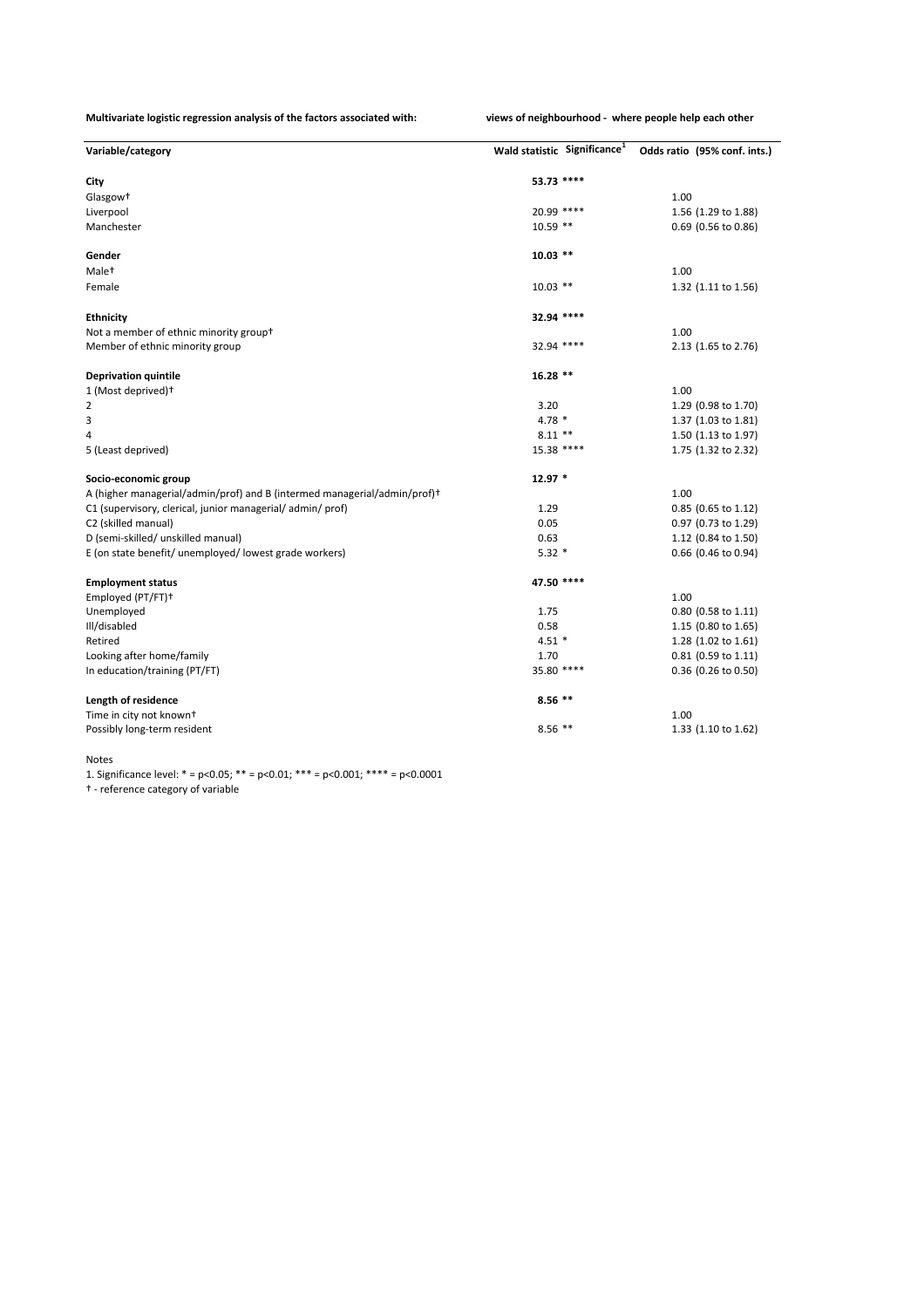Multivariate logistic regression analysis of the factors associated with: views of neighbourhood - where people go their own way

| Variable/category                                             | Wald statistic Significance <sup>1</sup> | Odds ratio (95% conf. ints.) |
|---------------------------------------------------------------|------------------------------------------|------------------------------|
| Age group                                                     | $12.58**$                                |                              |
| $16 - 29$ <sup>+</sup>                                        |                                          | 1.00                         |
| $30 - 44$                                                     | 0.46                                     | 0.93 (0.76 to 1.14)          |
| 45-64                                                         | $7.25$ **                                | 1.40 (1.10 to 1.79)          |
| $65+$                                                         | 0.92                                     | 1.16 (0.86 to 1.55)          |
| <b>Deprivation quintile</b>                                   | 32.57 ****                               |                              |
| 1 (Most deprived) <sup>+</sup>                                |                                          | 1.00                         |
| 2                                                             | $4.65*$                                  | 0.78 (0.62 to 0.98)          |
| 3                                                             | 1.22                                     | 0.88 (0.70 to 1.10)          |
| 4                                                             | $10.62$ **                               | 0.68 (0.54 to 0.86)          |
| 5 (Least deprived)                                            | 27.70 ****                               | 0.52 (0.41 to 0.66)          |
| <b>Educational attainment</b>                                 | $8.82*$                                  |                              |
| No qualifications <sup>+</sup>                                |                                          | 1.00                         |
| Some qualifications, but not degree level                     | 0.05                                     | 1.02 (0.86 to 1.21)          |
| 1st degree and above (includes NVQ/SVQ Level 5 or equivalent) | $6.20*$                                  | 0.71 (0.55 to 0.93)          |
| Length of residence                                           | $17.19$ ****                             |                              |
| Time in city not known+                                       |                                          | 1.00                         |
| Possibly long-term resident                                   | $17.19$ ****                             | 0.65 (0.53 to 0.80)          |

Notes

1. Significance level: \* = p<0.05; \*\* = p<0.01; \*\*\* = p<0.001; \*\*\*\* = p<0.0001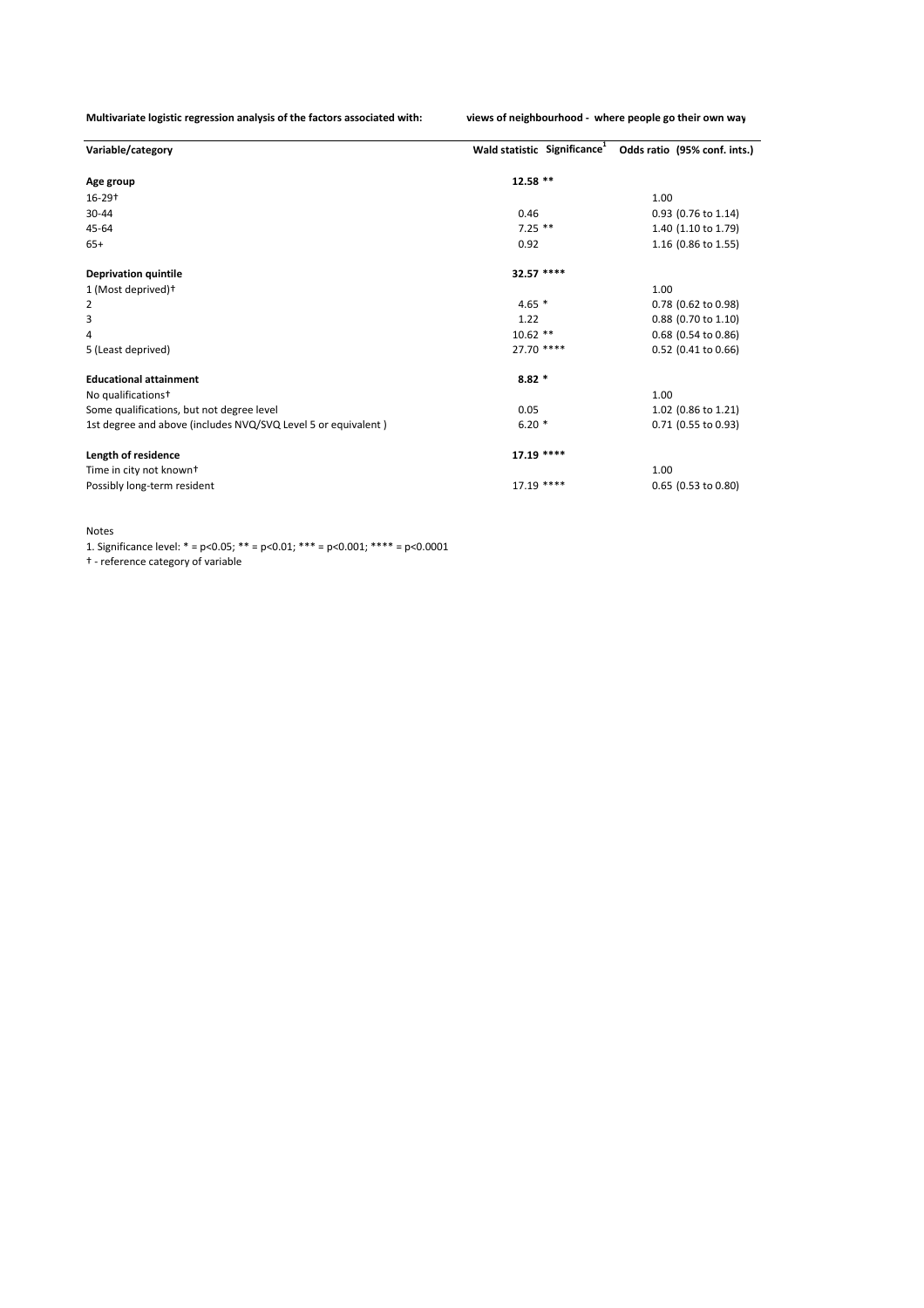Multivariate logistic regression analysis of the factors associated with: belief that return of lost wallet/purse is very or quite likely

| Variable/category                                                                    | Wald statistic Significance <sup>1</sup> | Odds ratio (95% conf. ints.) |
|--------------------------------------------------------------------------------------|------------------------------------------|------------------------------|
| City                                                                                 | 37.77 ****                               |                              |
| Glasgow <sup>+</sup>                                                                 |                                          | 1.00                         |
| Liverpool                                                                            | 35.75 ****                               | 1.73 (1.44 to 2.07)          |
| Manchester                                                                           | 3.07                                     | 1.18 (0.98 to 1.43)          |
|                                                                                      |                                          |                              |
| Gender                                                                               | $5.36*$                                  |                              |
| Male <sup>+</sup>                                                                    |                                          | 1.00                         |
| Female                                                                               | $5.36*$                                  | 1.19 (1.03 to 1.39)          |
| Age group                                                                            | $14.04$ **                               |                              |
| $16 - 29$ <sup>+</sup>                                                               |                                          | 1.00                         |
| 30-44                                                                                | 3.46                                     | 0.80 (0.64 to 1.01)          |
| 45-64                                                                                | 1.65                                     | 1.20 (0.91 to 1.60)          |
| $65+$                                                                                | 1.62                                     | 1.25 (0.89 to 1.76)          |
|                                                                                      |                                          |                              |
| Socio-economic group                                                                 | 29.81 ****                               |                              |
| A (higher managerial/admin/prof) and B (intermed managerial/admin/prof) <sup>+</sup> |                                          | 1.00                         |
| C1 (supervisory, clerical, junior managerial/admin/prof)                             | 14.50 ***                                | $0.63$ (0.5 to 0.80)         |
| C2 (skilled manual)                                                                  | 20.19 ****                               | 0.55 (0.42 to 0.71)          |
| D (semi-skilled/ unskilled manual)                                                   | $6.81**$                                 | 0.70 (0.54 to 0.92)          |
| E (on state benefit/ unemployed/ lowest grade workers)                               | 22.83 ****                               | 0.50 (0.37 to 0.66)          |
| <b>Deprivation quintile</b>                                                          | 47.74 ****                               |                              |
| 1 (Most deprived) <sup>+</sup>                                                       |                                          | 1.00                         |
| 2                                                                                    | 0.34                                     | 1.08 (0.83 to 1.40)          |
| 3                                                                                    | 2.35                                     | 1.22 (0.95 to 1.57)          |
| 4                                                                                    | 14.92 ***                                | 1.63 (1.27 to 2.08)          |
| 5 (Least deprived)                                                                   | 32.77 ****                               | 2.09 (1.62 to 2.68)          |
|                                                                                      |                                          |                              |
| <b>Marital status</b>                                                                | 13.92 **                                 |                              |
| Never married <sup>+</sup>                                                           |                                          | 1.00                         |
| Married/civil partnership                                                            | $4.24*$                                  | 1.23 (1.01 to 1.51)          |
| Separated/divorced                                                                   | 3.01                                     | 0.76 (0.56 to 1.04)          |
| Widowed/surviving partner                                                            | 0.09                                     | 0.94 (0.64 to 1.38)          |
| Longterm limiting illness (LLI)                                                      | $11.76$ **                               |                              |
| None <sup>+</sup>                                                                    |                                          | 1.00                         |
| Limited a little                                                                     | 0.62                                     | 1.11 (0.86 to 1.43)          |
| Limited a lot                                                                        | $11.60$ ***                              | 1.82 (1.29 to 2.56)          |
| Self-assessed health                                                                 | $7.80*$                                  |                              |
| Good/very good+                                                                      |                                          | 1.00                         |
| Fair                                                                                 | $5.51*$                                  | 0.76 (0.60 to 0.96)          |
| Bad/very bad                                                                         | $5.16*$                                  | 0.65 (0.45 to 0.94)          |
|                                                                                      |                                          |                              |
| Length of residence                                                                  | $6.57*$                                  |                              |
| Time in city not known+                                                              |                                          | 1.00                         |
| Possibly long-term resident                                                          | $6.57*$                                  | 1.31 (1.07 to 1.62)          |
|                                                                                      |                                          |                              |

Notes

1. Significance level:  $* = p < 0.05$ ;  $** = p < 0.01$ ;  $*** = p < 0.001$ ;  $*** = p < 0.0001$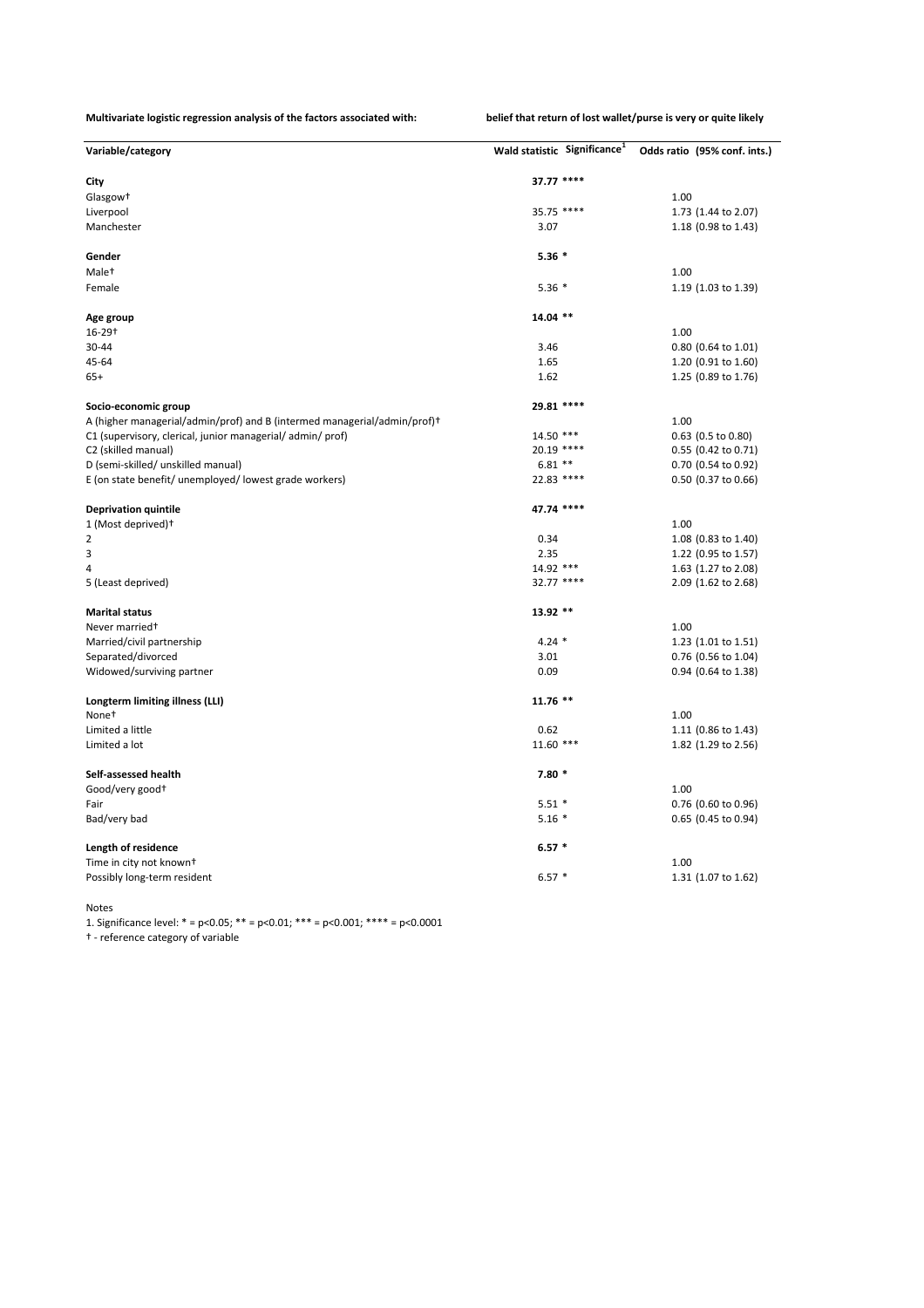Multivariate logistic regression analysis of the factors associated with: views of neighbourhood - likelihood of recording at least one very or fairly big problem

| Variable/category              | Wald statistic Significance <sup>1</sup> | Odds ratio (95% conf. ints.) |
|--------------------------------|------------------------------------------|------------------------------|
| City                           | 96.57 ****                               |                              |
| Glasgow <sup>+</sup>           |                                          | 1.00                         |
| Liverpool                      | 81.81 ****                               | 2.26 (1.90 to 2.70)          |
| Manchester                     | 66.44 ****                               | 2.09 (1.75 to 2.49)          |
| <b>Deprivation quintile</b>    | 196.72 ****                              |                              |
| 1 (Most deprived) <sup>+</sup> |                                          | 1.00                         |
| 2                              | 1.24                                     | 0.88 (0.71 to 1.10)          |
| 3                              | $18.03$ ****                             | 0.62 (0.50 to 0.78)          |
| 4                              | 57.34 ****                               | $0.43$ (0.35 to 0.53)        |
| 5 (Least deprived)             | $150.13$ ****                            | 0.22 (0.17 to 0.28)          |
| <b>Marital status</b>          | 28.36 ****                               |                              |
| Never married <sup>+</sup>     |                                          | 1.00                         |
| Married/civil partnership      | $5.08*$                                  | 0.84 (0.71 to 0.98)          |
| Separated/divorced             | $9.23$ **                                | 1.46 (1.15 to 1.87)          |
| Widowed/surviving partner      | $9.30**$                                 | 0.63 (0.47 to 0.85)          |

Notes

1. Significance level: \* = p<0.05; \*\* = p<0.01; \*\*\* = p<0.001; \*\*\*\* = p<0.0001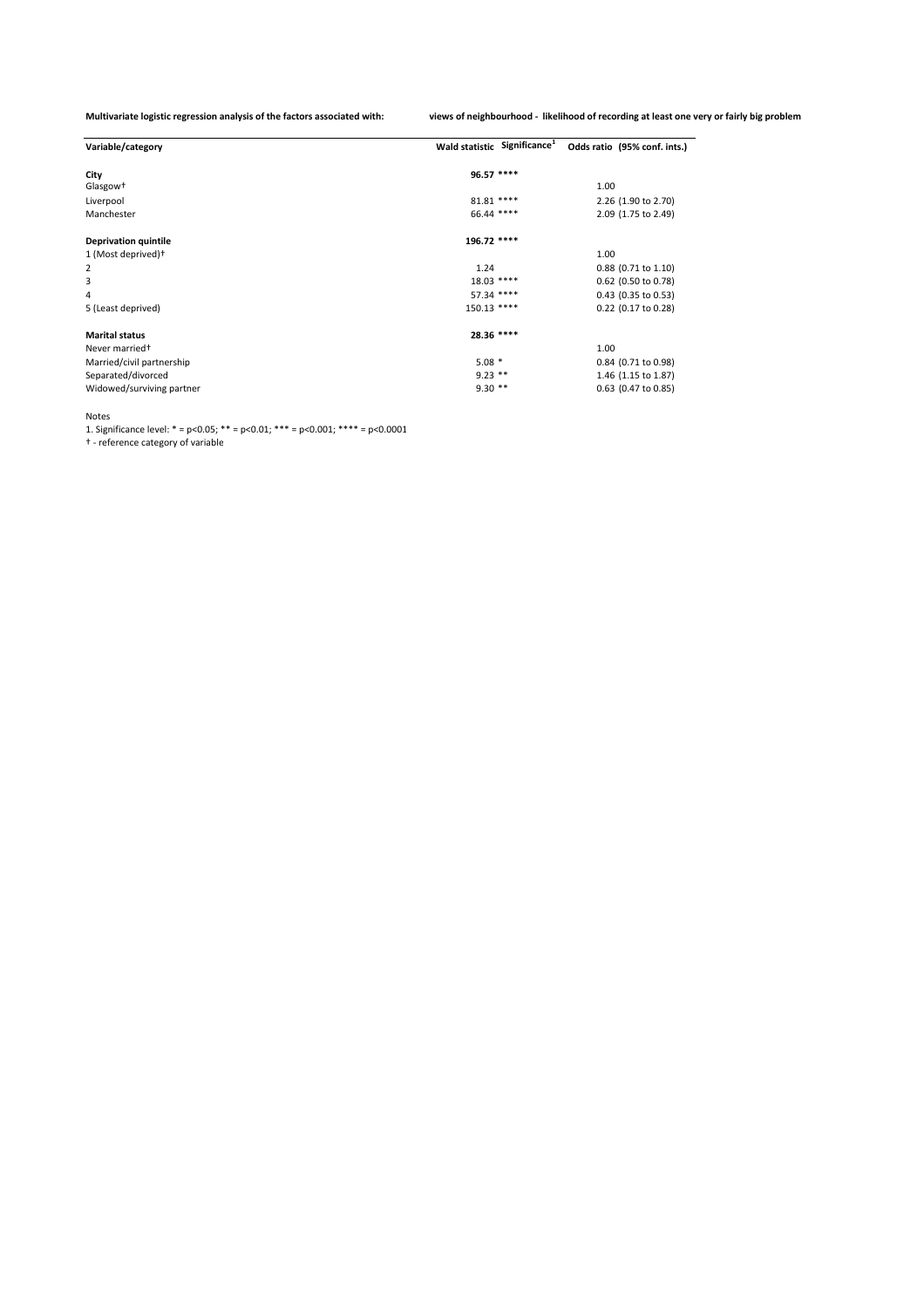Multivariate logistic regression analysis of the factors associated with: whether taken action to solve a problem in last 12 months

| Variable/category                                                                    | Wald statistic Significance <sup>1</sup> | Odds ratio (95% conf. ints.) |
|--------------------------------------------------------------------------------------|------------------------------------------|------------------------------|
| Age group                                                                            | $16.22**$                                |                              |
| $16 - 29$ <sup>+</sup>                                                               |                                          | 1.00                         |
| $30 - 44$                                                                            | 15.46 ****                               | 3.02 (1.74 to 5.23)          |
| 45-64                                                                                | $11.13$ ***                              | 2.80 (1.53 to 5.11)          |
| $65+$                                                                                | $10.22$ **                               | 3.06 (1.54 to 6.07)          |
| Socio-economic group                                                                 | $12.20*$                                 |                              |
| A (higher managerial/admin/prof) and B (intermed managerial/admin/prof) <sup>+</sup> |                                          | 1.00                         |
| C1 (supervisory, clerical, junior managerial/admin/prof)                             | $4.95*$                                  | $0.61$ (0.39 to 0.94)        |
| C2 (skilled manual)                                                                  | $5.98*$                                  | 0.53 (0.32 to 0.88)          |
| D (semi-skilled/ unskilled manual)                                                   | $8.56$ **                                | $0.43$ (0.24 to 0.75)        |
| E (on state benefit/ unemployed/ lowest grade workers)                               | $8.11$ **                                | $0.40$ (0.22 to 0.75)        |
| <b>Educational attainment</b>                                                        | $8.13*$                                  |                              |
| No qualifications <sup>+</sup>                                                       |                                          | 1.00                         |
| Some qualifications, but not degree level                                            | 2.43                                     | 1.41 (0.92 to 2.16)          |
| 1st degree and above (includes NVQ/SVQ Level 5 or equivalent)                        | $8.00**$                                 | 2.22 (1.28 to 3.85)          |
| Length of residence                                                                  | $9.98**$                                 |                              |
| Time in city not known <sup>+</sup>                                                  |                                          | 1.00                         |
| Possibly long-term resident                                                          | $9.98$ **                                | $2.13$ (1.33 to 3.41)        |

Notes

1. Significance level: \* = p<0.05; \*\* = p<0.01; \*\*\* = p<0.001; \*\*\*\* = p<0.0001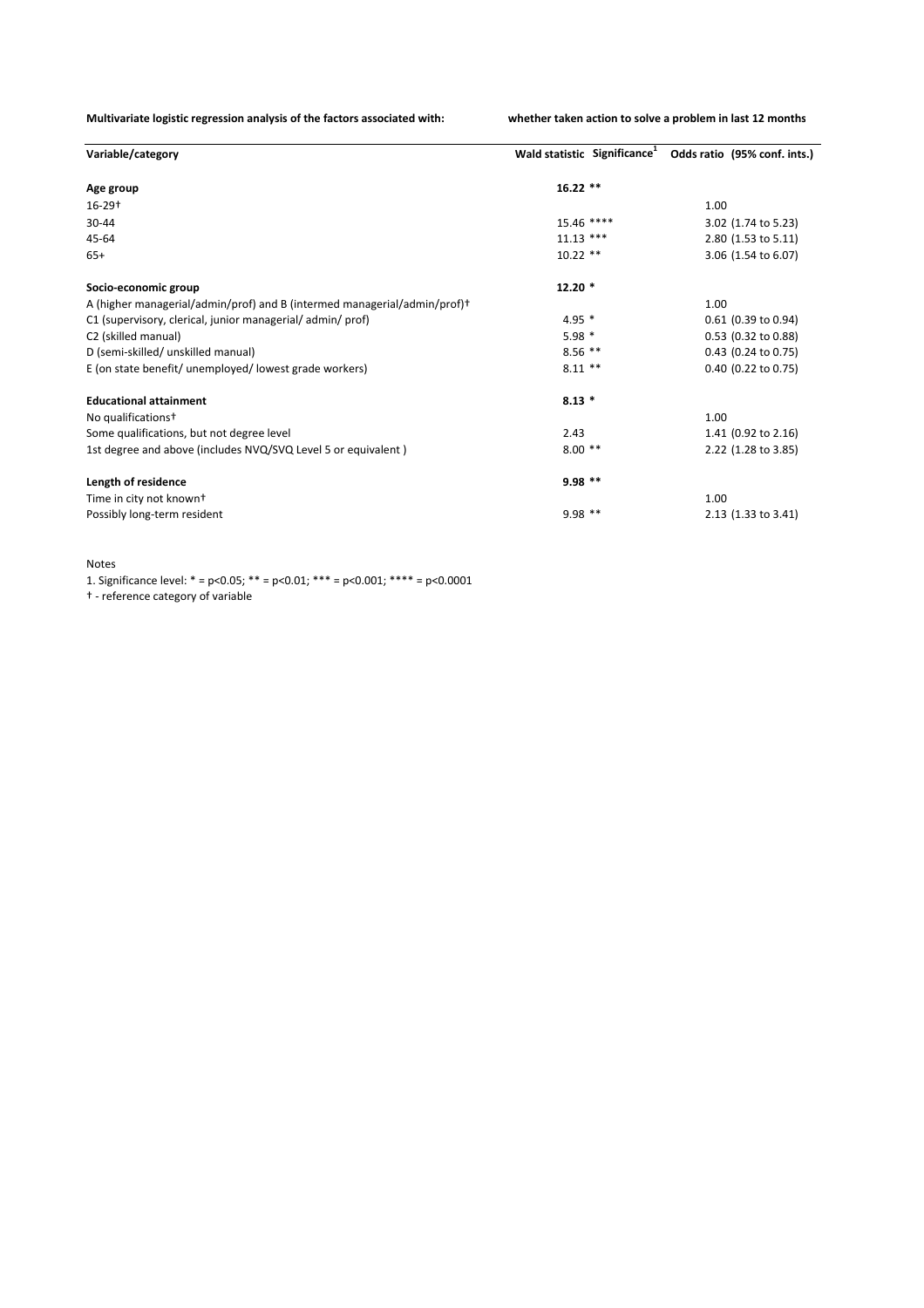Multivariate logistic regression analysis of the factors associated with: perception of neighbourhood - people do not share same values (very/fairly strongly agree)

| Variable/category                                             | Wald statistic Significance <sup>1</sup> | Odds ratio (95% conf. ints.) |
|---------------------------------------------------------------|------------------------------------------|------------------------------|
| <b>Educational attainment</b>                                 | $6.84*$                                  |                              |
| No qualifications <sup>+</sup>                                |                                          | 1.00                         |
| Some qualifications, but not degree level                     | $4.36*$                                  | 0.84 (0.72 to 0.99)          |
| 1st degree and above (includes NVQ/SVQ Level 5 or equivalent) | 0.21                                     | 1.05 (0.84 to 1.32)          |
| Length of residence                                           | $26.81$ ****                             |                              |
| Time in city not known+                                       |                                          | 1.00                         |
| Possibly long-term resident                                   | $26.81$ ****                             | 1.48 (1.28 to 1.72)          |

Notes

1. Significance level: \* = p<0.05; \*\* = p<0.01; \*\*\* = p<0.001; \*\*\*\* = p<0.0001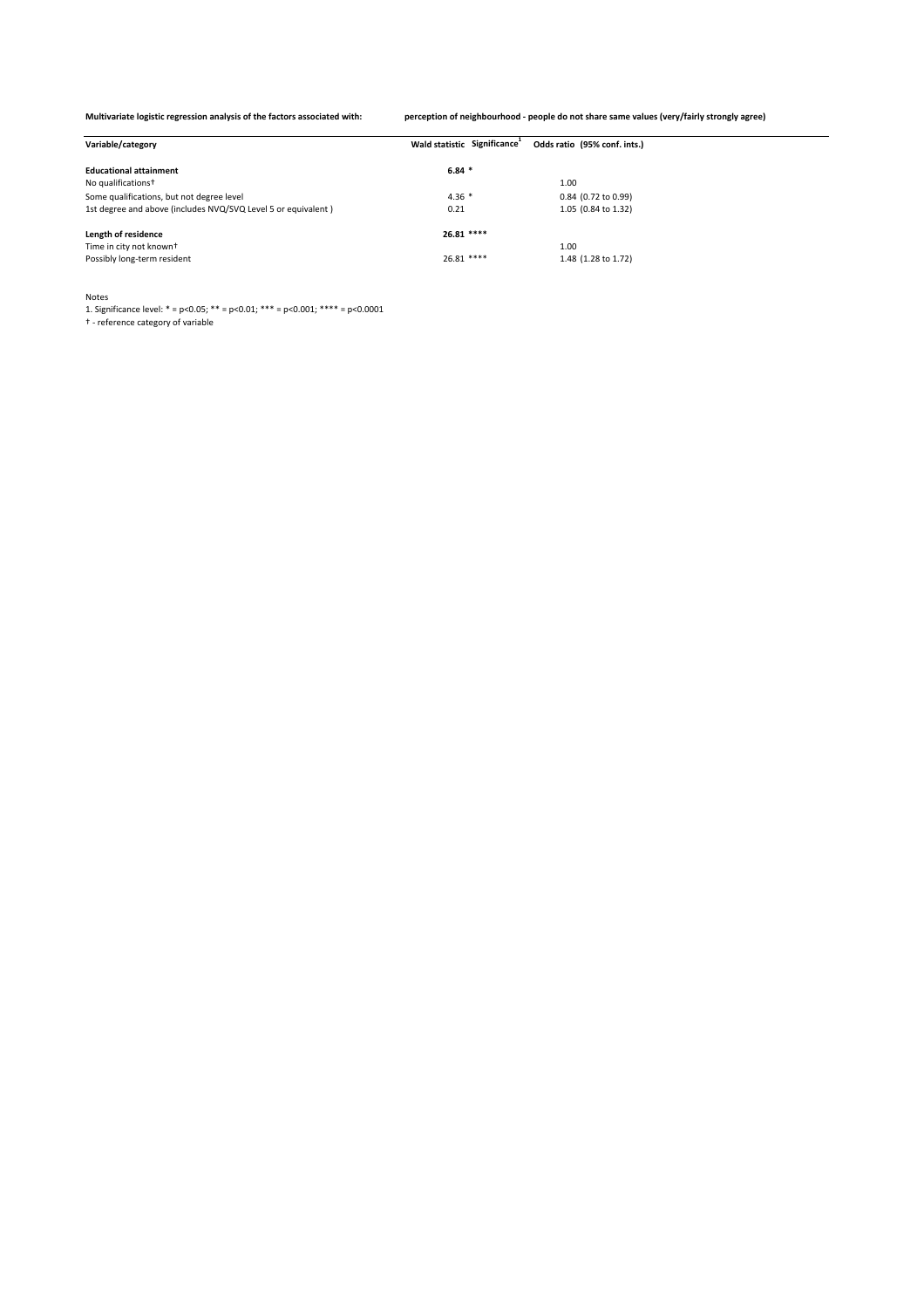**Multivariate logistic regression analysis of the factors associated with: having volunteered in last 12 months**

| Variable/category                                                        | Wald statistic Significance <sup>1</sup> | Odds ratio (95% conf. ints.) |
|--------------------------------------------------------------------------|------------------------------------------|------------------------------|
| City                                                                     | 55.53 ****                               |                              |
| Glasgow <sup>+</sup>                                                     |                                          | 1.00                         |
| Liverpool                                                                | 47.68 ****                               | 2.60 (1.98 to 3.41)          |
| Manchester                                                               | 43.36 ****                               | 2.52 (1.92 to 3.33)          |
| Socio-economic group                                                     | 34.80 ****                               |                              |
| A (higher managerial/admin/prof) and B (intermed managerial/admin/prof)+ |                                          | 1.00                         |
| C1 (supervisory, clerical, junior managerial/admin/prof)                 | 1.56                                     | $0.84$ (0.63 to 1.11)        |
| C2 (skilled manual)                                                      | 19.54 ****                               | 0.44 (0.30 to 0.63)          |
| D (semi-skilled/ unskilled manual)                                       | $9.01$ **                                | 0.56 (0.38 to 0.82)          |
| E (on state benefit/ unemployed/ lowest grade workers)                   | 21.29 ****                               | 0.37 (0.24 to 0.56)          |
| <b>Deprivation quintile</b>                                              | 18.37 **                                 |                              |
| 1 (Most deprived) <sup>+</sup>                                           |                                          | 1.00                         |
| $\overline{2}$                                                           | 0.14                                     | 0.93 (0.63 to 1.37)          |
| 3                                                                        | 0.01                                     | 1.02 (0.70 to 1.48)          |
| $\overline{4}$                                                           | 2.19                                     | 1.31 (0.92 to 1.86)          |
| 5 (Least deprived)                                                       | $8.75$ **                                | 1.70 (1.20 to 2.41)          |
| <b>Educational attainment</b>                                            | 25.41 ****                               |                              |
| No qualifications+                                                       |                                          | 1.00                         |
| Some qualifications, but not degree level                                | $10.83$ ***                              | 1.63 (1.22 to 2.18)          |
| 1st degree and above (includes NVQ/SVQ Level 5 or equivalent)            | 25.31 ****                               | 2.49 (1.75 to 3.56)          |
| Longterm limiting illness (LLI)                                          | 14.87 ***                                |                              |
| None <sup>+</sup>                                                        |                                          | 1.00                         |
| Limited a little                                                         | $14.02$ ***                              | 1.86 (1.34 to 2.58)          |
| Limited a lot                                                            | $4.24*$                                  | 1.69 (1.03 to 2.77)          |
| Self-assessed health                                                     | $7.43*$                                  |                              |
| Good/very good+                                                          |                                          | 1.00                         |
| Fair                                                                     | 0.31                                     | 0.91 (0.67 to 1.25)          |
| Bad/very bad                                                             | $7.34$ **                                | 0.43 (0.24 to 0.79)          |

Notes

1. Significance level: \* = p<0.05; \*\* = p<0.01; \*\*\* = p<0.001; \*\*\*\* = p<0.0001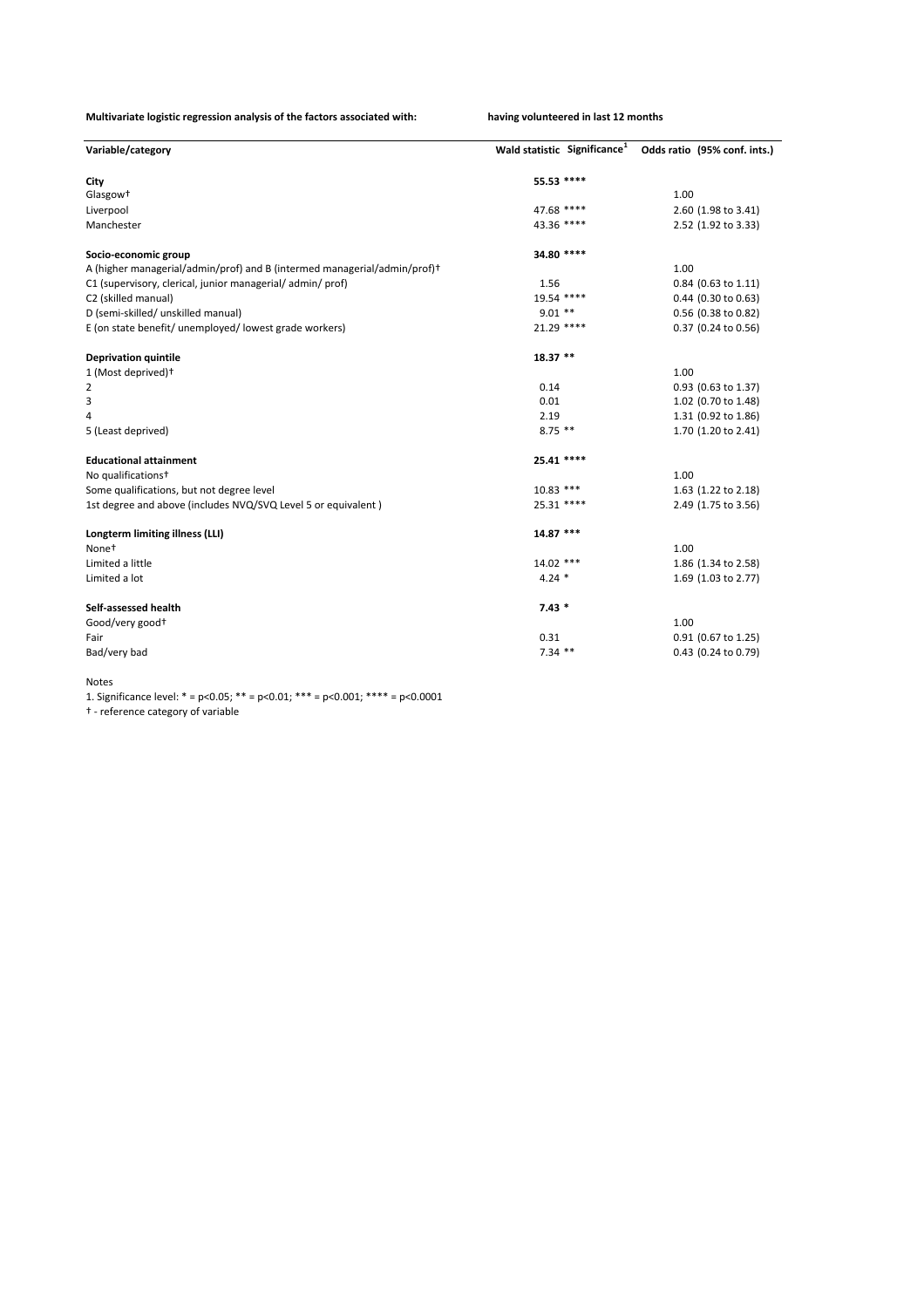Multivariate logistic regression analysis of the factors associated with: reciprocity - likelihood of exchanging favours with neighbours

| Variable/category                                                                    | Wald statistic Significance <sup>1</sup> | Odds ratio (95% conf. ints.) |
|--------------------------------------------------------------------------------------|------------------------------------------|------------------------------|
| City                                                                                 | 83.18 ****                               |                              |
| Glasgow <sup>+</sup>                                                                 |                                          | 1.00                         |
| Liverpool                                                                            | 69.18 ****                               | 2.10 (1.76 to 2.50)          |
| Manchester                                                                           | 0.22                                     | 1.04 (0.88 to 1.24)          |
|                                                                                      |                                          |                              |
| Gender                                                                               | $9.49**$                                 |                              |
| Male <sup>+</sup>                                                                    |                                          | 1.00                         |
| Female                                                                               | $9.49$ **                                | 1.26 (1.09 to 1.47)          |
| Age group                                                                            | $8.52*$                                  |                              |
| 16-29+                                                                               |                                          | 1.00                         |
| 30-44                                                                                | $4.93*$                                  | 1.27 (1.03 to 1.57)          |
| 45-64                                                                                | 0.01                                     | 0.98 (0.76 to 1.28)          |
| $65+$                                                                                | 0.61                                     | 1.17 (0.78 to 1.76)          |
|                                                                                      |                                          |                              |
| Socio-economic group                                                                 | 26.97 ****                               |                              |
| A (higher managerial/admin/prof) and B (intermed managerial/admin/prof) <sup>+</sup> |                                          | 1.00                         |
| C1 (supervisory, clerical, junior managerial/admin/prof)                             | 0.86                                     | 0.89 (0.69 to 1.14)          |
| C2 (skilled manual)                                                                  | 3.79                                     | 0.77 (0.58 to 1.00)          |
|                                                                                      | 0.38                                     |                              |
| D (semi-skilled/ unskilled manual)                                                   | 19.06 ****                               | 0.92 (0.69 to 1.21)          |
| E (on state benefit/ unemployed/ lowest grade workers)                               |                                          | 0.49 (0.36 to 0.67)          |
| <b>Educational attainment</b>                                                        | $7.40*$                                  |                              |
| No qualifications+                                                                   |                                          | 1.00                         |
| Some qualifications, but not degree level                                            | 1.98                                     | 1.14 (0.95 to 1.38)          |
| 1st degree and above (includes NVQ/SVQ Level 5 or equivalent)                        | $7.34$ **                                | 1.46 (1.11 to 1.93)          |
| <b>Employment status</b>                                                             | 29.25 ****                               |                              |
| Employed (PT/FT)+                                                                    |                                          | 1.00                         |
| Unemployed                                                                           | $5.35*$                                  | 0.72 (0.55 to 0.95)          |
| Ill/disabled                                                                         | 0.06                                     | 1.05 (0.72 to 1.52)          |
| Retired                                                                              | 1.24                                     | 1.20 (0.87 to 1.67)          |
| Looking after home/family                                                            | 0.00                                     | 1.00 (0.75 to 1.32)          |
| In education/training (PT/FT)                                                        | 22.46 ****                               | 0.53 (0.41 to 0.69)          |
|                                                                                      |                                          |                              |
| Longterm limiting illness (LLI)                                                      | $6.72*$                                  |                              |
| None <sup>t</sup>                                                                    |                                          | 1.00                         |
| Limited a little                                                                     | $5.57*$                                  | 1.36 (1.05 to 1.75)          |
| Limited a lot                                                                        | 3.48                                     | 1.39 (0.98 to 1.96)          |
| Self-assessed health                                                                 | $7.83*$                                  |                              |
| Good/very good+                                                                      |                                          | 1.00                         |
| Fair                                                                                 | $5.38*$                                  | 0.77 (0.62 to 0.96)          |
| Bad/very bad                                                                         | $5.46*$                                  | 0.65 (0.45 to 0.93)          |
| Length of residence                                                                  | 55.43 ****                               |                              |
| Time in city not known+                                                              |                                          | 1.00                         |
| Possibly long-term resident                                                          | 55.43 ****                               | 2.12 (1.74 to 2.58)          |
|                                                                                      |                                          |                              |

Notes

1. Significance level: \* = p<0.05; \*\* = p<0.01; \*\*\* = p<0.001; \*\*\*\* = p<0.0001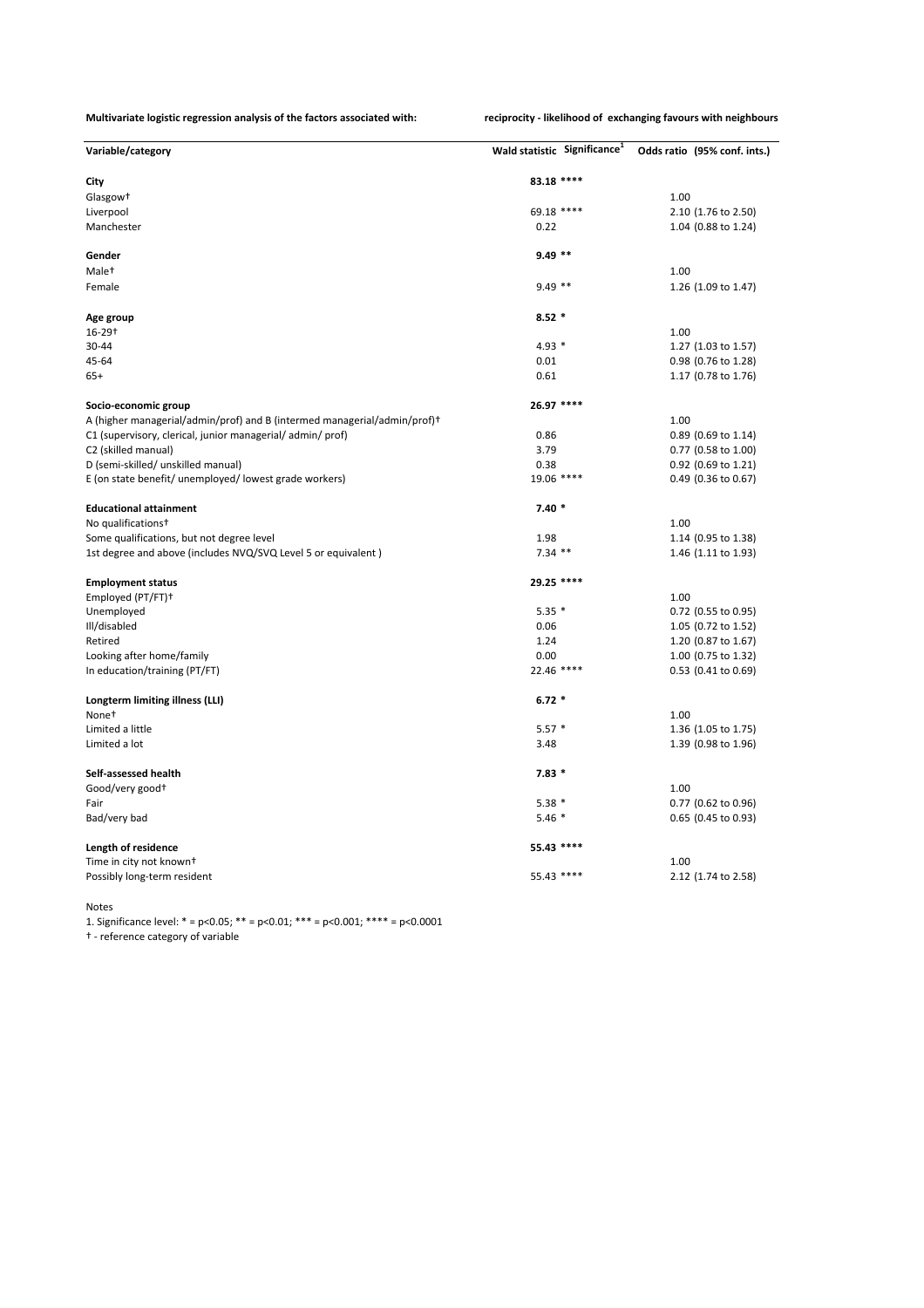Multivariate logistic regression analysis of the factors associated with: <br>no-one to ask for help (shopping/advice/support/to borrow money)

| Variable/category                                                                    | Wald statistic Significance <sup>1</sup> | Odds ratio (95% conf. ints.) |
|--------------------------------------------------------------------------------------|------------------------------------------|------------------------------|
| City                                                                                 | 54.37 ****                               |                              |
| Glasgow <sup>+</sup>                                                                 |                                          | 1.00                         |
| Liverpool                                                                            | $7.39$ **                                | 0.61 (0.43 to 0.87)          |
| Manchester                                                                           | 24.11 ****                               | 2.00 (1.52 to 2.64)          |
| Gender                                                                               | $7.31**$                                 |                              |
| Male <sup>+</sup>                                                                    |                                          | 1.00                         |
| Female                                                                               | $7.31**$                                 | 0.72 (0.57 to 0.91)          |
| <b>Ethnicity</b>                                                                     | $8.17**$                                 |                              |
| Not a member of ethnic minority group+                                               |                                          | 1.00                         |
| Member of ethnic minority group                                                      | $8.17**$                                 | 1.54 (1.15 to 2.07)          |
| Socio-economic group                                                                 | $10.98*$                                 |                              |
| A (higher managerial/admin/prof) and B (intermed managerial/admin/prof) <sup>+</sup> |                                          | 1.00                         |
| C1 (supervisory, clerical, junior managerial/admin/prof)                             | 0.46                                     | 1.16 (0.75 to 1.81)          |
| C2 (skilled manual)                                                                  | 0.76                                     | 1.23 (0.77 to 1.96)          |
| D (semi-skilled/ unskilled manual)                                                   | 0.73                                     | 1.23 (0.76 to 1.99)          |
| E (on state benefit/ unemployed/ lowest grade workers)                               | $6.92**$                                 | 1.82 (1.16 to 2.84)          |
| <b>Deprivation quintile</b>                                                          | 17.97 **                                 |                              |
| 1 (Most deprived) <sup>+</sup>                                                       |                                          | 1.00                         |
| 2                                                                                    | 2.90                                     | 0.74 (0.52 to 1.05)          |
| 3                                                                                    | $9.80**$                                 | 0.56 (0.39 to 0.81)          |
| 4                                                                                    | $10.68$ **                               | 0.54 (0.38 to 0.78)          |
| 5 (Least deprived)                                                                   | $12.24$ ***                              | 0.50 (0.34 to 0.74)          |
| Length of residence                                                                  | 13.69 ***                                |                              |
| Time in city not known <sup>+</sup>                                                  |                                          | 1.00                         |
| Possibly long-term resident                                                          | 13.69 ***                                | 0.63 (0.49 to 0.80)          |

Notes

1. Significance level: \* = p<0.05; \*\* = p<0.01; \*\*\* = p<0.001; \*\*\*\* = p<0.0001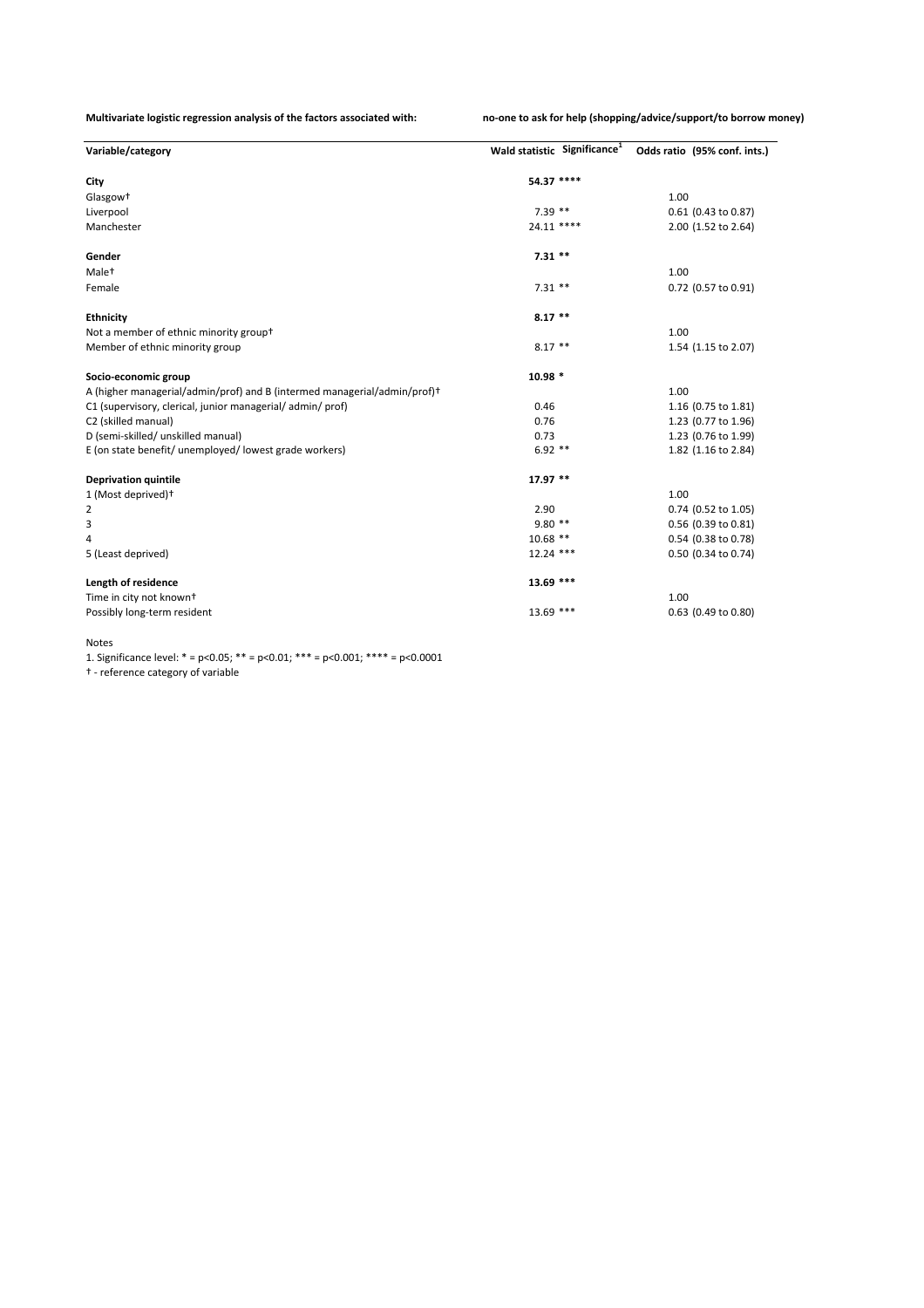**Multivariate logistic regression analysis of the factors associated with: belief that most people can be trusted**

| Variable/category                                             | Wald statistic Significance <sup>1</sup> | Odds ratio (95% conf. ints.) |
|---------------------------------------------------------------|------------------------------------------|------------------------------|
| City                                                          | $12.52**$                                |                              |
| Glasgow <sup>+</sup>                                          |                                          | 1.00                         |
| Liverpool                                                     | $10.82$ **                               | 1.37 (1.14 to 1.66)          |
| Manchester                                                    | $7.92**$                                 | 1.32 (1.09 to 1.59)          |
| <b>Deprivation quintile</b>                                   | $11.54*$                                 |                              |
| 1 (Most deprived) <sup>+</sup>                                |                                          | 1.00                         |
| 2                                                             | 0.50                                     | 1.10 (0.84 to 1.44)          |
| 3                                                             | $4.88*$                                  | 1.34 (1.03 to 1.74)          |
| 4                                                             | $5.65*$                                  | 1.36 (1.06 to 1.76)          |
| 5 (Least deprived)                                            | $8.38**$                                 | 1.46 (1.13 to 1.89)          |
| <b>Educational attainment</b>                                 | 50.55 ****                               |                              |
| No qualifications <sup>+</sup>                                |                                          | 1.00                         |
| Some qualifications, but not degree level                     | 16.98 ****                               | 1.49 (1.23 to 1.81)          |
| 1st degree and above (includes NVQ/SVQ Level 5 or equivalent) | $50.54$ ****                             | 2.49 (1.94 to 3.20)          |
| Longterm limiting illness (LLI)                               | $6.25*$                                  |                              |
| None <sup>+</sup>                                             |                                          | 1.00                         |
| Limited a little                                              | $4.18*$                                  | 1.28 (1.01 to 1.61)          |
| Limited a lot                                                 | 3.23                                     | 1.29 (0.98 to 1.70)          |
| Length of residence                                           | $11.93$ ***                              |                              |
| Time in city not known+                                       |                                          | 1.00                         |
| Possibly long-term resident                                   | $11.93$ ***                              | 1.34 (1.14 to 1.58)          |

Notes

1. Significance level: \* = p<0.05; \*\* = p<0.01; \*\*\* = p<0.001; \*\*\*\* = p<0.0001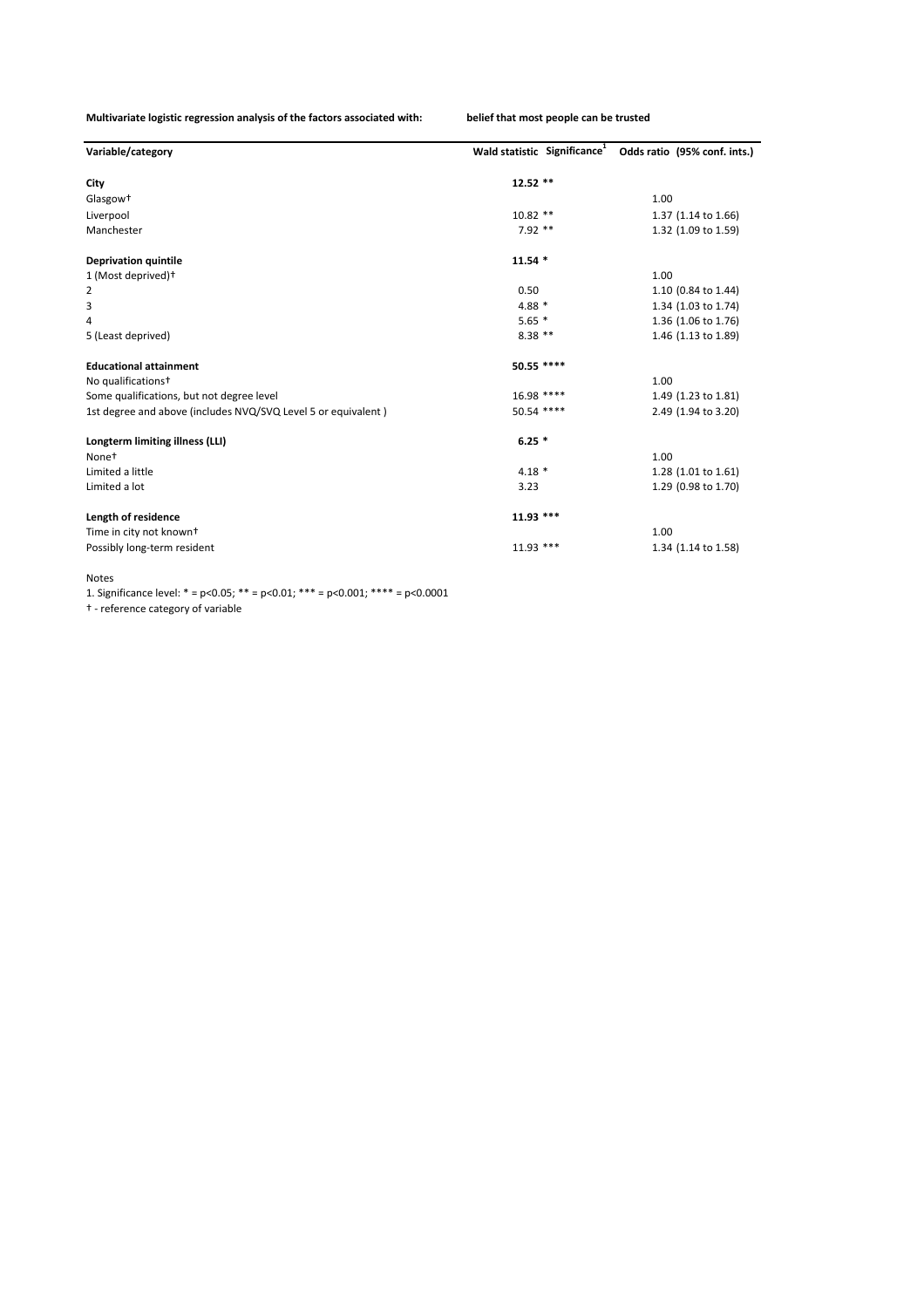Multivariate logistic regression analysis of the factors associated with: belief that most people in neighbourhood can be trusted

| Variable/category                                             | Wald statistic Significance <sup>1</sup> | Odds ratio (95% conf. ints.) |
|---------------------------------------------------------------|------------------------------------------|------------------------------|
| City                                                          | 28.44 ****                               |                              |
| Glasgow <sup>+</sup>                                          |                                          | 1.00                         |
| Liverpool                                                     | 27.80 ****                               | 1.71 (1.40 to 2.09)          |
| Manchester                                                    | 12.36 ***                                | 1.45 (1.18 to 1.78)          |
| <b>Deprivation quintile</b>                                   | 38.82 ****                               |                              |
| 1 (Most deprived) <sup>+</sup>                                |                                          | 1.00                         |
| 2                                                             | 0.02                                     | 1.02 (0.76 to 1.38)          |
| 3                                                             | $10.91$ ***                              | 1.61 (1.21 to 2.13)          |
| 4                                                             | $9.59$ **                                | 1.55 (1.18 to 2.05)          |
| 5 (Least deprived)                                            | 25.86 ****                               | 2.04 (1.55 to 2.69)          |
| <b>Educational attainment</b>                                 | 34.23 ****                               |                              |
| No qualifications <sup>+</sup>                                |                                          | 1.00                         |
| Some qualifications, but not degree level                     | 2.56                                     | 1.19 (0.96 to 1.47)          |
| 1st degree and above (includes NVQ/SVQ Level 5 or equivalent) | 29.54 ****                               | 2.14 (1.63 to 2.82)          |
| <b>Employment status</b>                                      | 23.11 ***                                |                              |
| Employed (PT/FT)+                                             |                                          | 1.00                         |
| Unemployed                                                    | 2.41                                     | 0.78 (0.58 to 1.07)          |
| Ill/disabled                                                  | 0.91                                     | 0.82 (0.54 to 1.24)          |
| Retired                                                       | $6.83$ **                                | 1.41 (1.09 to 1.83)          |
| Looking after home/family                                     | $4.73*$                                  | 0.69 (0.49 to 0.96)          |
| In education/training (PT/FT)                                 | 0.00                                     | 1.00 (0.78 to 1.30)          |
| Longterm limiting illness (LLI)                               | $7.72*$                                  |                              |
| None <sup>+</sup>                                             |                                          | 1.00                         |
| Limited a little                                              | $7.61$ **                                | 1.47 (1.12 to 1.93)          |
| Limited a lot                                                 | 1.96                                     | 1.31 (0.90 to 1.91)          |
| Length of residence                                           | $9.81**$                                 |                              |
| Time in city not known+                                       |                                          | 1.00                         |
| Possibly long-term resident                                   | $9.81$ **                                | 1.36 (1.12 to 1.66)          |

Notes

1. Significance level: \* = p<0.05; \*\* = p<0.01; \*\*\* = p<0.001; \*\*\*\* = p<0.0001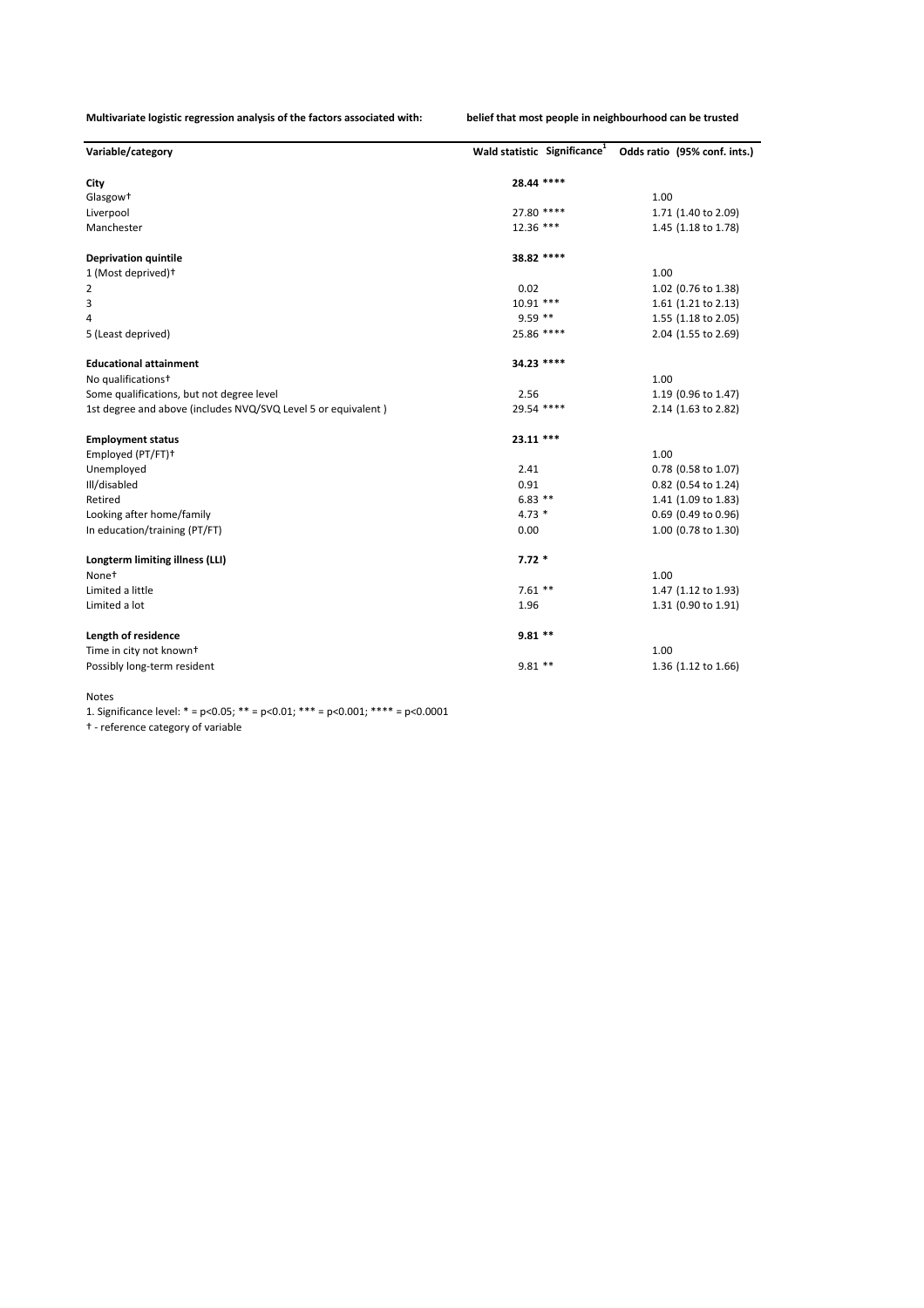**Multivariate logistic regression analysis of the factors associated with: no religious affiliation**

| Variable/category                                                                    | Wald statistic Significance <sup>1</sup> | Odds ratio (95% conf. ints.) |
|--------------------------------------------------------------------------------------|------------------------------------------|------------------------------|
|                                                                                      |                                          |                              |
| City                                                                                 | 104.20 ****                              |                              |
| Glasgow <sup>+</sup>                                                                 |                                          | 1.00                         |
| Liverpool                                                                            | 102.88 ****                              | $0.38$ (0.31 to 0.46)        |
| Manchester                                                                           | 28.28 ****                               | $0.60$ (0.5 to 0.72)         |
| Gender                                                                               | 50.20 ****                               |                              |
| Male <sup>+</sup>                                                                    |                                          | 1.00                         |
| Female                                                                               | 50.20 ****                               | 0.56 (0.48 to 0.66)          |
| Age group                                                                            | 39.25 ****                               |                              |
| $16 - 29$ <sup>+</sup>                                                               |                                          | 1.00                         |
| 30-44                                                                                | 12.92 ***                                | 0.66 (0.53 to 0.83)          |
| 45-64                                                                                | 33.94 ****                               | $0.46$ (0.36 to 0.6)         |
| $65+$                                                                                | 23.41 ****                               | 0.32 (0.21 to 0.51)          |
| <b>Ethnicity</b>                                                                     | 133.86 ****                              |                              |
| Not a member of ethnic minority group+                                               |                                          | 1.00                         |
| Member of ethnic minority group                                                      | 133.86 ****                              | 0.19 (0.15 to 0.25)          |
| Socio-economic group                                                                 | $15.23$ **                               |                              |
| A (higher managerial/admin/prof) and B (intermed managerial/admin/prof) <sup>+</sup> |                                          | 1.00                         |
| C1 (supervisory, clerical, junior managerial/admin/prof)                             | $6.49*$                                  | 1.43 (1.09 to 1.88)          |
| C2 (skilled manual)                                                                  | 1.42                                     | 1.20 (0.89 to 1.62)          |
| D (semi-skilled/ unskilled manual)                                                   | $7.04$ **                                | 1.52 (1.12 to 2.08)          |
| E (on state benefit/ unemployed/ lowest grade workers)                               | $11.27$ ***                              | 1.83 (1.28 to 2.60)          |
| <b>Educational attainment</b>                                                        | 35.21 ****                               |                              |
| No qualifications+                                                                   |                                          | 1.00                         |
| Some qualifications, but not degree level                                            | $5.04*$                                  | $0.79$ (0.65 to 0.97)        |
| 1st degree and above (includes NVQ/SVQ Level 5 or equivalent)                        | $9.43$ **                                | 1.58 (1.18 to 2.12)          |
| <b>Employment status</b>                                                             | $16.56$ **                               |                              |
| Employed (PT/FT)+                                                                    |                                          | 1.00                         |
| Unemployed                                                                           | 0.99                                     | 1.15 (0.87 to 1.53)          |
| Ill/disabled                                                                         | 0.14                                     | 0.94 (0.67 to 1.32)          |
| Retired                                                                              | $5.28*$                                  | 0.65 (0.45 to 0.94)          |
| Looking after home/family                                                            | 0.09                                     | 0.95 (0.69 to 1.31)          |
| In education/training (PT/FT)                                                        | $9.06$ **                                | 1.52 (1.16 to 2.00)          |
| <b>Marital status</b>                                                                | 18.34 ***                                |                              |
| Never married <sup>+</sup>                                                           |                                          | 1.00                         |
| Married/civil partnership                                                            | 16.96 ****                               | 0.65 (0.53 to 0.80)          |
| Separated/divorced                                                                   | 0.41                                     | 0.91 (0.67 to 1.22)          |
| Widowed/surviving partner                                                            | 1.08                                     | 0.79 (0.51 to 1.23)          |
|                                                                                      |                                          |                              |

Notes

1. Significance level: \* = p<0.05; \*\* = p<0.01; \*\*\* = p<0.001; \*\*\*\* = p<0.0001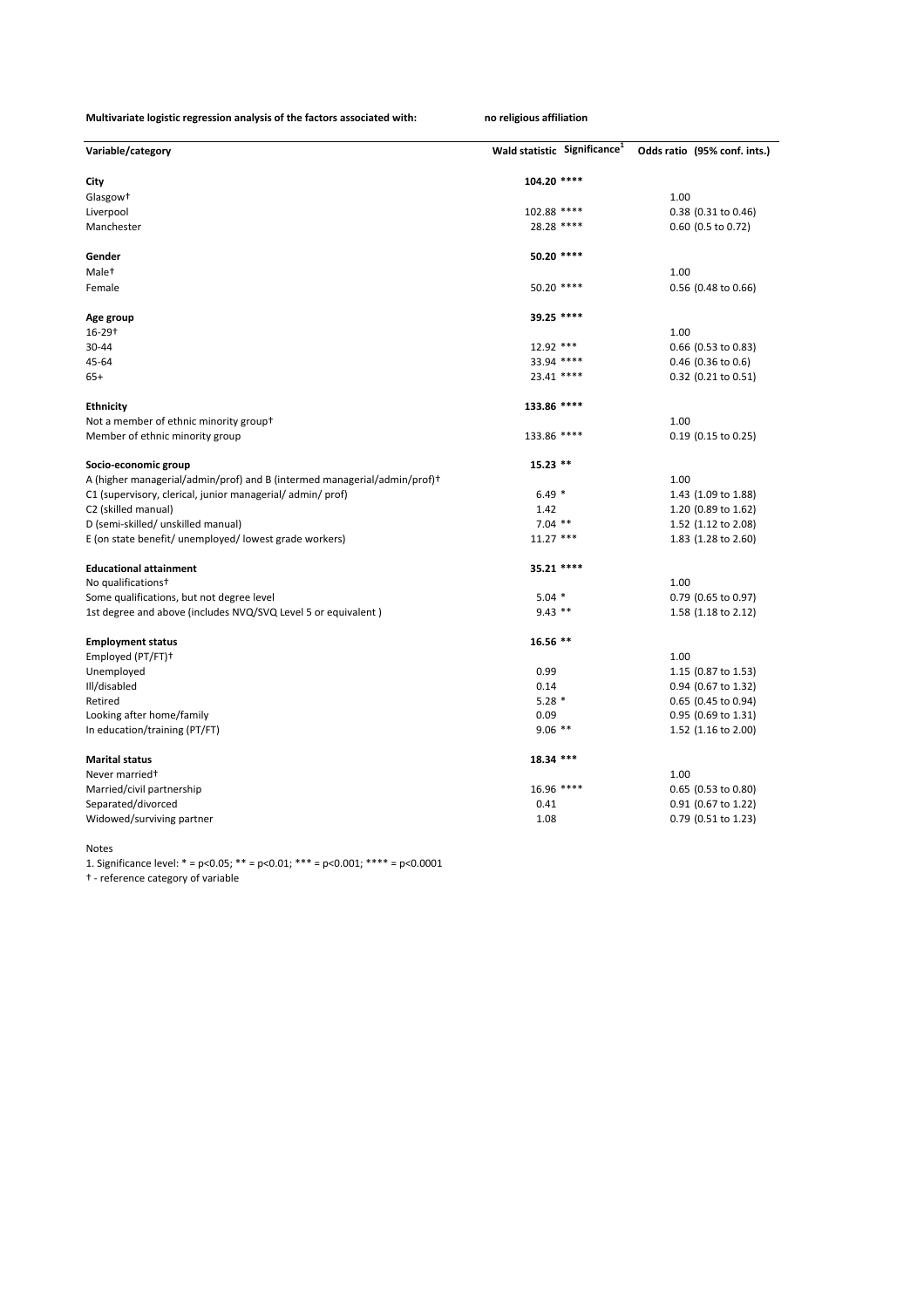# **Political effects**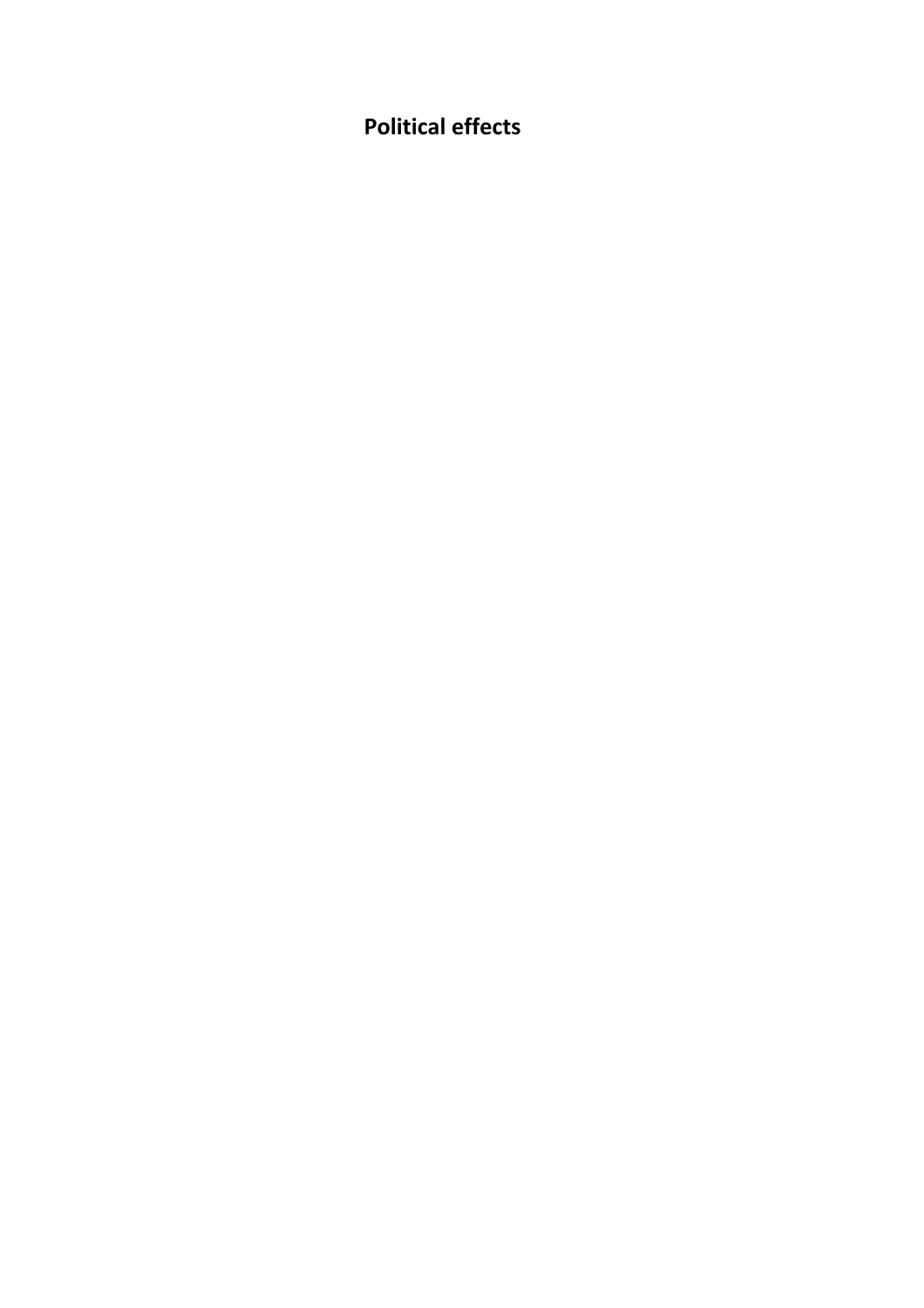Multivariate logistic regression analysis of the factors associated with: UK govt helping me through policies/acions (agree/strongly agree)

| Variable/category                      | Wald statistic Significance <sup>1</sup> | Odds ratio (95% conf. ints.) |
|----------------------------------------|------------------------------------------|------------------------------|
| <b>Ethnicity</b>                       | $16.81***$                               |                              |
| Not a member of ethnic minority group+ |                                          | 1.00                         |
| Member of ethnic minority group        | 16.81 ****                               | 1.70 (1.32 to 2.19)          |
| <b>Marital status</b>                  | $10.79*$                                 |                              |
| Never married <sup>+</sup>             |                                          | 1.00                         |
| Married/civil partnership              | $9.46$ **                                | 1.43 (1.14 to 1.80)          |
| Separated/divorced                     | 0.67                                     | 1.18 (0.79 to 1.76)          |
| Widowed/surviving partner              | $4.31*$                                  | 1.60 (1.03 to 2.49)          |
| Self-assessed health                   | 22.44 ****                               |                              |
| Good/very good+                        |                                          | 1.00                         |
| Fair                                   | $21.01$ ****                             | $0.47$ (0.34 to 0.65)        |
| Bad/very bad                           | 3.31                                     | 0.68 (0.44 to 1.03)          |
| Length of residence                    | $9.83**$                                 |                              |
| Time in city not known+                |                                          | 1.00                         |
| Possibly long-term resident            | $9.83$ **                                | 0.69 (0.55 to 0.87)          |

Notes

1. Significance level: \* = p<0.05; \*\* = p<0.01; \*\*\* = p<0.001; \*\*\*\* = p<0.0001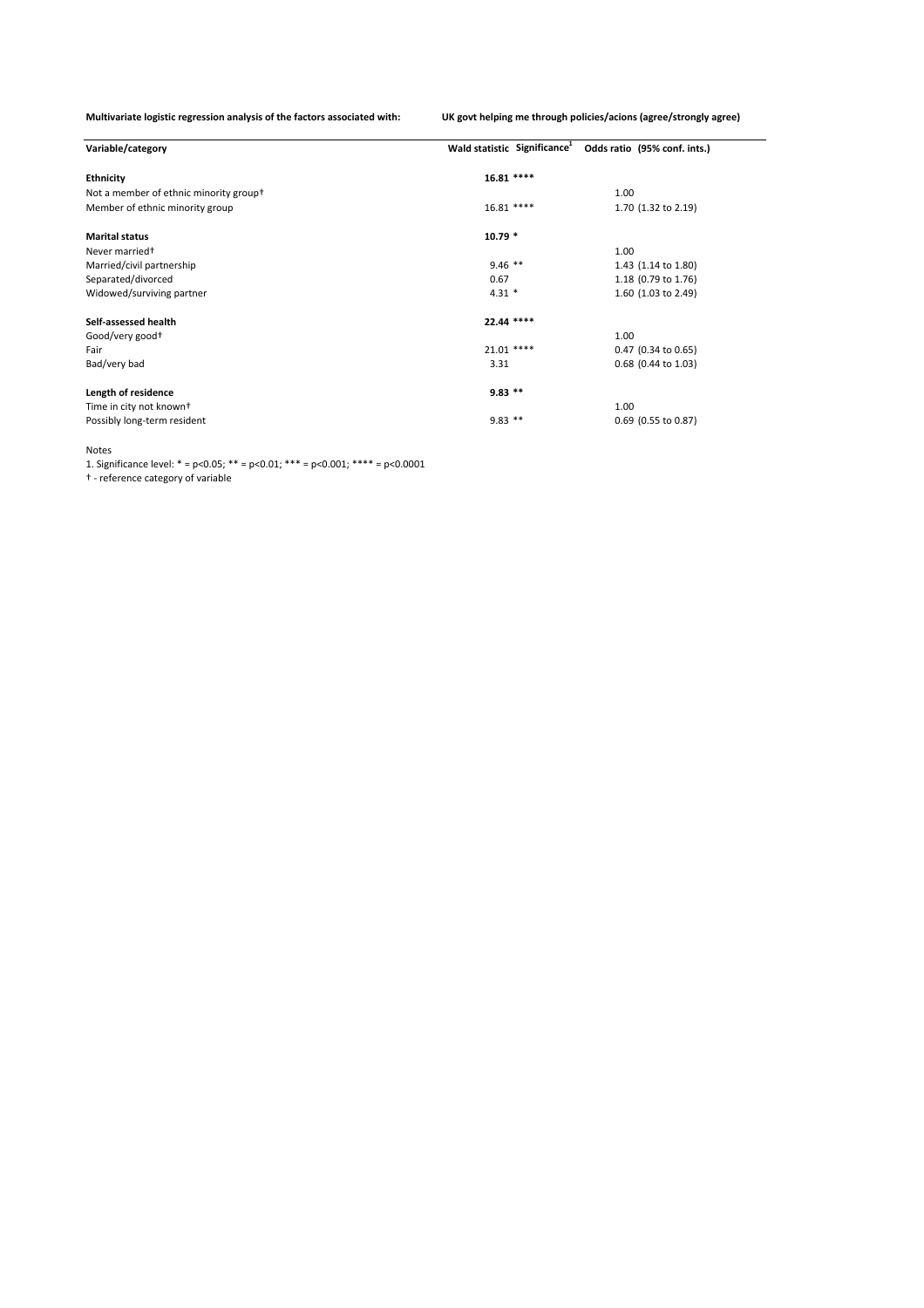Multivariate logistic regression analysis of the factors associated with: local council helping me through policies/acions (agree/strongly agree)

| Variable/category                                                                    | Wald statistic Significance <sup>1</sup> | Odds ratio (95% conf. ints.) |
|--------------------------------------------------------------------------------------|------------------------------------------|------------------------------|
| City                                                                                 | 42.26 ****                               |                              |
| Glasgow <sup>+</sup>                                                                 |                                          | 1.00                         |
| Liverpool                                                                            | 32.25 ****                               | 1.81 (1.47 to 2.22)          |
| Manchester                                                                           | 0.00                                     | 0.99 (0.79 to 1.25)          |
| <b>Ethnicity</b>                                                                     | $9.74$ **                                |                              |
| Not a member of ethnic minority group+                                               |                                          | 1.00                         |
| Member of ethnic minority group                                                      | $9.74$ **                                | 1.50 (1.16 to 1.94)          |
| Socio-economic group                                                                 | 15.66 **                                 |                              |
| A (higher managerial/admin/prof) and B (intermed managerial/admin/prof) <sup>+</sup> |                                          | 1.00                         |
| C1 (supervisory, clerical, junior managerial/ admin/ prof)                           | 0.00                                     | 1.01 (0.77 to 1.33)          |
| C2 (skilled manual)                                                                  | 3.41                                     | 0.76 (0.56 to 1.02)          |
| D (semi-skilled/ unskilled manual)                                                   | 0.69                                     | 0.88 (0.65 to 1.19)          |
| E (on state benefit/ unemployed/ lowest grade workers)                               | $9.91**$                                 | 0.54 (0.37 to 0.79)          |
| <b>Employment status</b>                                                             | $17.14$ **                               |                              |
| Employed (PT/FT)+                                                                    |                                          | 1.00                         |
| Unemployed                                                                           | 1.24                                     | 1.22 (0.86 to 1.71)          |
| Ill/disabled                                                                         | 0.06                                     | 1.06 (0.66 to 1.72)          |
| Retired                                                                              | $7.41**$                                 | 1.47 (1.11 to 1.93)          |
| Looking after home/family                                                            | 0.06                                     | 1.04 (0.75 to 1.45)          |
| In education/training (PT/FT)                                                        | $10.57$ **                               | 1.62 (1.21 to 2.16)          |
| <b>Marital status</b>                                                                | 13.93 **                                 |                              |
| Never married <sup>+</sup>                                                           |                                          | 1.00                         |
| Married/civil partnership                                                            | $10.87$ ***                              | 1.45 (1.16 to 1.80)          |
| Separated/divorced                                                                   | 0.20                                     | 0.92 (0.64 to 1.32)          |
| Widowed/surviving partner                                                            | 1.29                                     | 1.28 (0.84 to 1.95)          |
| Self-assessed health                                                                 | 15.78 ***                                |                              |
| Good/very good+                                                                      |                                          | 1.00                         |
| Fair                                                                                 | 15.68 ****                               | 0.58 (0.45 to 0.76)          |
| Bad/very bad                                                                         | 1.62                                     | 0.78 (0.53 to 1.14)          |

Notes

1. Significance level: \* = p<0.05; \*\* = p<0.01; \*\*\* = p<0.001; \*\*\*\* = p<0.0001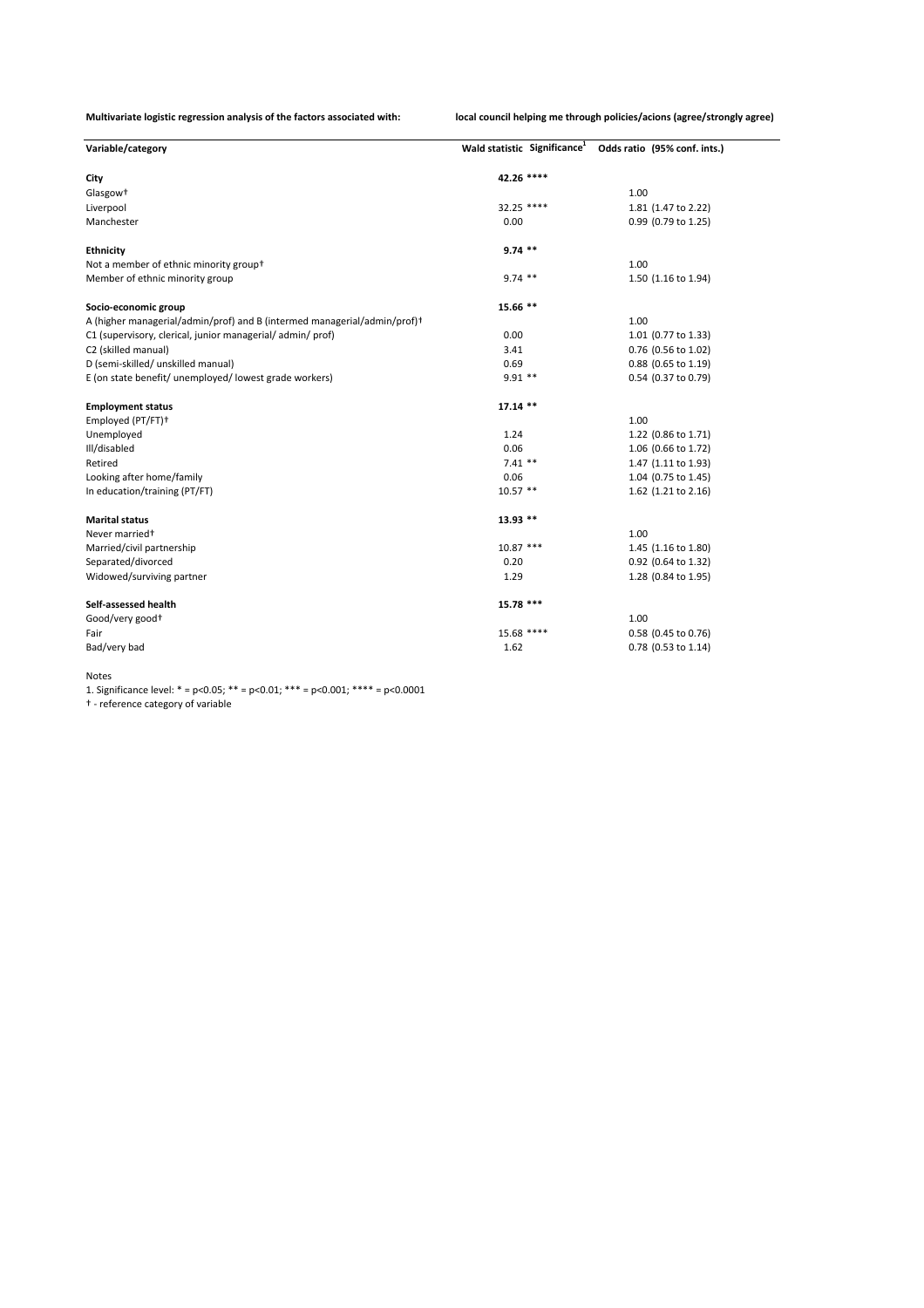Multivariate logistic regression analysis of the factors associated with: perception that UK govt. supporting community (agree/strongly agree)

| Variable/category                      | Wald statistic Significance <sup>1</sup> | Odds ratio (95% conf. ints.) |
|----------------------------------------|------------------------------------------|------------------------------|
| Age group                              | $16.20**$                                |                              |
| $16 - 29$ <sup>+</sup>                 |                                          | 1.00                         |
| 30-44                                  | $11.91$ ***                              | 0.58 (0.43 to 0.79)          |
| 45-64                                  | 12.87 ***                                | 0.53 (0.38 to 0.75)          |
| $65+$                                  | 2.56                                     | 0.64 (0.38 to 1.10)          |
| <b>Ethnicity</b>                       | $13.73$ ***                              |                              |
| Not a member of ethnic minority group+ |                                          | 1.00                         |
| Member of ethnic minority group        | $13.73$ ***                              | 1.66 (1.27 to 2.16)          |
| <b>Deprivation quintile</b>            | $10.30*$                                 |                              |
| 1 (Most deprived)+                     |                                          | 1.00                         |
| 2                                      | 2.15                                     | 0.79 (0.58 to 1.08)          |
| 3                                      | $7.56$ **                                | 0.63 (0.46 to 0.88)          |
| 4                                      | 2.08                                     | 0.80 (0.59 to 1.08)          |
| 5 (Least deprived)                     | $7.23$ **                                | 0.65 (0.47 to 0.89)          |
| <b>Employment status</b>               | 13.89 *                                  |                              |
| Employed (PT/FT)+                      |                                          | 1.00                         |
| Unemployed                             | $8.36$ **                                | 0.58 (0.4 to 0.84)           |
| Ill/disabled                           | 1.49                                     | 0.75 (0.47 to 1.19)          |
| Retired                                | 0.28                                     | 0.89 (0.57 to 1.38)          |
| Looking after home/family              | $7.21$ **                                | 0.59 (0.41 to 0.87)          |
| In education/training (PT/FT)          | 0.21                                     | 0.92 (0.66 to 1.30)          |
| <b>Marital status</b>                  | $11.18*$                                 |                              |
| Never married <sup>+</sup>             |                                          | 1.00                         |
| Married/civil partnership              | $9.67$ **                                | 1.57 (1.18 to 2.09)          |
| Separated/divorced                     | 3.55                                     | 1.50 (0.98 to 2.29)          |
| Widowed/surviving partner              | 0.18                                     | 1.12 (0.66 to 1.91)          |

Notes

1. Significance level: \* = p<0.05; \*\* = p<0.01; \*\*\* = p<0.001; \*\*\*\* = p<0.0001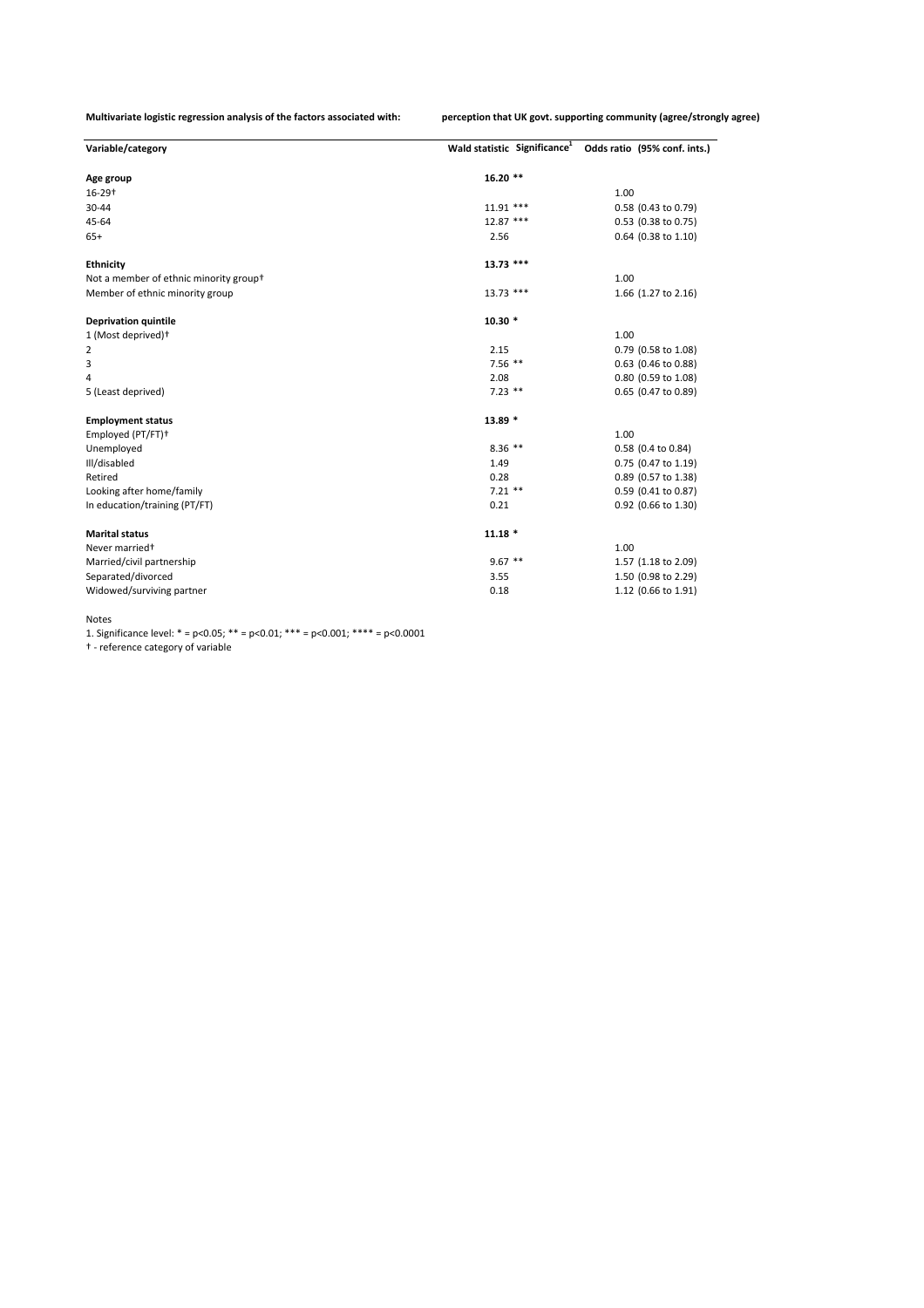Multivariate logistic regression analysis of the factors associated with: <br>perception that local council supporting my community (agree) agree) and the perception that local council supporting my community (agree) agree)

| Variable/category                                                                    | Wald statistic Significance <sup>1</sup> | Odds ratio (95% conf. ints.) |
|--------------------------------------------------------------------------------------|------------------------------------------|------------------------------|
| City                                                                                 | 47.84 ****                               |                              |
| Glasgow <sup>+</sup>                                                                 |                                          | 1.00                         |
| Liverpool                                                                            | 47.53 ****                               | 1.95 (1.61 to 2.35)          |
| Manchester                                                                           | $9.80**$                                 | 1.38 (1.13 to 1.68)          |
| Socio-economic group                                                                 | $14.75$ **                               |                              |
| A (higher managerial/admin/prof) and B (intermed managerial/admin/prof) <sup>+</sup> |                                          | 1.00                         |
| C1 (supervisory, clerical, junior managerial/admin/prof)                             | 0.11                                     | 0.96 (0.74 to 1.24)          |
| C2 (skilled manual)                                                                  | 3.54                                     | 0.76 (0.57 to 1.01)          |
| D (semi-skilled/ unskilled manual)                                                   | 0.14                                     | 0.95 (0.71 to 1.26)          |
| E (on state benefit/ unemployed/ lowest grade workers)                               | $9.25$ **                                | 0.58 (0.40 to 0.82)          |
| <b>Educational attainment</b>                                                        | $26.23$ ****                             |                              |
| No qualifications <sup>+</sup>                                                       |                                          | 1.00                         |
| Some qualifications, but not degree level                                            | 0.01                                     | 0.99 (0.80 to 1.22)          |
| 1st degree and above (includes NVQ/SVQ Level 5 or equivalent)                        | 15.52 ****                               | 1.77 (1.33 to 2.35)          |
| <b>Employment status</b>                                                             | $11.82*$                                 |                              |
| Employed (PT/FT)+                                                                    |                                          | 1.00                         |
| Unemployed                                                                           | 0.29                                     | 0.92 (0.67 to 1.26)          |
| Ill/disabled                                                                         | 0.13                                     | 0.93 (0.64 to 1.36)          |
| Retired                                                                              | $6.78$ **                                | 1.36 (1.08 to 1.72)          |
| Looking after home/family                                                            | 0.16                                     | 0.94 (0.69 to 1.28)          |
| In education/training (PT/FT)                                                        | 2.98                                     | 1.24 (0.97 to 1.58)          |
|                                                                                      |                                          |                              |

### Notes

1. Significance level:  $* = p < 0.05$ ;  $** = p < 0.01$ ;  $*** = p < 0.001$ ;  $*** = p < 0.0001$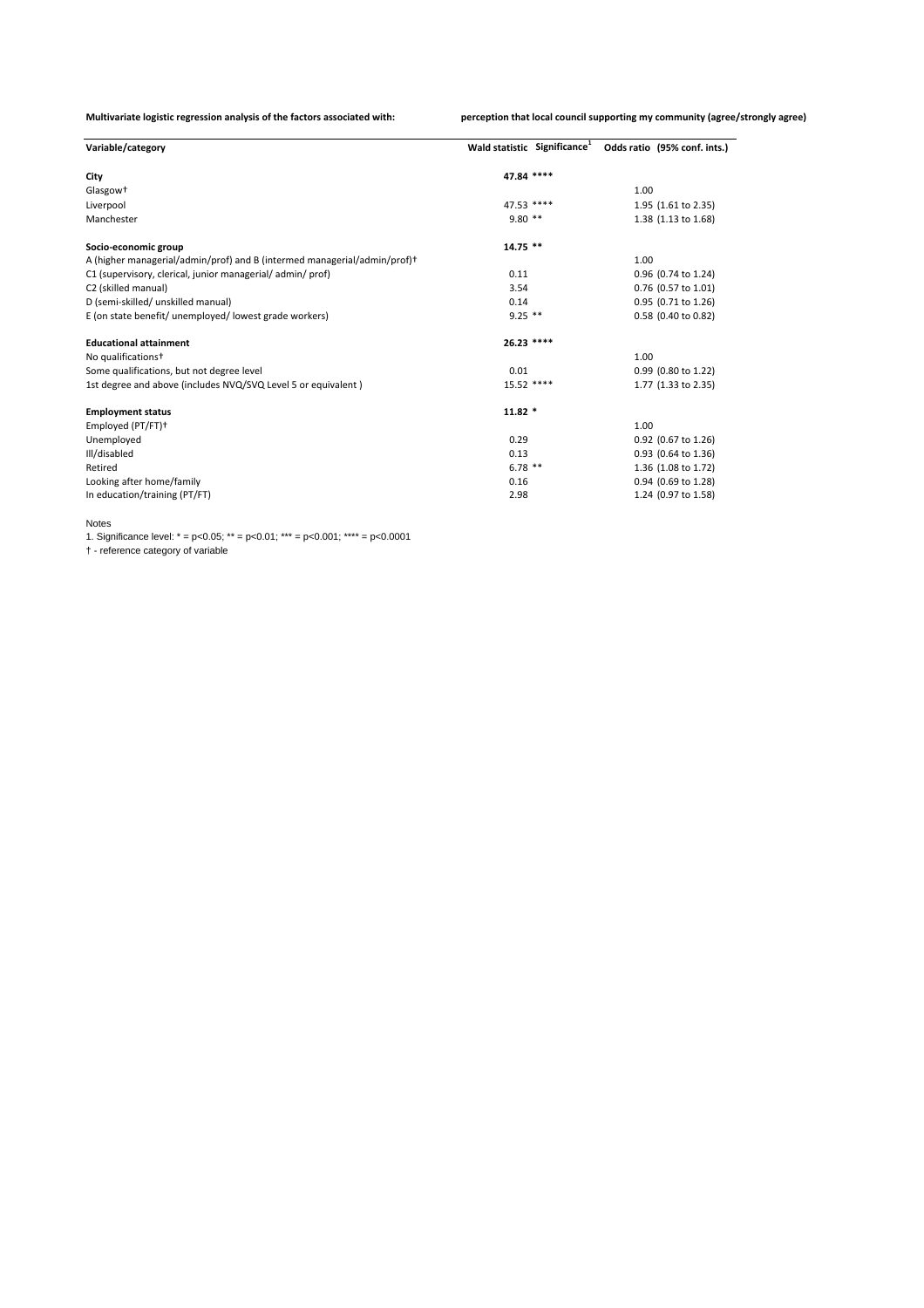Multivariate logistic regression analysis of the factors associated with: perception that UK govt undermining city (agree/strongly agree)

| Variable/category                      | Wald statistic Significance <sup>1</sup> | Odds ratio (95% conf. ints.) |
|----------------------------------------|------------------------------------------|------------------------------|
| City                                   | 124.41 ****                              |                              |
| Glasgow <sup>+</sup>                   |                                          | 1.00                         |
| Liverpool                              | $107.73$ ****                            | 2.45 (2.07 to 2.91)          |
| Manchester                             | 2.12                                     | 1.15 (0.95 to 1.37)          |
| Age group                              | 100.57 ****                              |                              |
| $16 - 29$ <sup>+</sup>                 |                                          | 1.00                         |
| 30-44                                  | $16.22$ ****                             | 1.49 (1.23 to 1.80)          |
| 45-64                                  | 98.02 ****                               | 2.54 (2.12 to 3.06)          |
| $65+$                                  | 28.18 ****                               | 1.80 (1.45 to 2.23)          |
| <b>Ethnicity</b>                       | 20.92 ****                               |                              |
| Not a member of ethnic minority group+ |                                          | 1.00                         |
| Member of ethnic minority group        | 20.92 ****                               | 0.57 (0.45 to 0.72)          |
| <b>Deprivation quintile</b>            | 29.34 ****                               |                              |
| 1 (Most deprived) <sup>+</sup>         |                                          | 1.00                         |
| 2                                      | 0.31                                     | 1.07 (0.85 to 1.33)          |
| 3                                      | $4.60*$                                  | 0.78 (0.62 to 0.98)          |
| 4                                      | $16.21$ ****                             | 0.63 (0.50 to 0.79)          |
| 5 (Least deprived)                     | $6.54*$                                  | 0.75 (0.60 to 0.93)          |

Notes

1. Significance level: \* = p<0.05; \*\* = p<0.01; \*\*\* = p<0.001; \*\*\*\* = p<0.0001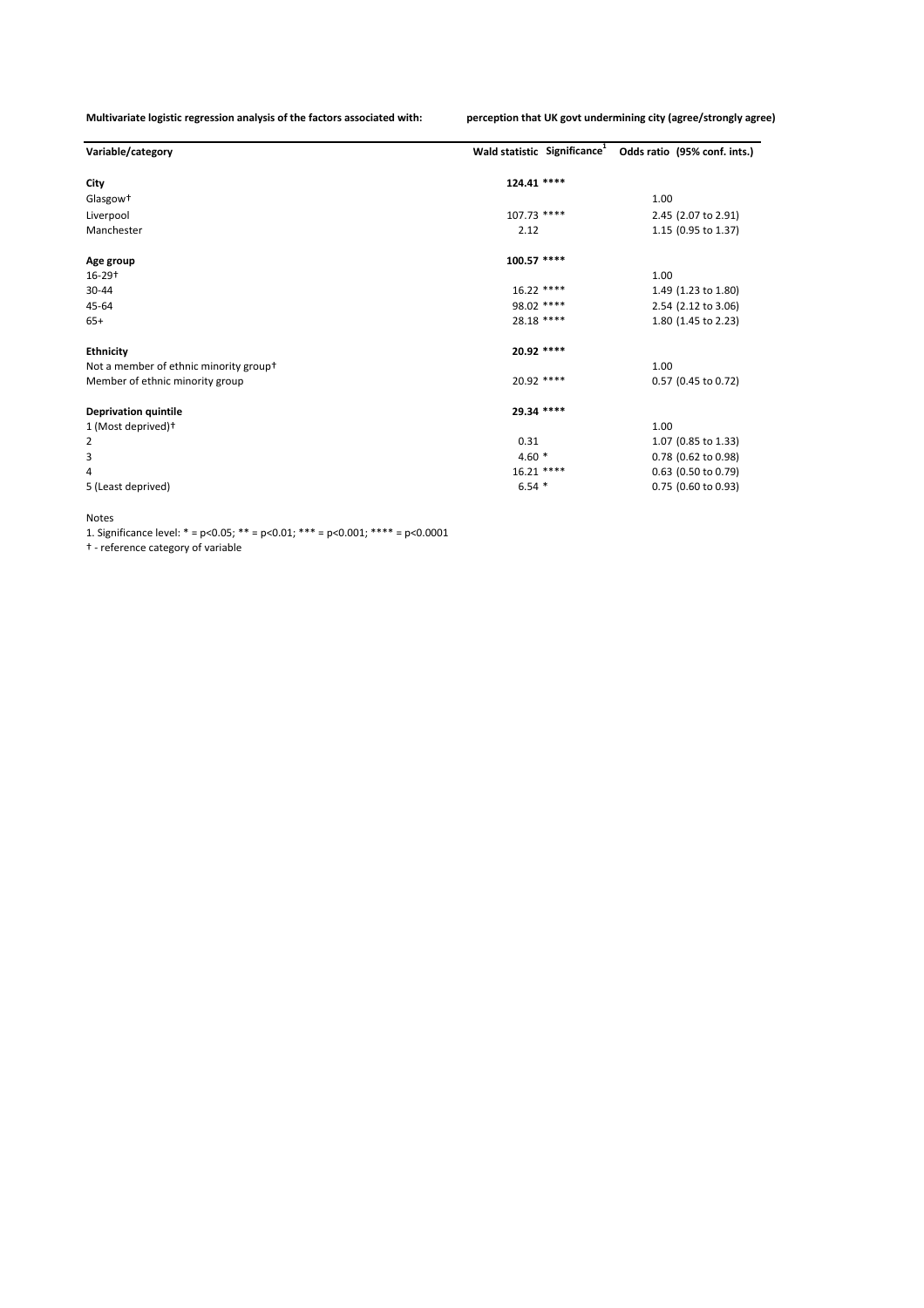Multivariate logistic regression analysis of the factors associated with: perception that city council undermining city (agree/strongly agree)

| Variable/category              | Wald statistic Significance <sup>1</sup> | Odds ratio (95% conf. ints.) |
|--------------------------------|------------------------------------------|------------------------------|
| City                           | 47.69 ****                               |                              |
| Glasgow <sup>+</sup>           |                                          | 1.00                         |
| Liverpool                      | 30.77 ****                               | 1.70 (1.41 to 2.05)          |
| Manchester                     | 0.58                                     | 0.92 (0.75 to 1.13)          |
| Age group                      | 51.39 ****                               |                              |
| $16 - 29$ <sup>+</sup>         |                                          | 1.00                         |
| $30 - 44$                      | $16.52$ ****                             | 1.58 (1.27 to 1.96)          |
| 45-64                          | 50.22 ****                               | 2.17 (1.75 to 2.68)          |
| $65+$                          | $7.65$ **                                | 1.44 (1.11 to 1.87)          |
| <b>Deprivation quintile</b>    | 29.06 ****                               |                              |
| 1 (Most deprived) <sup>+</sup> |                                          | 1.00                         |
| 2                              | 0.12                                     | 1.04 (0.82 to 1.33)          |
| 3                              | $5.52*$                                  | 0.74 (0.58 to 0.95)          |
| 4                              | $5.27*$                                  | 0.75 (0.59 to 0.96)          |
| 5 (Least deprived)             | 18.18 ****                               | 0.57 (0.44 to 0.74)          |
| Self-assessed health           | $7.20*$                                  |                              |
| Good/very good+                |                                          | 1.00                         |
| Fair                           | $7.20$ **                                | 1.32 (1.08 to 1.61)          |
| Bad/very bad                   | 0.32                                     | 1.09 (0.81 to 1.45)          |

Notes

1. Significance level: \* = p<0.05; \*\* = p<0.01; \*\*\* = p<0.001; \*\*\*\* = p<0.0001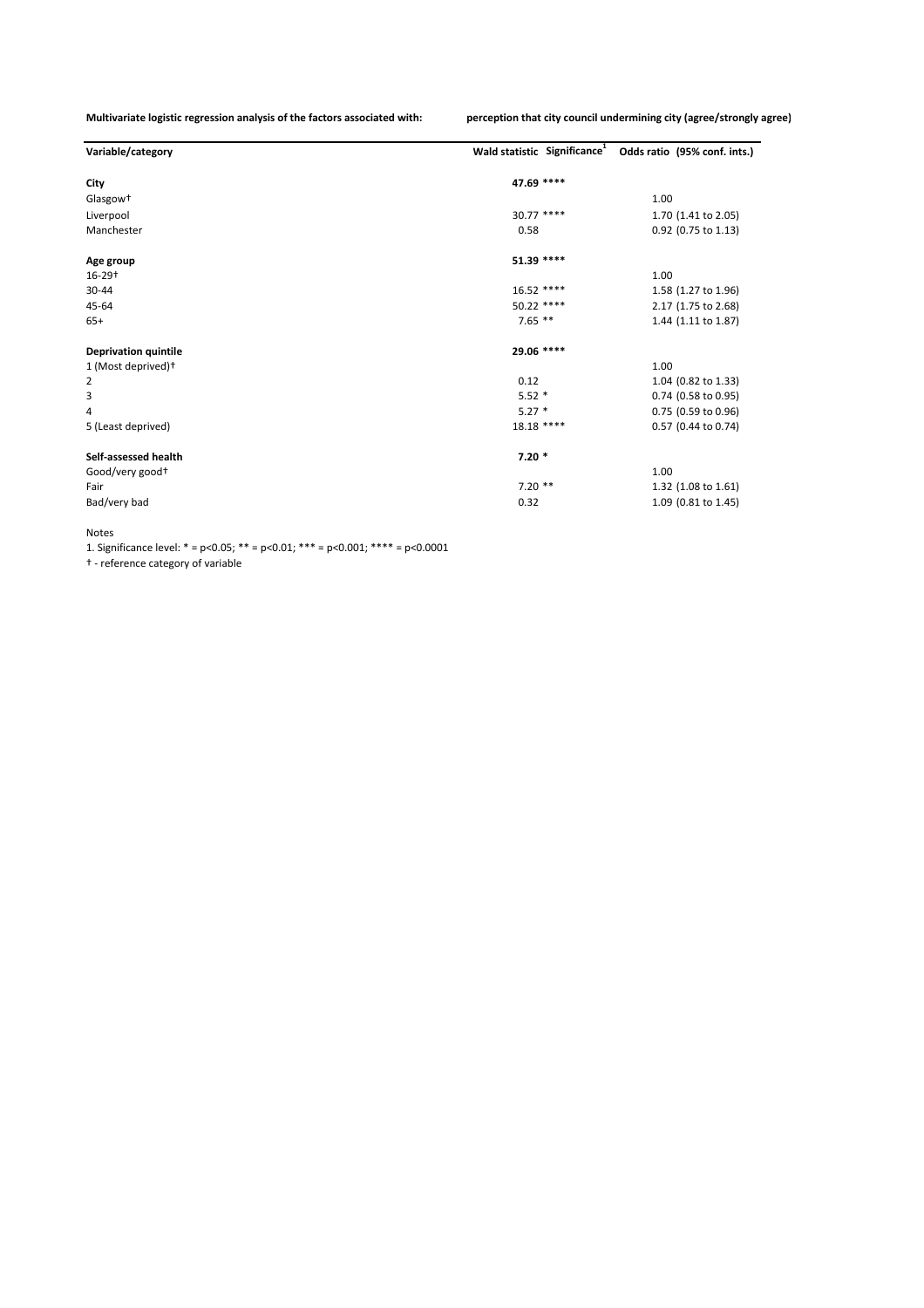Multivariate logistic regression analysis of the factors associated with: perception that able to influence decisions affecting local area (definitely/tend to a

| Variable/category                                             | Wald statistic Significance <sup>1</sup> | Odds ratio (95% conf. ints.) |
|---------------------------------------------------------------|------------------------------------------|------------------------------|
| <b>Deprivation quintile</b>                                   | $26.17***$                               |                              |
| 1 (Most deprived) <sup>+</sup>                                |                                          | 1.00                         |
| 2                                                             | $11.02$ ***                              | 1.60 (1.21 to 2.11)          |
| 3                                                             | 0.50                                     | 1.11 (0.83 to 1.48)          |
| 4                                                             | 14.28 ***                                | 1.68 (1.28 to 2.20)          |
| 5 (Least deprived)                                            | 13.84 ***                                | 1.68 (1.28 to 2.20)          |
| <b>Educational attainment</b>                                 | 66.85 ****                               |                              |
| No qualifications+                                            |                                          | 1.00                         |
| Some qualifications, but not degree level                     | $6.02*$                                  | 1.27 (1.05 to 1.54)          |
| 1st degree and above (includes NVQ/SVQ Level 5 or equivalent) | 61.56 ****                               | 2.69 (2.10 to 3.44)          |

Notes

1. Significance level:  $* = p < 0.05$ ;  $** = p < 0.01$ ;  $*** = p < 0.001$ ;  $*** = p < 0.0001$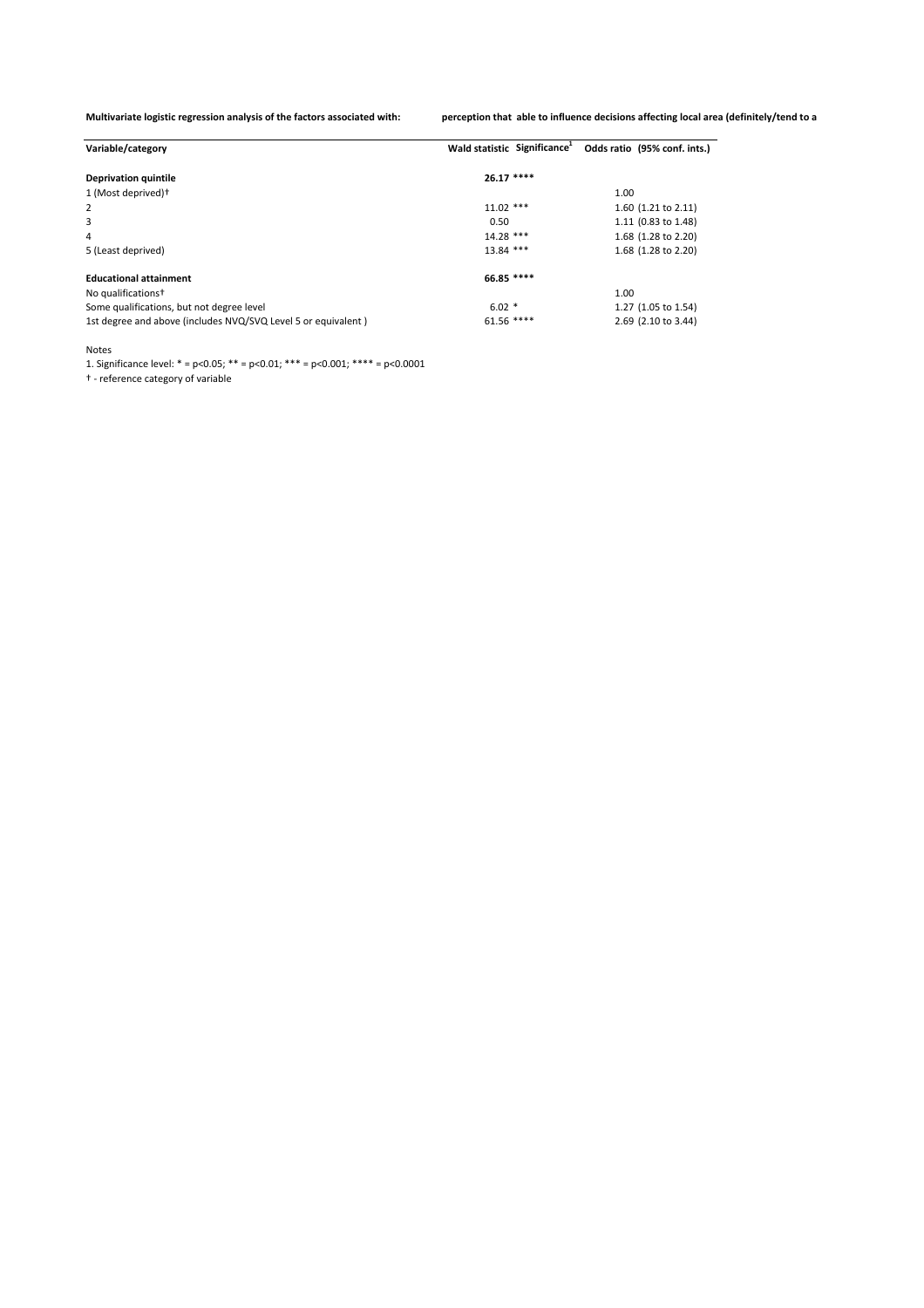Multivariate logistic regression analysis of the factors associated with: perception that able to influence decisions affecting city (definitely/tend to agree)

| Variable/category                                             | Wald statistic Significance <sup>1</sup> | Odds ratio (95% conf. ints.) |
|---------------------------------------------------------------|------------------------------------------|------------------------------|
| City                                                          | 19.94 ****                               |                              |
| Glasgow <sup>+</sup>                                          |                                          | 1.00                         |
| Liverpool                                                     | $4.28*$                                  | 0.81 (0.66 to 0.99)          |
| Manchester                                                    | 19.92 ****                               | 0.61 (0.49 to 0.76)          |
| <b>Deprivation quintile</b>                                   | 19.93 ***                                |                              |
| 1 (Most deprived) <sup>+</sup>                                |                                          | 1.00                         |
| 2                                                             | $12.37$ ***                              | 1.69 (1.26 to 2.26)          |
| 3                                                             | 0.02                                     | 0.98 (0.72 to 1.34)          |
| 4                                                             | 3.40                                     | 1.32 (0.98 to 1.76)          |
| 5 (Least deprived)                                            | $4.17*$                                  | 1.36 (1.01 to 1.82)          |
| <b>Educational attainment</b>                                 | 47.65 ****                               |                              |
| No qualifications <sup>+</sup>                                |                                          | 1.00                         |
| Some qualifications, but not degree level                     | $9.47$ **                                | 1.40 (1.13 to 1.73)          |
| 1st degree and above (includes NVQ/SVQ Level 5 or equivalent) | 46.65 ****                               | 2.59 (1.97 to 3.40)          |

Notes

1. Significance level: \* = p<0.05; \*\* = p<0.01; \*\*\* = p<0.001; \*\*\*\* = p<0.0001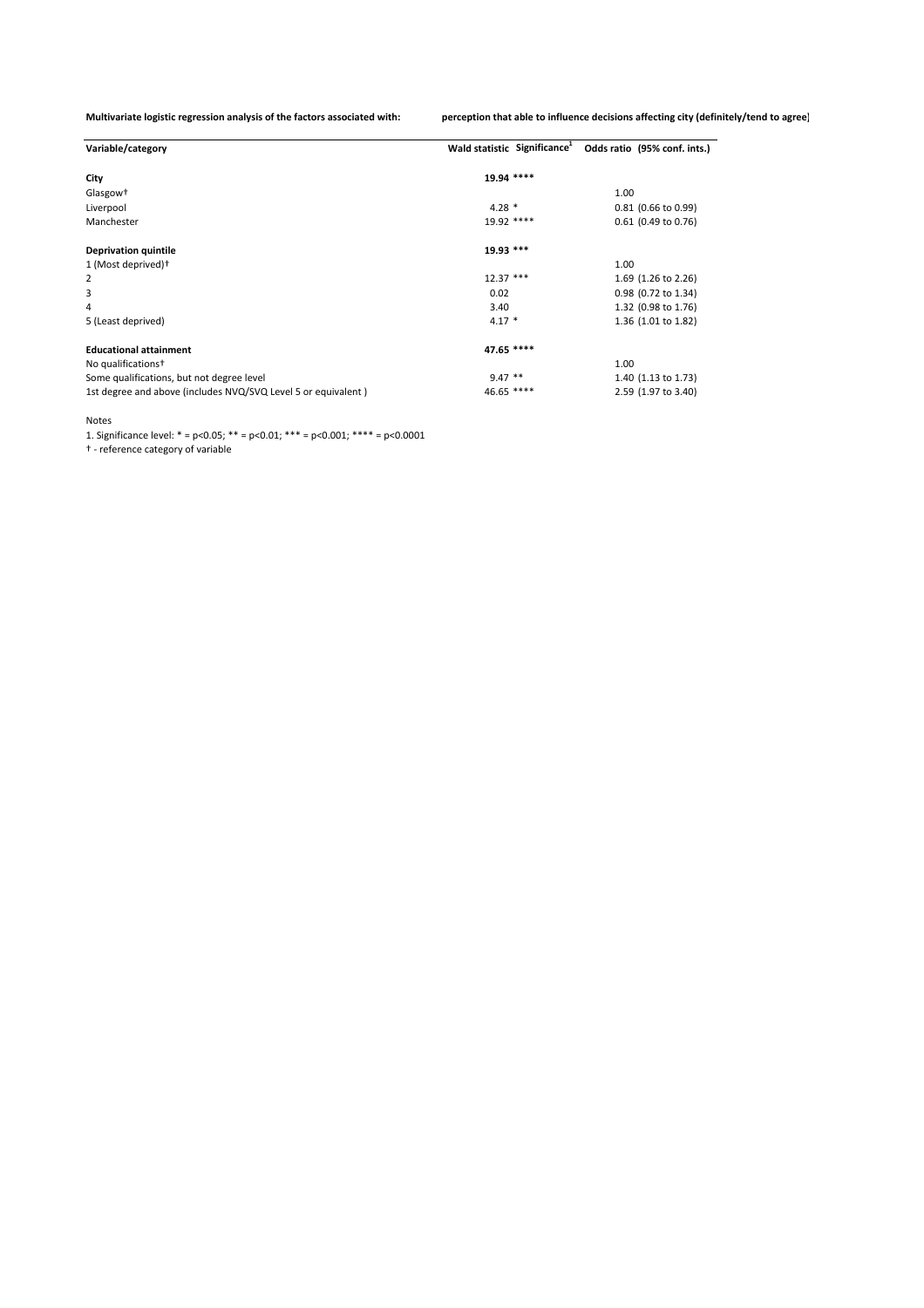Multivariate logistic regression analysis of the factors associated with: perception that able to influence decisions affecting UK (definitely/tend to agree)

| Variable/category                                             | Wald statistic Significance <sup>1</sup> | Odds ratio (95% conf. ints.) |
|---------------------------------------------------------------|------------------------------------------|------------------------------|
| City                                                          | 27.92 ****                               |                              |
| Glasgow <sup>+</sup>                                          |                                          | 1.00                         |
| Liverpool                                                     | $10.93$ ***                              | 0.67 (0.53 to 0.85)          |
| Manchester                                                    | 25.76 ****                               | 0.53 (0.41 to 0.68)          |
| <b>Deprivation quintile</b>                                   | $20.40$ ***                              |                              |
| 1 (Most deprived) <sup>+</sup>                                |                                          | 1.00                         |
| 2                                                             | $16.72$ ****                             | 2.02 (1.44 to 2.83)          |
| 3                                                             | 3.04                                     | 1.37 (0.96 to 1.94)          |
| 4                                                             | 1.06                                     | 1.20 (0.85 to 1.71)          |
| 5 (Least deprived)                                            | 2.84                                     | 1.35 (0.95 to 1.92)          |
| <b>Educational attainment</b>                                 | $7.91*$                                  |                              |
| No qualifications <sup>+</sup>                                |                                          | 1.00                         |
| Some qualifications, but not degree level                     | 1.33                                     | 1.16 (0.90 to 1.48)          |
| 1st degree and above (includes NVQ/SVQ Level 5 or equivalent) | $7.65$ **                                | 1.59 (1.15 to 2.21)          |
| Longterm limiting illness (LLI)                               | $9.80**$                                 |                              |
| None <sup>+</sup>                                             |                                          | 1.00                         |
| Limited a little                                              | $8.17**$                                 | 0.58 (0.40 to 0.84)          |
| Limited a lot                                                 | 2.65                                     | 0.71 (0.47 to 1.07)          |
| Length of residence                                           | $4.55*$                                  |                              |
| Time in city not known+                                       |                                          | 1.00                         |
| Possibly long-term resident                                   | $4.55*$                                  | 0.80 (0.65 to 0.98)          |

Notes

1. Significance level: \* = p<0.05; \*\* = p<0.01; \*\*\* = p<0.001; \*\*\*\* = p<0.0001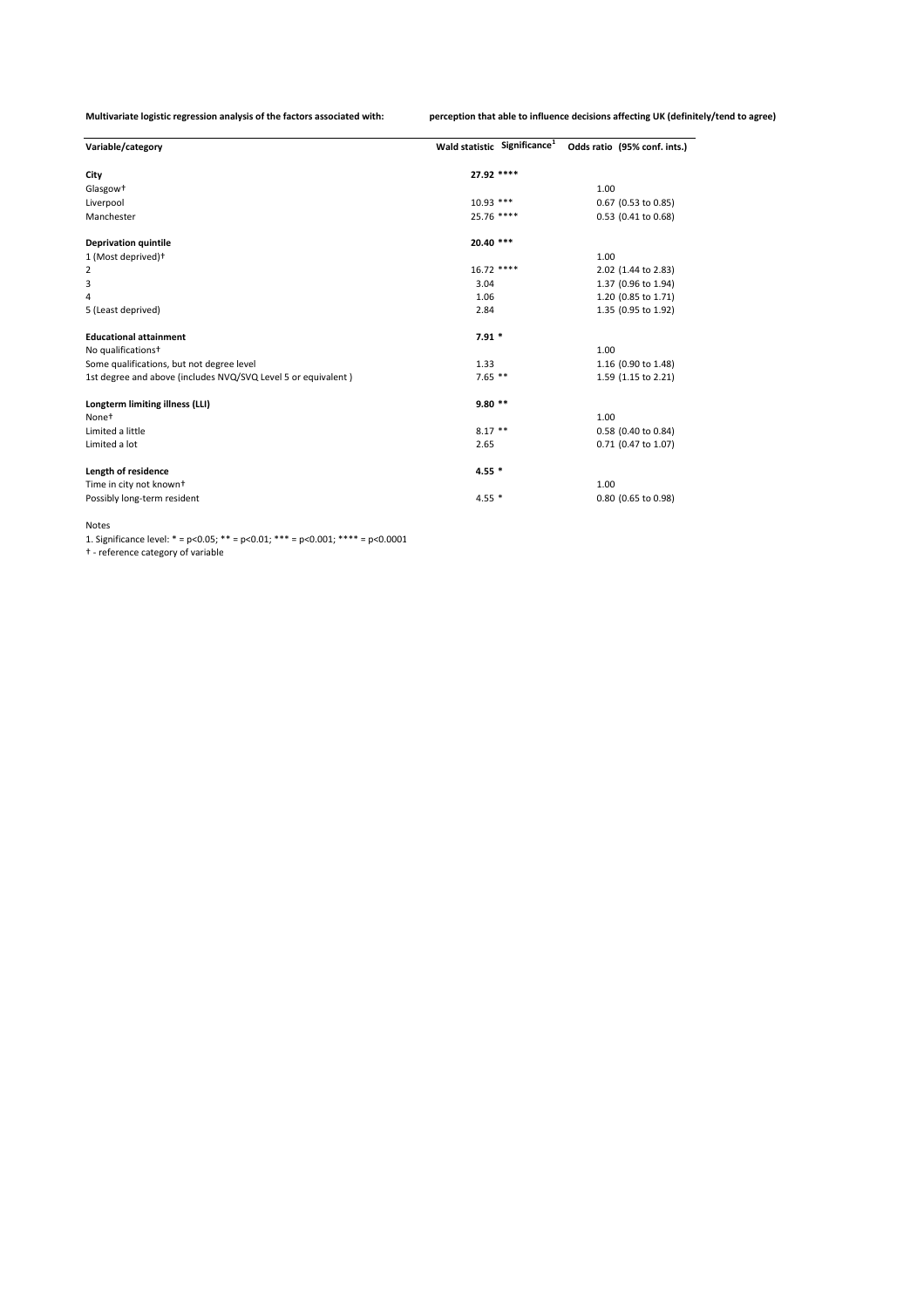Multivariate logistic regression analysis of the factors associated with: perception of 1980s - I felt hard done by (agree/strongly agree)

| Variable/category                                     | Wald statistic Significance <sup>1</sup> | Odds ratio (95% conf. ints.) |
|-------------------------------------------------------|------------------------------------------|------------------------------|
| Gender                                                | 14.02 ***                                |                              |
| Male <sup>+</sup>                                     |                                          | 1.00                         |
| Female                                                | 14.02 ***                                | 0.60 (0.46 to 0.78)          |
| City                                                  | $13.67**$                                |                              |
| Glasgow <sup>+</sup>                                  |                                          | 1.00                         |
| Liverpool                                             | 3.13                                     | 0.79 (0.60 to 1.03)          |
| Manchester                                            | 13.58 ***                                | 0.56 (0.42 to 0.76)          |
| <b>Employment status</b>                              | 19.87 ***                                |                              |
| Employed (PT/FT)/in education/training+               |                                          | 1.00                         |
| Unemployed                                            | $6.40*$                                  | 1.69 (1.13 to 2.55)          |
| Ill/disabled                                          | 0.00                                     | 0.99 (0.64 to 1.54)          |
| Retired                                               | 0.02                                     | 0.98 (0.73 to 1.32)          |
| Looking after home/family                             | $10.55$ **                               | 0.34 (0.18 to 0.65)          |
| <b>Employment status in 1980s</b>                     | 58.55 ****                               |                              |
| Unemployed/sick/in & out of work+                     |                                          | 1.00                         |
| Job creation/education/training/apprenticeship        | 43.84 ****                               | 0.16 (0.09 to 0.28)          |
| Looking after family/working and looking after family | $8.33$ **                                | 0.51 (0.32 to 0.81)          |
| In employment                                         | 38.51 ****                               | 0.28 (0.19 to 0.42)          |
| Other & other combinations                            | $12.47$ ***                              | $0.41$ (0.25 to 0.67)        |
| Self-assessed health                                  | $11.85**$                                |                              |
| Good/very good+                                       |                                          | 1.00                         |
| Fair                                                  | 1.09                                     | 1.16 (0.88 to 1.55)          |
| Bad/very bad                                          | $11.79$ ***                              | 1.87 (1.31 to 2.67)          |

Notes

1. Significance level: \* = p<0.05; \*\* = p<0.01; \*\*\* = p<0.001; \*\*\*\* = p<0.0001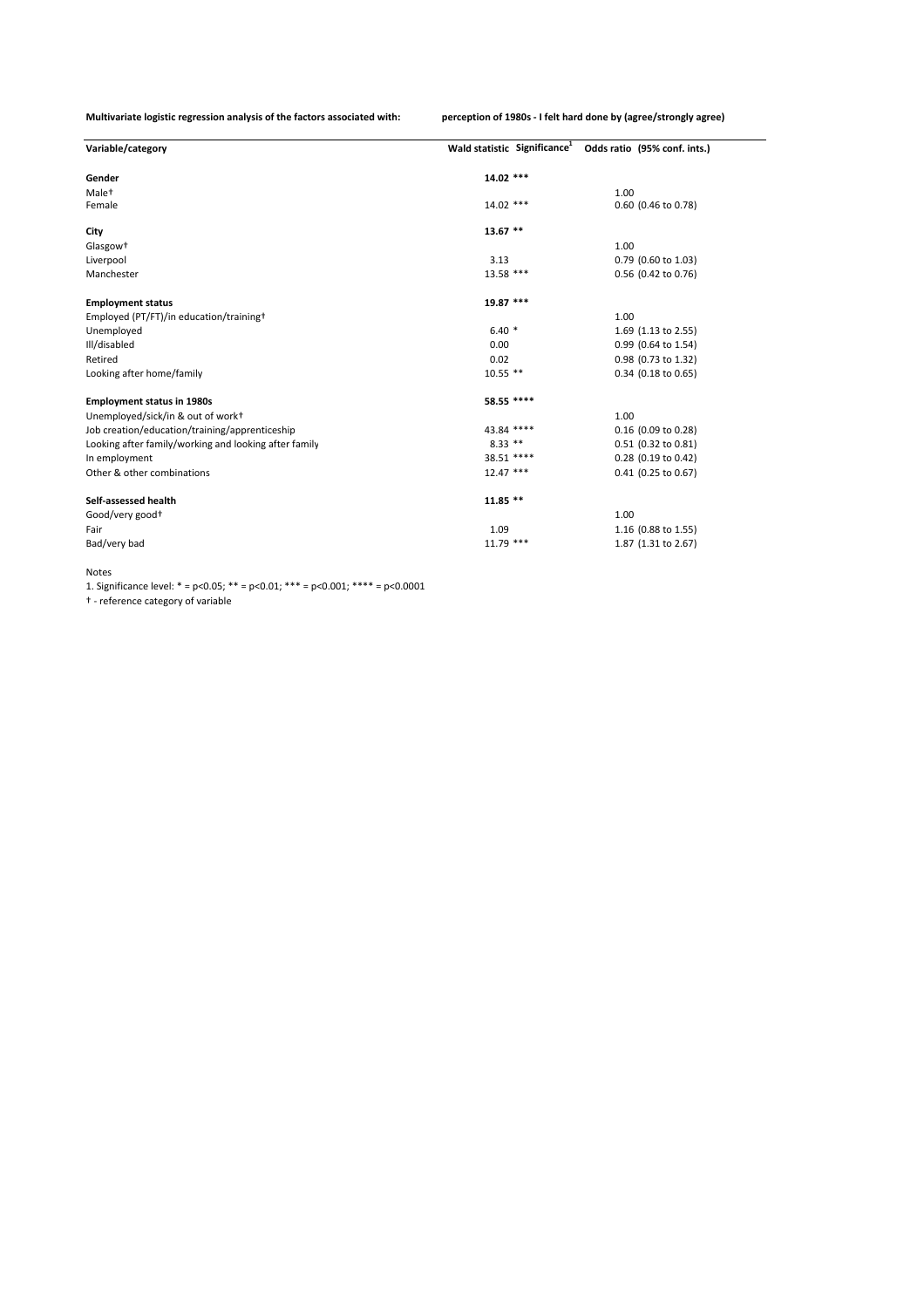Multivariate logistic regression analysis of the factors associated with: perception of 1980s - I was optimistic about the future (agree/strongly agree)

| Variable/category                                                        | Wald statistic Significance <sup>1</sup> | Odds ratio (95% conf. ints.) |
|--------------------------------------------------------------------------|------------------------------------------|------------------------------|
| Gender                                                                   | 15.35 ****                               |                              |
| Male <sup>+</sup>                                                        |                                          | 1.00                         |
| Female                                                                   | 15.35 ****                               | 1.60 (1.27 to 2.03)          |
| City                                                                     | 40.95 ****                               |                              |
| Glasgow <sup>+</sup>                                                     |                                          | 1.00                         |
| Liverpool                                                                | 39.26 ****                               | 2.18 (1.71 to 2.78)          |
| Manchester                                                               | 14.70 ***                                | 1.70 (1.30 to 2.24)          |
| Socio-economic group                                                     | 23.86 ****                               |                              |
| A (higher managerial/admin/prof) and B (intermed managerial/admin/prof)+ |                                          | 1.00                         |
| C1 (supervisory, clerical, junior managerial/admin/prof)                 | 1.51                                     | 0.78 (0.53 to 1.16)          |
| C2 (skilled manual)                                                      | 2.71                                     | 0.71 (0.48 to 1.07)          |
| D (semi-skilled/ unskilled manual)                                       | 1.93                                     | 0.74 (0.49 to 1.13)          |
| E (on state benefit/ unemployed/ lowest grade workers)                   | 17.85 ****                               | 0.38 (0.25 to 0.60)          |
| <b>Deprivation quintile</b>                                              | 17.09 **                                 |                              |
| 1 (Most deprived)+                                                       |                                          | 1.00                         |
| 2                                                                        | 0.38                                     | 0.90 (0.65 to 1.25)          |
| 3                                                                        | $10.10**$                                | 1.74 (1.24 to 2.46)          |
| 4                                                                        | 0.96                                     | 1.18 (0.85 to 1.66)          |
| 5 (Least deprived)                                                       | 1.01                                     | 1.20 (0.84 to 1.70)          |
| <b>Educational attainment</b>                                            | $9.10*$                                  |                              |
| No qualifications <sup>+</sup>                                           |                                          | 1.00                         |
| Some qualifications, but not degree level                                | 3.57                                     | 1.25 (0.99 to 1.57)          |
| 1st degree and above (includes NVQ/SVQ Level 5 or equivalent)            | $8.33***$                                | 1.90 (1.23 to 2.93)          |
| <b>Employment status in 1980s</b>                                        | 45.41 ****                               |                              |
| Unemployed/sick/in & out of work+                                        |                                          | 1.00                         |
| Job creation/education/training/apprenticeship                           | $6.18*$                                  | 1.91 (1.15 to 3.19)          |
| Looking after family/working and looking after family                    | $19.79$ ****                             | 3.06 (1.87 to 5.00)          |
| In employment                                                            | $34.33$ ****                             | 3.81 (2.43 to 5.95)          |
| Other & other combinations                                               | 18.88 ****                               | 3.21 (1.90 to 5.44)          |

Notes

1. Significance level:  $* = p < 0.05$ ;  $** = p < 0.01$ ;  $*** = p < 0.001$ ;  $*** = p < 0.0001$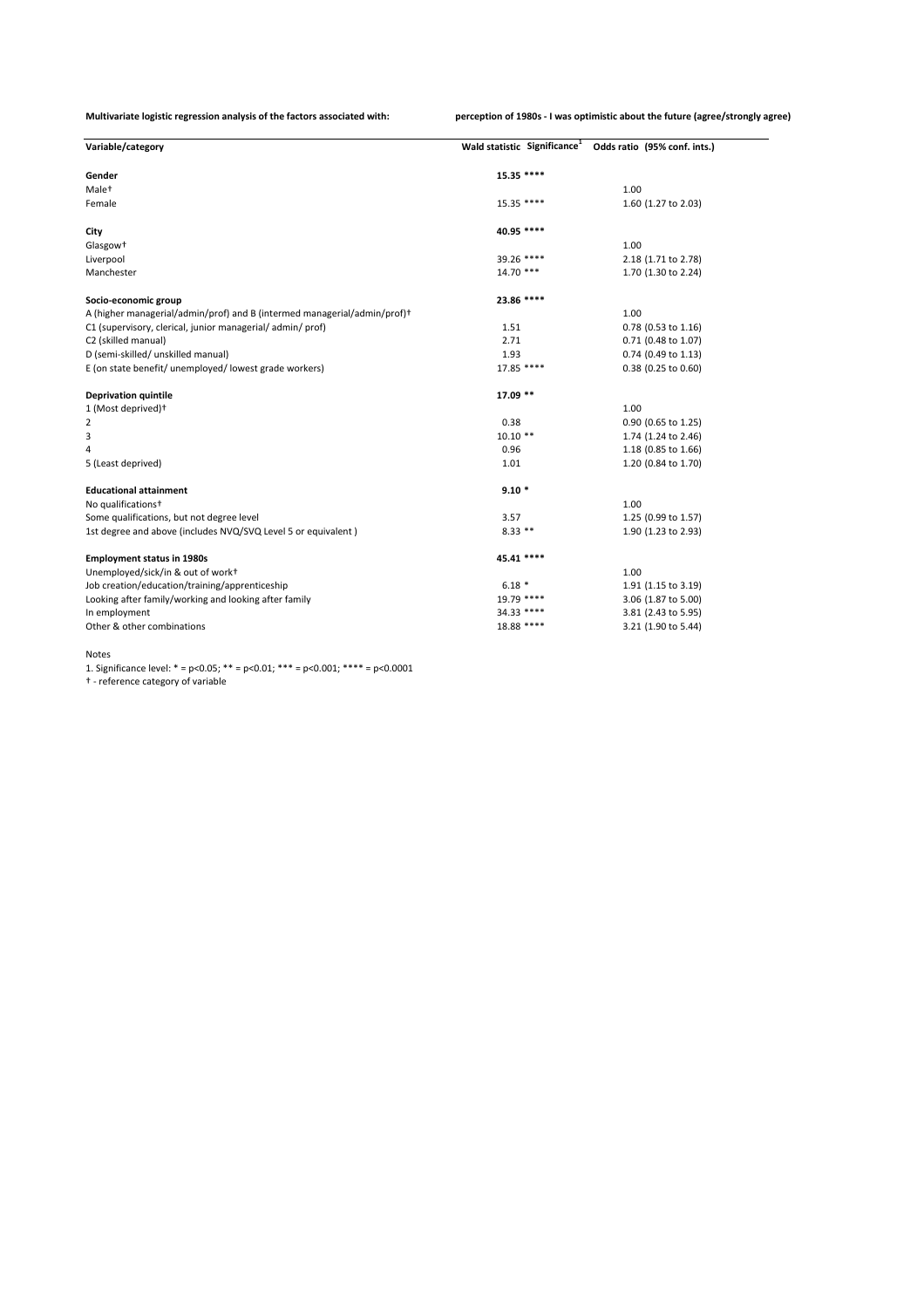Multivariate logistic regression analysis of the factors associated with: perception of 1980s - area I lived in got worse (agree/strongly agree)

| Variable/category                                     | Wald statistic Significance <sup>1</sup> | Odds ratio (95% conf. ints.) |
|-------------------------------------------------------|------------------------------------------|------------------------------|
| Gender                                                | 11.95 ***                                |                              |
| Male <sup>+</sup>                                     |                                          | 1.00                         |
| Female                                                | $11.95$ ***                              | 0.65 (0.51 to 0.83)          |
| Age group                                             | 20.43 ****                               |                              |
| 36-49+                                                |                                          | 1.00                         |
| 50-64                                                 | 2.19                                     | 0.80 (0.60 to 1.07)          |
| $65+$                                                 | 18.43 ****                               | 0.50 (0.37 to 0.69)          |
| Ethnicity                                             | $10.73$ **                               |                              |
| Not a member of ethnic minority group+                |                                          | 1.00                         |
| Member of ethnic minority group                       | $10.73$ **                               | 0.36 (0.20 to 0.67)          |
| <b>Deprivation quintile</b>                           | 28.91 ****                               |                              |
| 1 (Most deprived) <sup>+</sup>                        |                                          | 1.00                         |
| 2                                                     | $3.86*$                                  | 1.39 (1.00 to 1.93)          |
| 3                                                     | 0.37                                     | 1.11 (0.79 to 1.56)          |
| 4                                                     | 0.22                                     | 1.08 (0.77 to 1.52)          |
| 5 (Least deprived)                                    | $11.29$ ***                              | 0.52 (0.35 to 0.76)          |
| Self-assessed health                                  | $12.27$ **                               |                              |
| Good/very good+                                       |                                          | 1.00                         |
| Fair                                                  | $9.87$ **                                | 1.50 (1.17 to 1.93)          |
| Bad/very bad                                          | $5.83*$                                  | 1.47 (1.08 to 2.02)          |
| <b>Employment status in 1980s</b>                     | 20.81 ***                                |                              |
| Unemployed/sick/in & out of work+                     |                                          | 1.00                         |
| Job creation/education/training/apprenticeship        | 17.61 ****                               | 0.34 (0.21 to 0.57)          |
| Looking after family/working and looking after family | 1.46                                     | 0.76 (0.48 to 1.19)          |
| In employment                                         | $6.25*$                                  | 0.61 (0.41 to 0.90)          |
| Other & other combinations                            | $8.31**$                                 | 0.49 (0.30 to 0.79)          |

Notes

1. Significance level: \* = p<0.05; \*\* = p<0.01; \*\*\* = p<0.001; \*\*\*\* = p<0.0001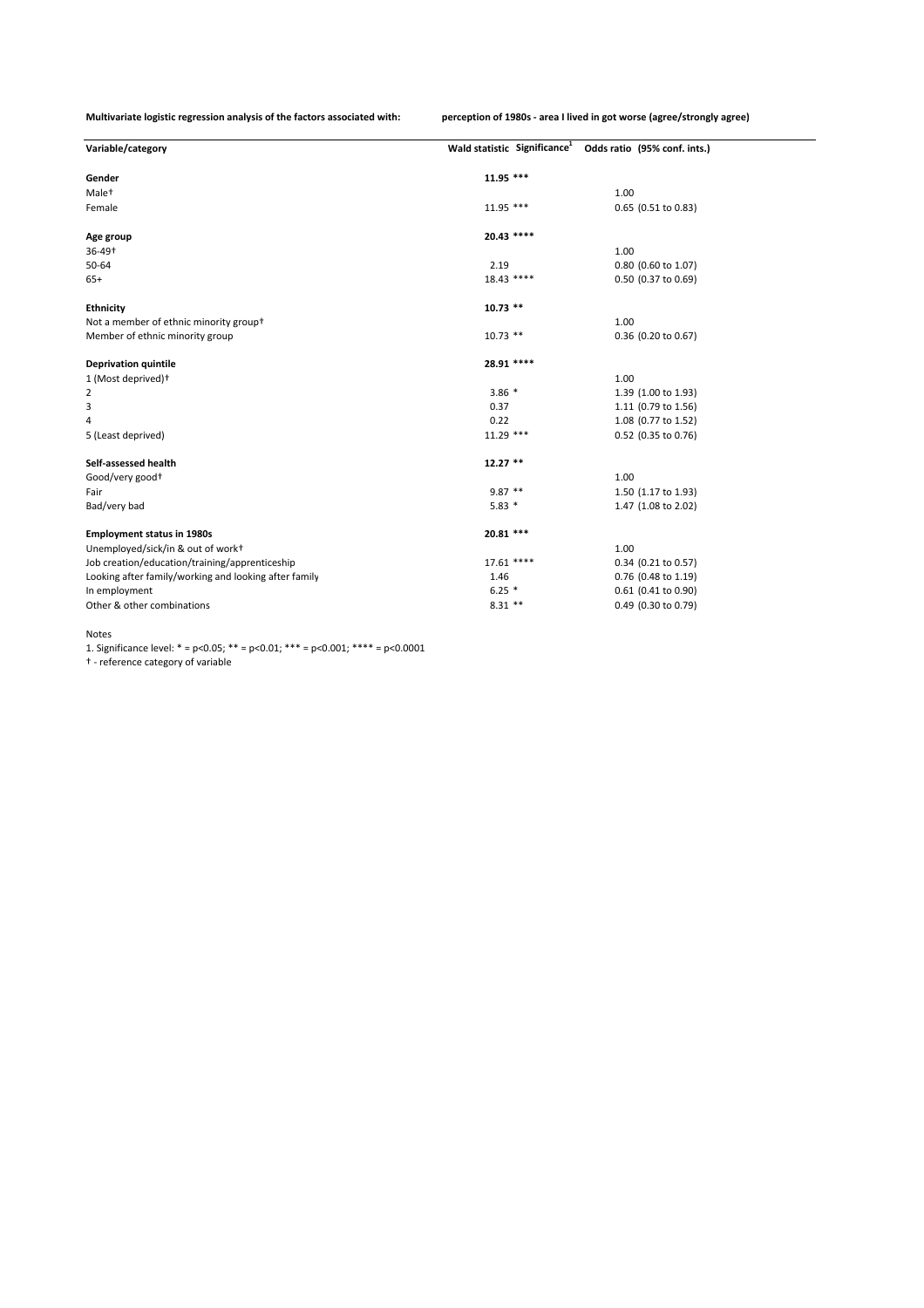Multivariate logistic regression analysis of the factors associated with: perception of 1980s - I felt I could change things (agree/strongly agree)

| Variable/category                                             | Wald statistic Significance <sup>+</sup> | Odds ratio (95% conf. ints.) |
|---------------------------------------------------------------|------------------------------------------|------------------------------|
| City                                                          | $15.89$ ***                              |                              |
| Glasgow <sup>+</sup>                                          |                                          | 1.00                         |
| Liverpool                                                     | $14.29$ ***                              | 1.68 (1.28 to 2.20)          |
| Manchester                                                    | 0.55                                     | 1.12 (0.82 to 1.53)          |
| <b>Educational attainment</b>                                 | $18.29$ ***                              |                              |
| No qualifications <sup>+</sup>                                |                                          | 1.00                         |
| Some qualifications, but not degree level                     | 1.66                                     | 1.18 (0.92 to 1.51)          |
| 1st degree and above (includes NVQ/SVQ Level 5 or equivalent) | $18.23$ ****                             | 2.28 (1.56 to 3.34)          |

Notes

1. Significance level: \* = p<0.05; \*\* = p<0.01; \*\*\* = p<0.001; \*\*\*\* = p<0.0001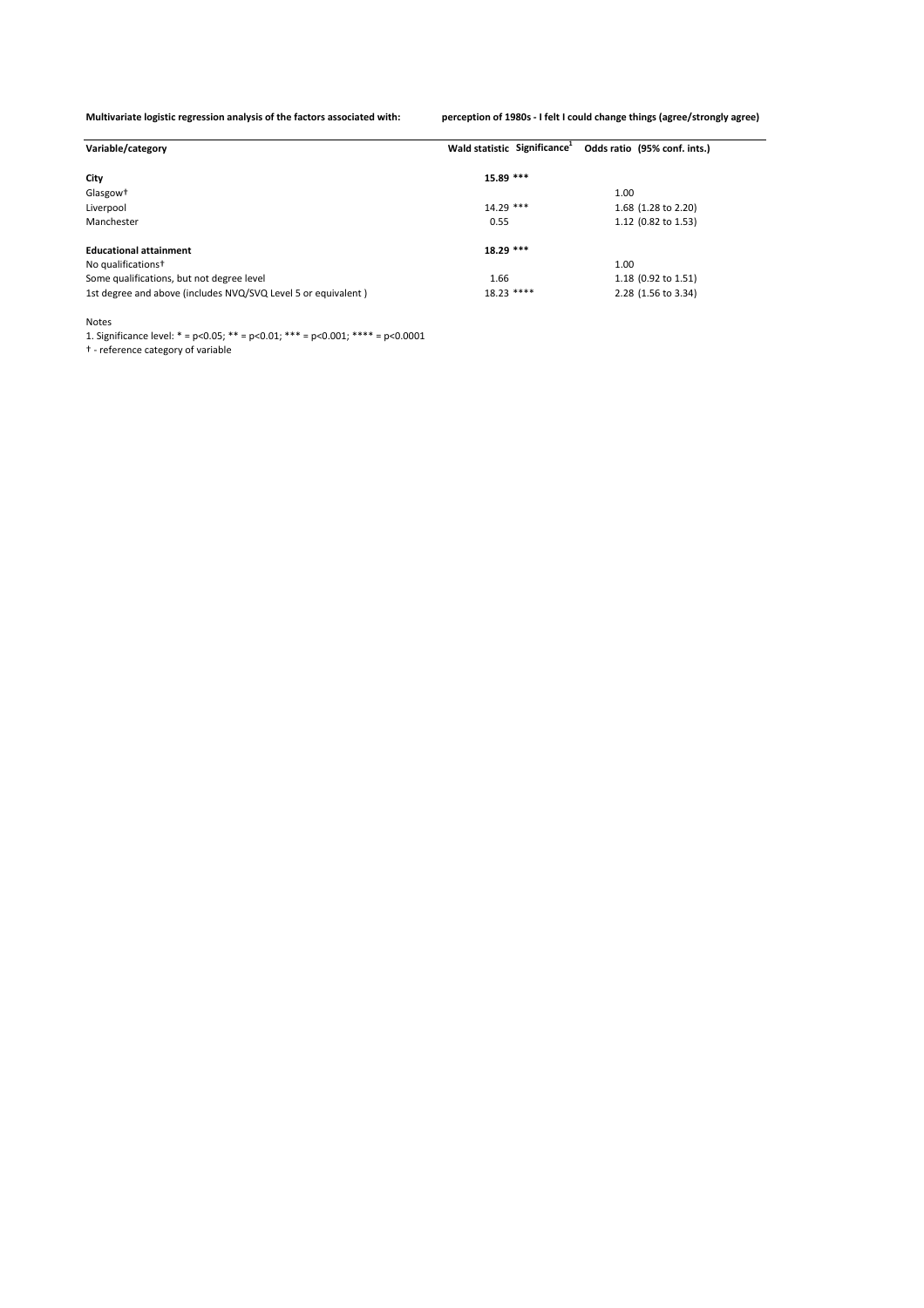Multivariate logistic regression analysis of the factors associated with: perception of 1980s - I felt the govt. did not support people like me (agree/strongly agree)

| Variable/category                                     | Wald statistic $Significance1$ | Odds ratio (95% conf. ints.) |
|-------------------------------------------------------|--------------------------------|------------------------------|
| City                                                  | $14.75$ ***                    |                              |
| Glasgow <sup>+</sup>                                  |                                | 1.00                         |
| Liverpool                                             | 1.33                           | 1.15 (0.91 to 1.45)          |
| Manchester                                            | $7.75$ **                      | 0.69 (0.53 to 0.89)          |
| <b>Deprivation quintile</b>                           | 29.66 ****                     |                              |
| 1 (Most deprived) <sup>+</sup>                        |                                | 1.00                         |
| 2                                                     | 0.12                           | 1.06 (0.78 to 1.44)          |
| 3                                                     | 1.27                           | 0.83 (0.60 to 1.15)          |
| 4                                                     | 2.07                           | 0.79 (0.58 to 1.09)          |
| 5 (Least deprived)                                    | 20.70 ****                     | 0.46 (0.32 to 0.64)          |
| <b>Employment status</b>                              | 17.50 **                       |                              |
| Employed (PT/FT)/in education/training+               |                                | 1.00                         |
| Unemployed                                            | 1.81                           | 0.77 (0.52 to 1.13)          |
| Ill/disabled                                          | 1.93                           | 0.77 (0.54 to 1.11)          |
| Retired                                               | 3.79                           | 0.79 (0.62 to 1.00)          |
| Looking after home/family                             | 16.54 ****                     | 0.39 (0.25 to 0.62)          |
| <b>Employment status in 1980s</b>                     | 44.29 ****                     |                              |
| Unemployed/sick/in & out of work+                     |                                | 1.00                         |
| Job creation/education/training/apprenticeship        | $30.42$ ****                   | 0.24 (0.15 to 0.40)          |
| Looking after family/working and looking after family | 0.35                           | 0.88 (0.57 to 1.35)          |
| In employment                                         | 0.61                           | 0.86 (0.58 to 1.26)          |
| Other & other combinations                            | 1.13                           | 0.78 (0.49 to 1.24)          |

Notes

1. Significance level: \* = p<0.05; \*\* = p<0.01; \*\*\* = p<0.001; \*\*\*\* = p<0.0001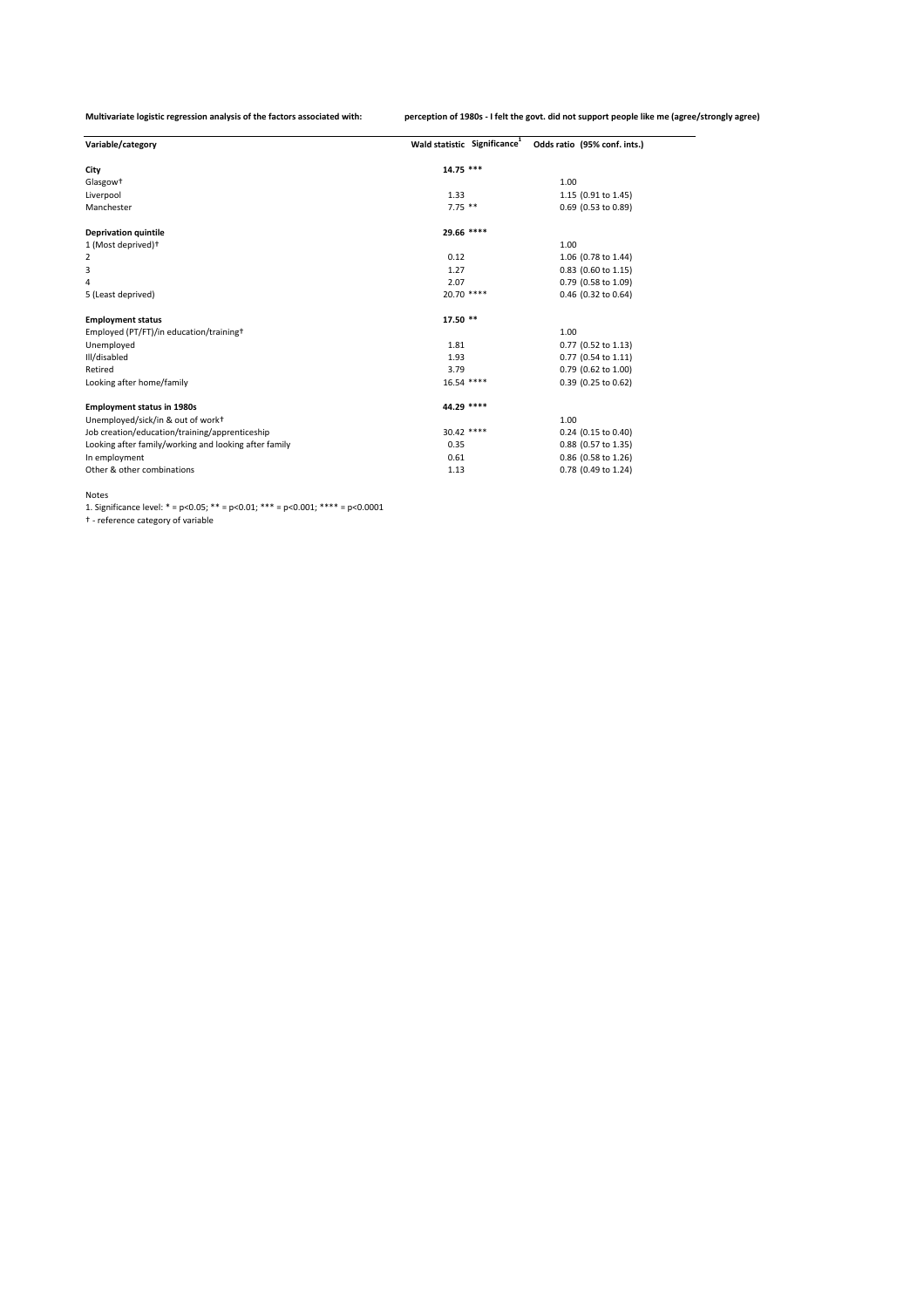Multivariate logistic regression analysis of the factors associated with: perception of 1980s - I felt the govt cared about my local community (agree/strongly agree)

| Variable/category                       | Wald statistic Significance <sup>1</sup> | Odds ratio (95% conf. ints.) |
|-----------------------------------------|------------------------------------------|------------------------------|
| <b>Deprivation quintile</b>             | $10.27*$                                 |                              |
| 1 (Most deprived) <sup>+</sup>          |                                          | 1.00                         |
| 2                                       | 0.29                                     | 0.89 (0.58 to 1.36)          |
| 3                                       | 0.13                                     | 1.08 (0.71 to 1.65)          |
| 4                                       | 0.01                                     | 1.02 (0.67 to 1.56)          |
| 5 (Least deprived)                      | $5.16*$                                  | 1.60 (1.07 to 2.41)          |
| <b>Employment status</b>                | $17.38**$                                |                              |
| Employed (PT/FT)/in education/training+ |                                          | 1.00                         |
| Unemployed                              | 0.64                                     | 0.79 (0.44 to 1.41)          |
| Ill/disabled                            | $7.01$ **                                | 1.82 (1.17 to 2.83)          |
| Retired                                 | $9.79$ **                                | 1.63 (1.20 to 2.20)          |
| Looking after home/family               | 0.01                                     | 1.02 (0.60 to 1.75)          |

#### Notes

1. Significance level: \* = p<0.05; \*\* = p<0.01; \*\*\* = p<0.001; \*\*\*\* = p<0.0001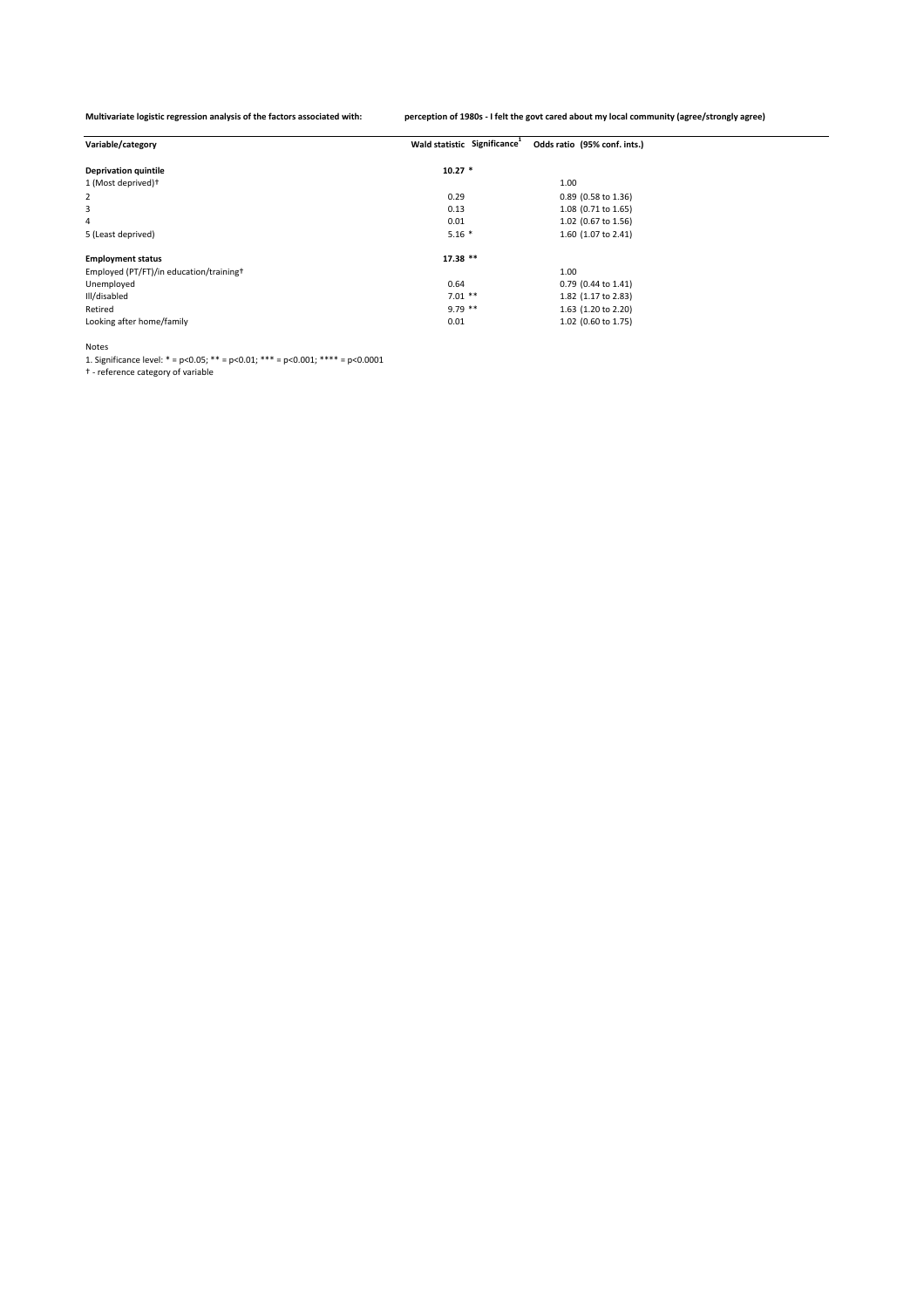Multivariate logistic regression analysis of the factors associated with: perception of 1980s - the govt. were working to make the country better (agree/strongly agree)

| Wald statistic Significance <sup>1</sup> | Odds ratio (95% conf. ints.) |
|------------------------------------------|------------------------------|
| $9.83*$                                  |                              |
|                                          | 1.00                         |
| 2.13                                     | 1.36 (0.90 to 2.06)          |
| 0.52                                     | 1.17 (0.76 to 1.81)          |
| 0.00                                     | 1.00 (0.63 to 1.57)          |
| 1.51                                     | 0.72 (0.43 to 1.21)          |
| $11.32**$                                |                              |
|                                          | 1.00                         |
| 0.06                                     | 1.04 (0.75 to 1.45)          |
| $7.42**$                                 | 1.65 (1.15 to 2.36)          |
| $7.77**$                                 |                              |
|                                          | 1.00                         |
| $7.77**$                                 | 1.99 (1.23 to 3.23)          |
| $9.75**$                                 |                              |
|                                          | 1.00                         |
| 0.00                                     | 1.01 (0.76 to 1.33)          |
| $8.02$ **                                | 1.90 (1.22 to 2.97)          |
| 12.88 *                                  |                              |
|                                          | 1.00                         |
| 2.84                                     | 0.59 (0.32 to 1.09)          |
| 0.31                                     | 1.16 (0.69 to 1.95)          |
| 0.02                                     | 1.04 (0.64 to 1.68)          |
| 3.35                                     | 0.56 (0.31 to 1.04)          |
|                                          |                              |

Notes

1. Significance level: \* = p<0.05; \*\* = p<0.01; \*\*\* = p<0.001; \*\*\*\* = p<0.0001 † ‐ reference category of variable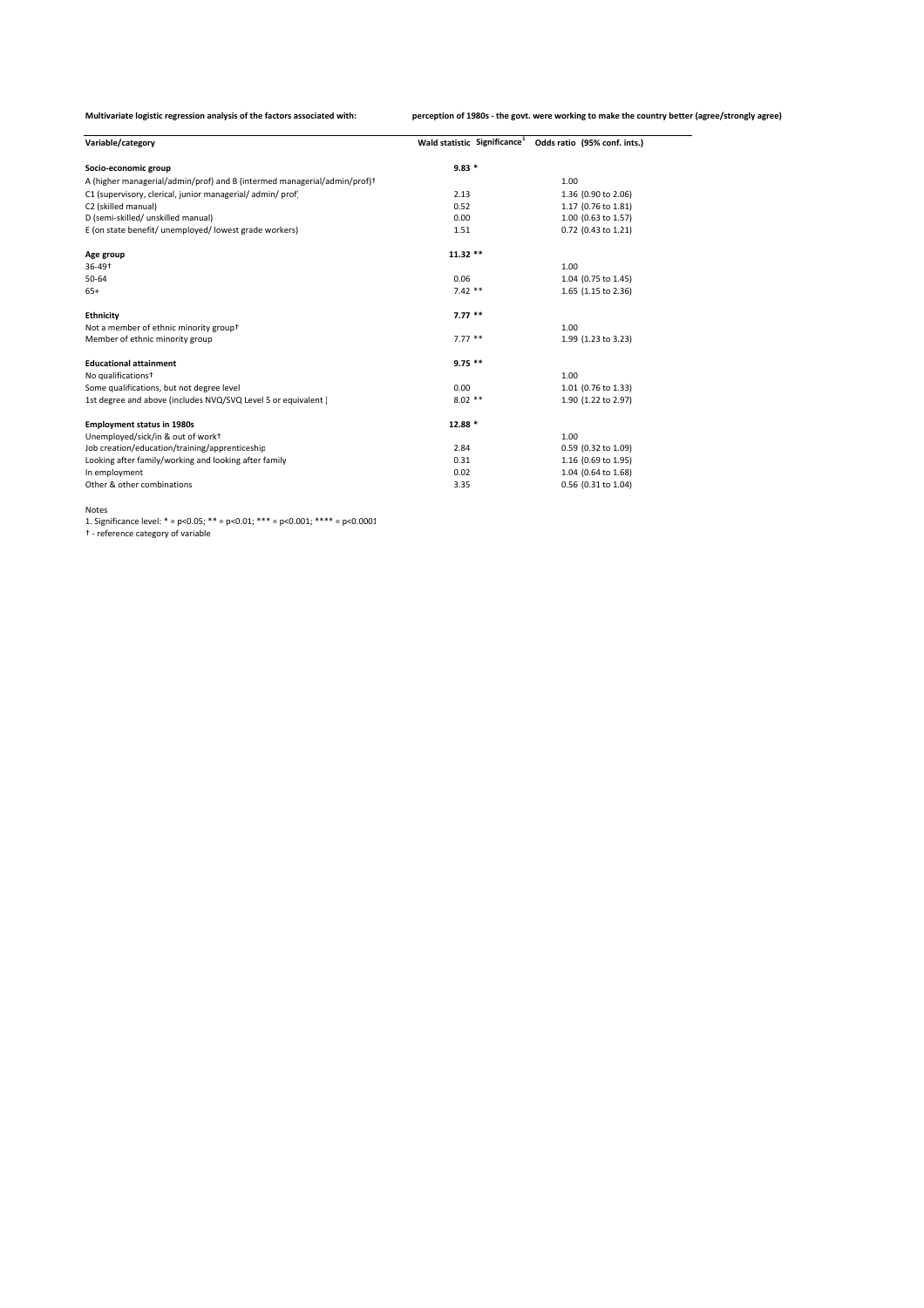Multivariate logistic regression analysis of the factors associated with: perception of 1980s - local council stood up for city's best interests (agree/strongly agree)

| Variable/category                                             |             | Wald statistic Significance <sup>1</sup> | Odds ratio (95% conf. ints.) |
|---------------------------------------------------------------|-------------|------------------------------------------|------------------------------|
| City                                                          | $9.61**$    |                                          |                              |
| Glasgow <sup>+</sup>                                          |             |                                          | 1.00                         |
| Liverpool                                                     | $6.13*$     |                                          | 1.37 (1.07 to 1.75)          |
| Manchester                                                    | 0.28        |                                          | 0.93 (0.70 to 1.23)          |
| Age group                                                     | 19.01 ****  |                                          |                              |
| 36-49+                                                        |             |                                          | 1.00                         |
| 50-64                                                         | 0.20        |                                          | 0.93 (0.69 to 1.26)          |
| $65+$                                                         | $9.54$ **   |                                          | 1.64 (1.20 to 2.25)          |
| <b>Deprivation quintile</b>                                   | $11.40*$    |                                          |                              |
| 1 (Most deprived) <sup>+</sup>                                |             |                                          | 1.00                         |
| 2                                                             | 0.42        |                                          | 0.89 (0.64 to 1.26)          |
| 3                                                             | 1.18        |                                          | 1.21 (0.86 to 1.69)          |
| 4                                                             | 3.62        |                                          | 0.71 (0.50 to 1.01)          |
| 5 (Least deprived)                                            | 1.92        |                                          | 0.78 (0.54 to 1.11)          |
| <b>Educational attainment</b>                                 | 24.13 ****  |                                          |                              |
| No qualifications <sup>+</sup>                                |             |                                          | 1.00                         |
| Some qualifications, but not degree level                     | 1.19        |                                          | 0.87 (0.68 to 1.12)          |
| 1st degree and above (includes NVQ/SVQ Level 5 or equivalent) | 15.69 ****  |                                          | 2.23 (1.50 to 3.32)          |
| Self-assessed health                                          | 11.80 **    |                                          |                              |
| Good/very good+                                               |             |                                          | 1.00                         |
| Fair                                                          | $11.36$ *** |                                          | 0.63 (0.49 to 0.83)          |
| Bad/very bad                                                  | 2.36        |                                          | 0.77 (0.56 to 1.07)          |
| <b>Employment status in 1980s</b>                             | 22.60 ***   |                                          |                              |
| Unemployed/sick/in & out of work+                             |             |                                          | 1.00                         |
| Job creation/education/training/apprenticeship                | $8.84$ **   |                                          | 0.42 (0.24 to 0.75)          |
| Looking after family/working and looking after family         | 0.16        |                                          | 0.91 (0.57 to 1.45)          |
| In employment                                                 | 0.78        |                                          | 1.21 (0.79 to 1.85)          |
| Other & other combinations                                    | 0.15        |                                          | 1.11 (0.66 to 1.84)          |

Notes

1. Significance level: \* = p<0.05; \*\* = p<0.01; \*\*\* = p<0.001; \*\*\*\* = p<0.0001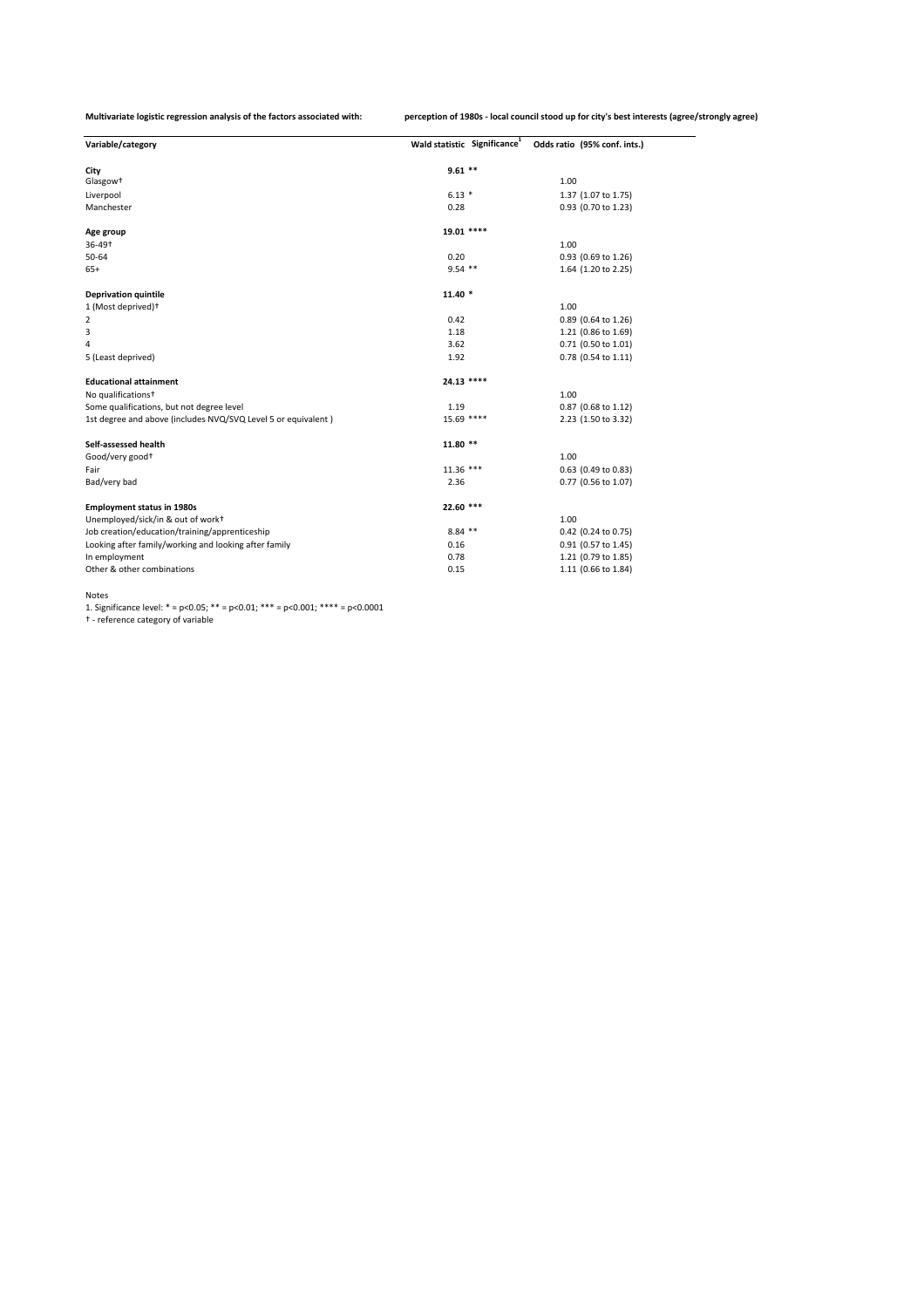Multivariate logistic regression analysis of the factors associated with: perception of 1980s - trusted local council (a lot/fair amount)

| Variable/category                                             | Wald statistic Significance <sup>1</sup> | Odds ratio (95% conf. ints.) |
|---------------------------------------------------------------|------------------------------------------|------------------------------|
| <b>Educational attainment</b>                                 | $8.34*$                                  |                              |
| No qualifications+                                            |                                          | 1.00                         |
| Some qualifications, but not degree level                     | 0.32                                     | 1.07 (0.84 to 1.36)          |
| 1st degree and above (includes NVQ/SVQ Level 5 or equivalent) | $8.05$ **                                | 1.79 (1.20 to 2.68)          |
| <b>Employment status</b>                                      | 33.64 ****                               |                              |
| Employed (PT/FT)/in education/training+                       |                                          | 1.00                         |
| Unemployed                                                    | 3.69                                     | 1.51 (0.99 to 2.29)          |
| Ill/disabled                                                  | 0.01                                     | 1.02 (0.67 to 1.56)          |
| Retired                                                       | 28.12 ****                               | 2.11 (1.60 to 2.78)          |
| Looking after home/family                                     | 1.72                                     | 1.33 (0.87 to 2.05)          |
| <b>Employment status in 1980s</b>                             | 25.87 ****                               |                              |
| Unemployed/sick/in & out of work+                             |                                          | 1.00                         |
| Job creation/education/training/apprenticeship                | $5.75*$                                  | 0.49 (0.28 to 0.88)          |
| Looking after family/working and looking after family         | 3.36                                     | 1.55 (0.97 to 2.47)          |
| In employment                                                 | 1.24                                     | 1.28 (0.83 to 1.98)          |
| Other & other combinations                                    | 2.88                                     | 1.56 (0.93 to 2.60)          |

Notes

1. Significance level: \* = p<0.05; \*\* = p<0.01; \*\*\* = p<0.001; \*\*\*\* = p<0.0001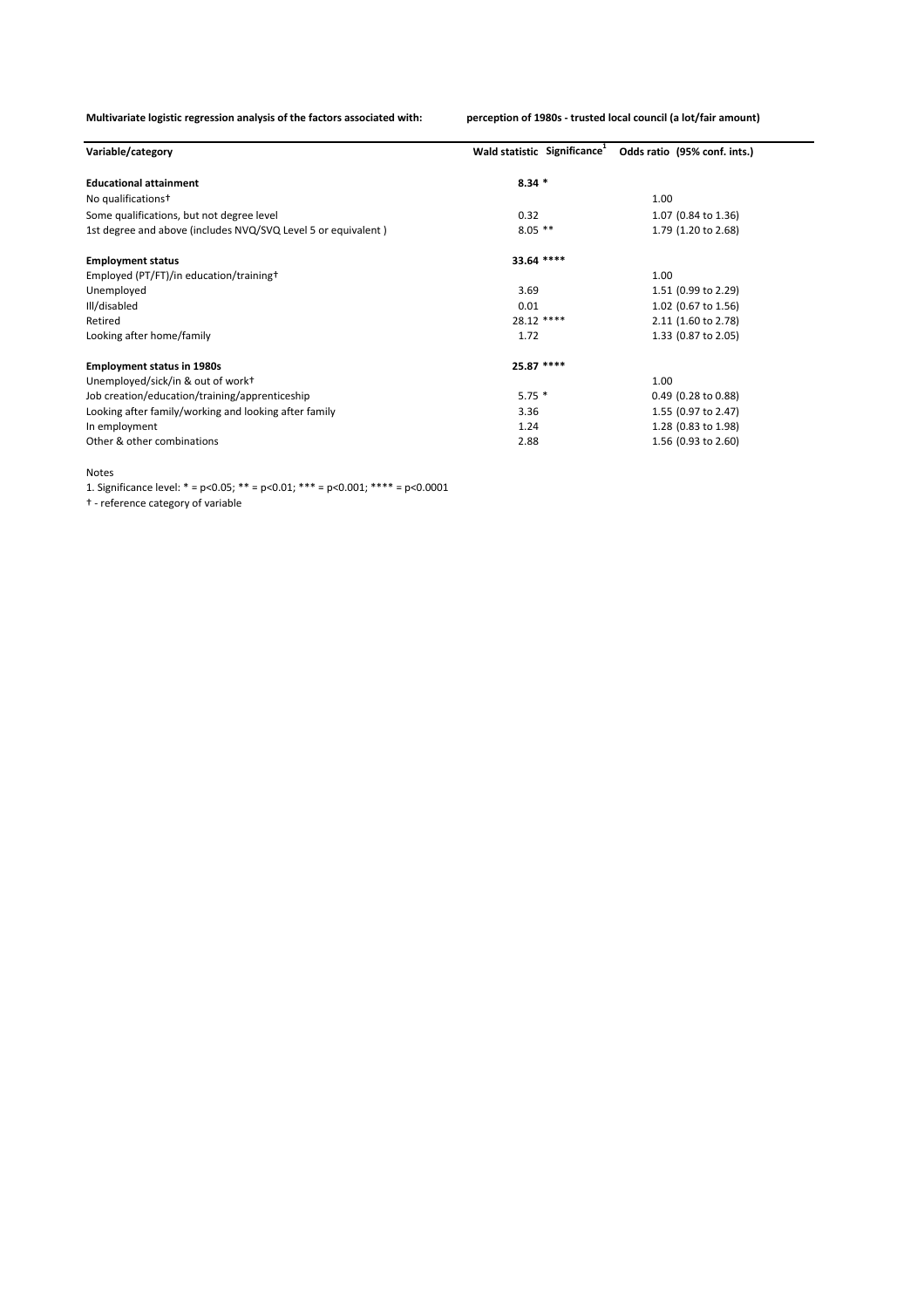Multivariate logistic regression analysis of the factors associated with: perception of 1980s - trusted local MP (a lot/fair amount)

| Variable/category                                     | Wald statistic Significance <sup>1</sup> |      | Odds ratio (95% conf. ints.) |
|-------------------------------------------------------|------------------------------------------|------|------------------------------|
| <b>Employment status in 1980s</b>                     | $37.61$ ****                             |      |                              |
| Unemployed/sick/in & out of work+                     |                                          | 1.00 |                              |
| Job creation/education/training/apprenticeship        | 1.67                                     |      | $0.66$ (0.35 to 1.24)        |
| Looking after family/working and looking after family | $11.28$ ***                              |      | 2.45 (1.45 to 4.14)          |
| In employment                                         | $8.65$ **                                |      | 2.10 (1.28 to 3.44)          |
| Other & other combinations                            | $7.83$ **                                |      | 2.26 (1.28 to 3.99)          |

### Notes

1. Significance level:  $* = p < 0.05$ ;  $** = p < 0.01$ ;  $*** = p < 0.001$ ;  $*** = p < 0.0001$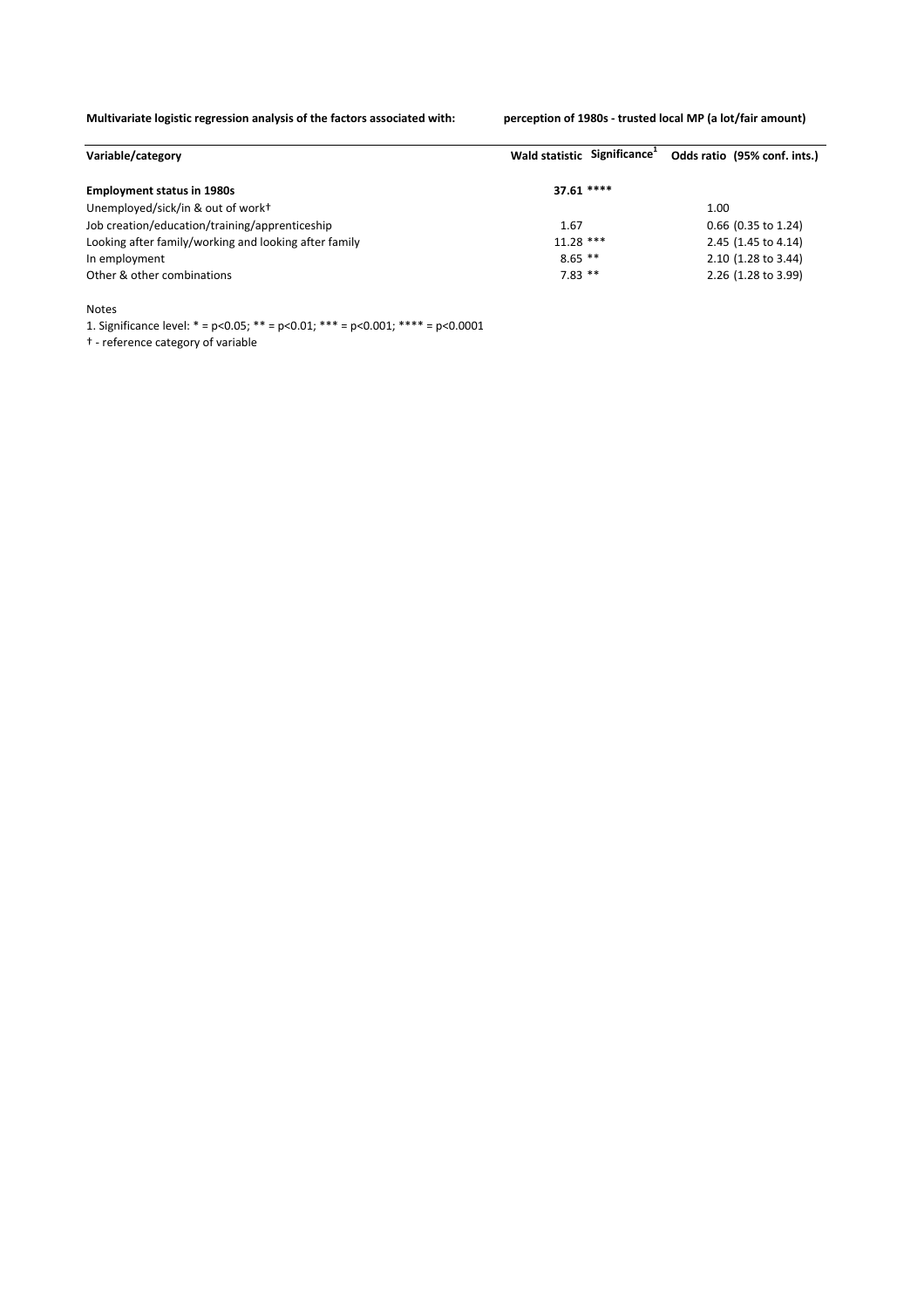Multivariate logistic regression analysis of the factors associated with: perception of 1980s - trusted UK government (a lot/fair amount)

| Variable/category                                             | Wald statistic Significance <sup>1</sup> | Odds ratio (95% conf. ints.) |
|---------------------------------------------------------------|------------------------------------------|------------------------------|
| Age group                                                     | 45.06 ****                               |                              |
| $36-49$ <sup>+</sup>                                          |                                          | 1.00                         |
| $50 - 64$                                                     | $11.09$ ***                              | 1.85 (1.29 to 2.67)          |
| $65+$                                                         | $43.75$ ****                             | 3.49 (2.41 to 5.05)          |
| <b>Ethnicity</b>                                              | 12.50 ***                                |                              |
| Not a member of ethnic minority group+                        |                                          | 1.00                         |
| Member of ethnic minority group                               | $12.50$ ***                              | 2.50 (1.50 to 4.16)          |
| <b>Educational attainment</b>                                 | $8.04*$                                  |                              |
| No qualifications <sup>+</sup>                                |                                          | 1.00                         |
| Some qualifications, but not degree level                     | 2.96                                     | 1.30 (0.96 to 1.74)          |
| 1st degree and above (includes NVQ/SVQ Level 5 or equivalent) | $7.43$ **                                | 1.89 (1.20 to 3.00)          |

Notes

1. Significance level:  $* = p < 0.05$ ;  $** = p < 0.01$ ;  $*** = p < 0.001$ ;  $*** = p < 0.0001$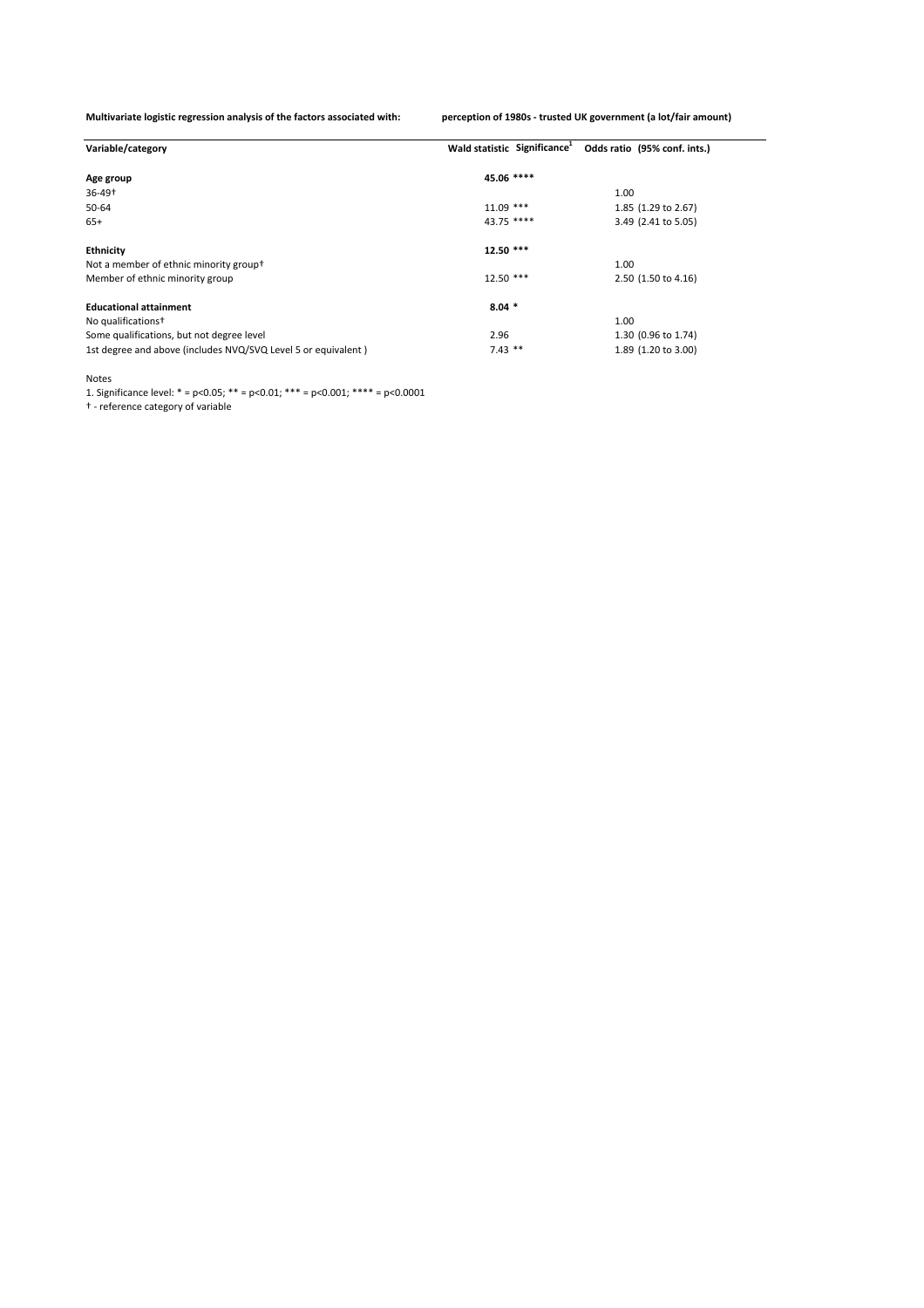**Multivariate logistic regression analysis of the factors associated with: 1980s ‐ whether attended demos etc**

| Variable/category                                                                    | Wald statistic Significance <sup>1</sup> | Odds ratio (95% conf. ints.) |
|--------------------------------------------------------------------------------------|------------------------------------------|------------------------------|
| City                                                                                 | 32.50 ****                               |                              |
| Glasgow <sup>+</sup>                                                                 |                                          | 1.00                         |
| Liverpool                                                                            | 23.29 ****                               | 2.88 (1.88 to 4.43)          |
| Manchester                                                                           | 0.01                                     | 0.97 (0.56 to 1.69)          |
| Gender                                                                               | $5.81*$                                  |                              |
| Male <sup>+</sup>                                                                    |                                          | 1.00                         |
| Female                                                                               | $5.81*$                                  | $0.61$ (0.41 to 0.91)        |
| Socio-economic group                                                                 | $11.54*$                                 |                              |
| A (higher managerial/admin/prof) and B (intermed managerial/admin/prof) <sup>+</sup> |                                          | 1.00                         |
| C1 (supervisory, clerical, junior managerial/admin/prof)                             | $6.33*$                                  | 0.51 (0.30 to 0.86)          |
| C2 (skilled manual)                                                                  | $5.11*$                                  | 0.53 (0.30 to 0.92)          |
| D (semi-skilled/ unskilled manual)                                                   | $9.01$ **                                | 0.38 (0.20 to 0.71)          |
| E (on state benefit/ unemployed/ lowest grade workers)                               | $6.06*$                                  | 0.40 (0.19 to 0.83)          |
| <b>Educational attainment</b>                                                        | 21.12 ****                               |                              |
| No qualifications <sup>+</sup>                                                       |                                          | 1.00                         |
| Some qualifications, but not degree level                                            | 0.04                                     | 0.96 (0.63 to 1.46)          |
| 1st degree and above (includes NVQ/SVQ Level 5 or equivalent)                        | 15.10 ***                                | 3.03 (1.73 to 5.30)          |
| <b>Employment status in 1980s</b>                                                    | $13.47**$                                |                              |
| Unemployed/sick/in & out of work+                                                    |                                          | 1.00                         |
| Job creation/education/training/apprenticeship                                       | 0.54                                     | 1.61 (0.46 to 5.67)          |
| Looking after family/working and looking after family                                | 1.06                                     | 1.94 (0.55 to 6.80)          |
| In employment                                                                        | 3.58                                     | 3.01 (0.96 to 9.40)          |
| Other & other combinations                                                           | $6.09*$                                  | 4.58 (1.37 to 15.36)         |

Notes

1. Significance level: \* = p<0.05; \*\* = p<0.01; \*\*\* = p<0.001; \*\*\*\* = p<0.0001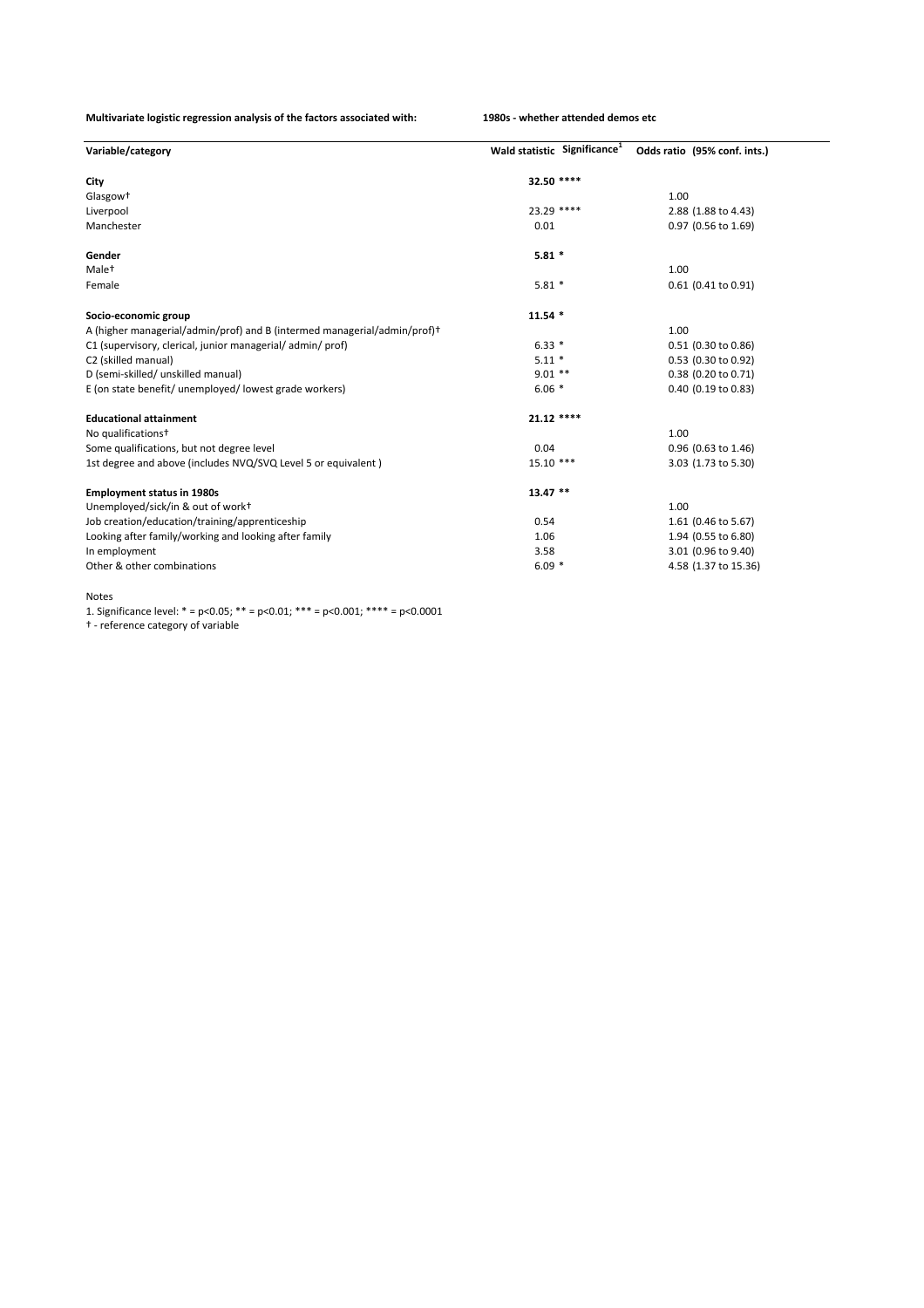# **Human Values**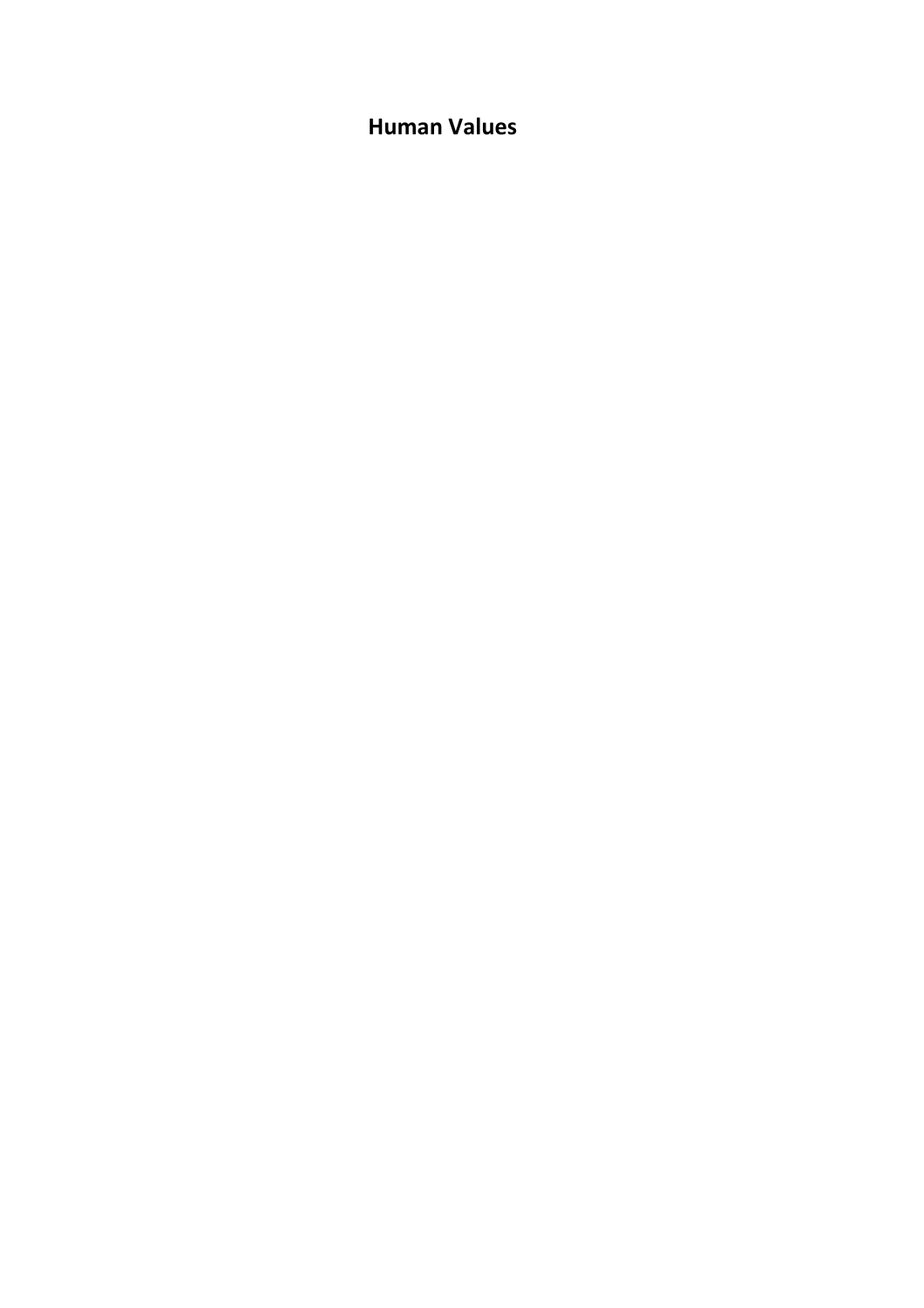**Multivariate linear regression analysis of the factors associated with: tradition (human values scale)**

| Variable/category                                                        | Adjusted Mean <sup>1</sup> | $\Delta \mu^2$ (95% conf. ints) t statistic |              | <b>Significance</b> |
|--------------------------------------------------------------------------|----------------------------|---------------------------------------------|--------------|---------------------|
| City                                                                     |                            |                                             |              |                     |
| Glasgow <sup>+</sup>                                                     | $-0.26$                    |                                             |              |                     |
| Manchester                                                               | $-0.31$                    | $-0.05$ ( $-0.11$ to $0.00$ )               | $-1.98*$     |                     |
| Gender                                                                   |                            |                                             |              |                     |
| Male <sup>+</sup>                                                        | $-0.26$                    |                                             |              |                     |
| Female                                                                   | $-0.07$                    | 0.19 (0.14 to 0.24)                         | 7.85 ****    |                     |
| <b>Ethnicity</b>                                                         |                            |                                             |              |                     |
| Not ethnic minority group+                                               | $-0.26$                    |                                             |              |                     |
| Member of ethnic minority group                                          | 0.15                       | 0.41 (0.34 to 0.49)                         | 10.88 ****   |                     |
| Socio-economic group                                                     |                            |                                             |              |                     |
| A (higher managerial/admin/prof) and B (intermed managerial/admin/prof)+ | $-0.26$                    |                                             |              |                     |
| E (On state benefit/unemployed/lowest grade workers)                     | $-0.15$                    | 0.11 (0.04 to 0.19)                         | $3.05$ **    |                     |
| <b>Deprivation quintile</b>                                              |                            |                                             |              |                     |
| 1 (Most deprived) <sup>+</sup>                                           | $-0.26$                    |                                             |              |                     |
| 5 (Least deprived)                                                       | $-0.34$                    | $-0.08$ ( $-0.14$ to $-0.02$ )              | $-2.71$ **   |                     |
| <b>Educational attainment</b>                                            |                            |                                             |              |                     |
| No qualifications <sup>+</sup>                                           | $-0.26$                    |                                             |              |                     |
| Some qualifications, but not degree level                                | $-0.35$                    | $-0.09$ ( $-0.15$ to $-0.03$ )              | $-2.87$ **   |                     |
| 1st degree and above (includes NVQ/SVQ Level 5 or equivalent)            | $-0.49$                    | $-0.22$ ( $-0.31$ to $-0.14$ )              | $-5.24$ **** |                     |
| <b>Employment status</b>                                                 |                            |                                             |              |                     |
| Employed (pt & ft)+                                                      | $-0.26$                    |                                             |              |                     |
| Unemployed                                                               | $-0.42$                    | $-0.16$ ( $-0.25$ to $-0.08$ )              | $-3.72$ ***  |                     |
| In education/training (PT/FT)                                            | $-0.40$                    | $-0.14$ ( $-0.23$ to $-0.06$ )              | $-3.39$ ***  |                     |
| <b>Marital status</b>                                                    |                            |                                             |              |                     |
| Never married <sup>+</sup>                                               | $-0.26$                    |                                             |              |                     |
| Married/civil partnership                                                | $-0.19$                    | 0.07 (0.01 to 0.12)                         | $2.40*$      |                     |
| Age group                                                                |                            |                                             |              |                     |
| $16 - 29$ <sup>+</sup>                                                   | $-0.26$                    |                                             |              |                     |
| 30-44                                                                    | $-0.08$                    | 0.18 (0.11 to 0.25)                         | 5.05 ****    |                     |
| 45-64                                                                    | 0.04                       | 0.30 (0.23 to 0.37)                         | $8.04$ ****  |                     |
| $65+$                                                                    | 0.23                       | 0.49 (0.40 to 0.58)                         | $10.93$ **** |                     |

Notes

1. Mean predicted by full fitted model

2. Difference in mean compared to reference category after adjustment for other factors in the model

3. Significance level: \* = p<0.05; \*\* = p<0.01; \*\*\* = p<0.001; \*\*\*\* = p<0.0001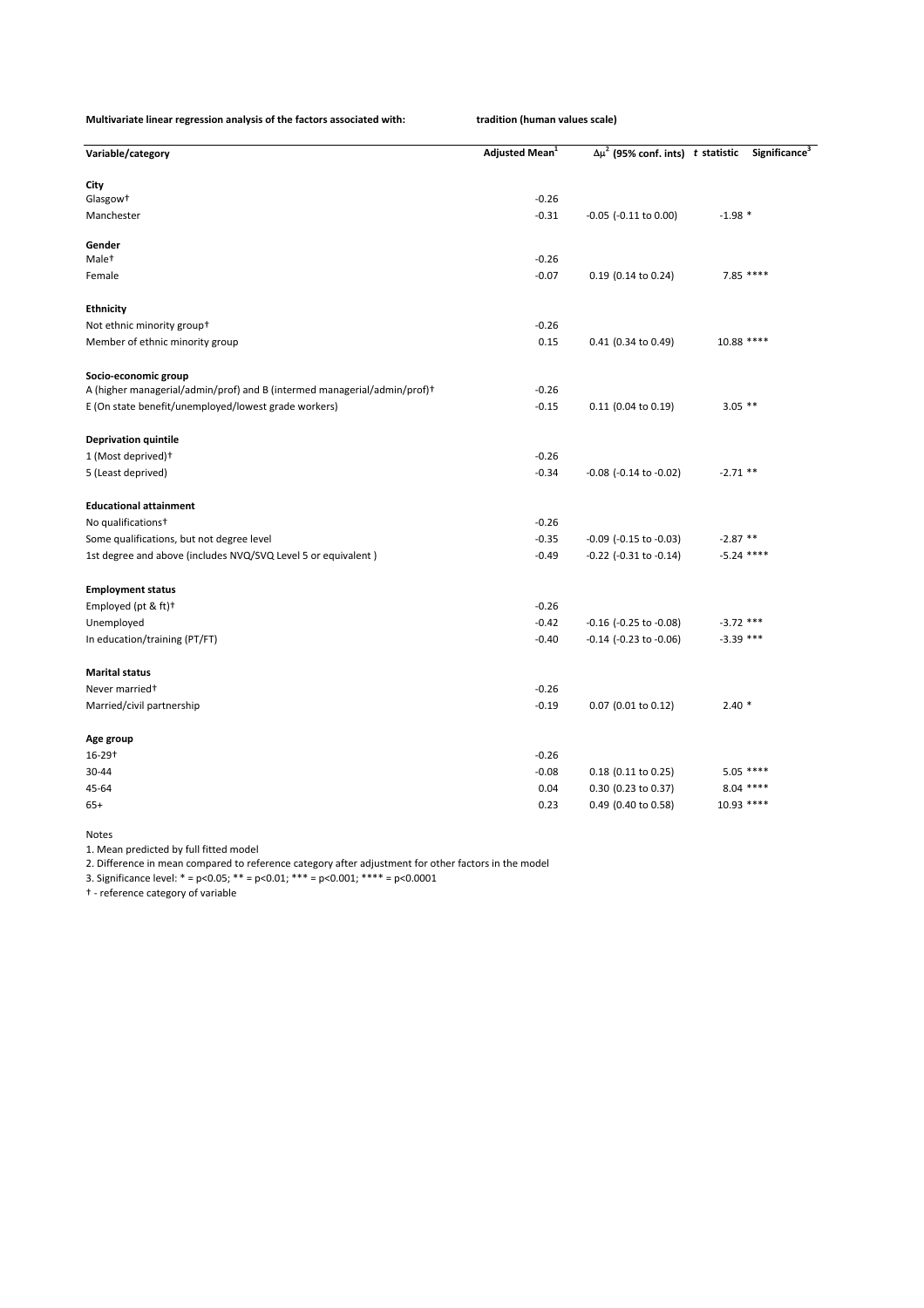**Multivariate linear regression analysis of the factors associated with: stimulation (human values scale)**

| Variable/category                                                        | Adjusted Mean <sup>1</sup> | $\Delta \mu^2$ (95% conf. ints) t statistic | <b>Significance</b> <sup>3</sup> |
|--------------------------------------------------------------------------|----------------------------|---------------------------------------------|----------------------------------|
| City                                                                     |                            |                                             |                                  |
| Glasgow <sup>+</sup>                                                     | 0.23                       |                                             |                                  |
| Liverpool                                                                | $-0.04$                    | $-0.27$ ( $-0.32$ to $-0.21$ )              | $-9.66$ ****                     |
| Gender                                                                   |                            |                                             |                                  |
| Male <sup>+</sup>                                                        | 0.23                       |                                             |                                  |
| Female                                                                   | 0.09                       | $-0.14$ ( $-0.19$ to $-0.09$ )              | $-5.46$ ****                     |
| <b>Ethnicity</b>                                                         |                            |                                             |                                  |
| Not ethnic minority group+                                               | 0.23                       |                                             |                                  |
| Member of ethnic minority group                                          | $-0.10$                    | $-0.33$ ( $-0.41$ to $-0.26$ )              | $-8.70$ ****                     |
| Socio-economic group                                                     |                            |                                             |                                  |
| A (higher managerial/admin/prof) and B (intermed managerial/admin/prof)1 | 0.23                       |                                             |                                  |
| C1(Supervisory, clerical, junior managerial/admin/prof)                  | 0.11                       | $-0.12$ ( $-0.18$ to $-0.05$ )              | $-3.39$ ***                      |
| C2 (Skilled manual)                                                      | 0.14                       | $-0.09$ ( $-0.16$ to $-0.02$ )              | $-2.52$ *                        |
| D (Semi-skilled/unskilled manual)                                        | 0.13                       | $-0.10$ ( $-0.17$ to $-0.03$ )              | $-2.69$ **                       |
| <b>Deprivation quintile</b>                                              |                            |                                             |                                  |
| 1 (Most deprived) <sup>+</sup>                                           | 0.23                       |                                             |                                  |
| 5 (Least deprived)                                                       | 0.34                       | $0.11$ (0.05 to 0.17)                       | $3.47***$                        |
| <b>Employment status</b>                                                 |                            |                                             |                                  |
| Employed (pt & $ft$ ) <sup>+</sup>                                       | 0.23                       |                                             |                                  |
| Retired                                                                  | 0.08                       | $-0.15$ ( $-0.26$ to $-0.05$ )              | $-2.85$ **                       |
| In education/training (PT/FT)                                            | 0.40                       | 0.17 (0.08 to 0.26)                         | $3.68$ ***                       |
| Longterm limiting illness (LLI)                                          |                            |                                             |                                  |
| No LLI <sup>+</sup>                                                      | 0.23                       |                                             |                                  |
| Limited a little                                                         | 0.11                       | $-0.12$ ( $-0.20$ to $-0.05$ )              | $-3.13$ **                       |
| Limited a lot                                                            | $-0.02$                    | $-0.25$ ( $-0.34$ to $-0.15$ )              | $-5.19$ ****                     |
| Age group                                                                |                            |                                             |                                  |
| $16 - 29$ <sup>+</sup>                                                   | 0.23                       |                                             |                                  |
| 30-44                                                                    | 0.05                       | $-0.18$ ( $-0.26$ to $-0.11$ )              | $-5.03$ ****                     |
| 45-64                                                                    | $-0.25$                    | -0.49 (-0.56 to -0.41)                      | $-12.61$ ****                    |
| $65+$                                                                    | $-0.31$                    | $-0.54$ ( $-0.67$ to $-0.41$ )              | $-8.41$ ****                     |

Notes

1. Mean predicted by full fitted model

2. Difference in mean compared to reference category after adjustment for other factors in the mode

3. Significance level: \* = p<0.05; \*\* = p<0.01; \*\*\* = p<0.001; \*\*\*\* = p<0.0001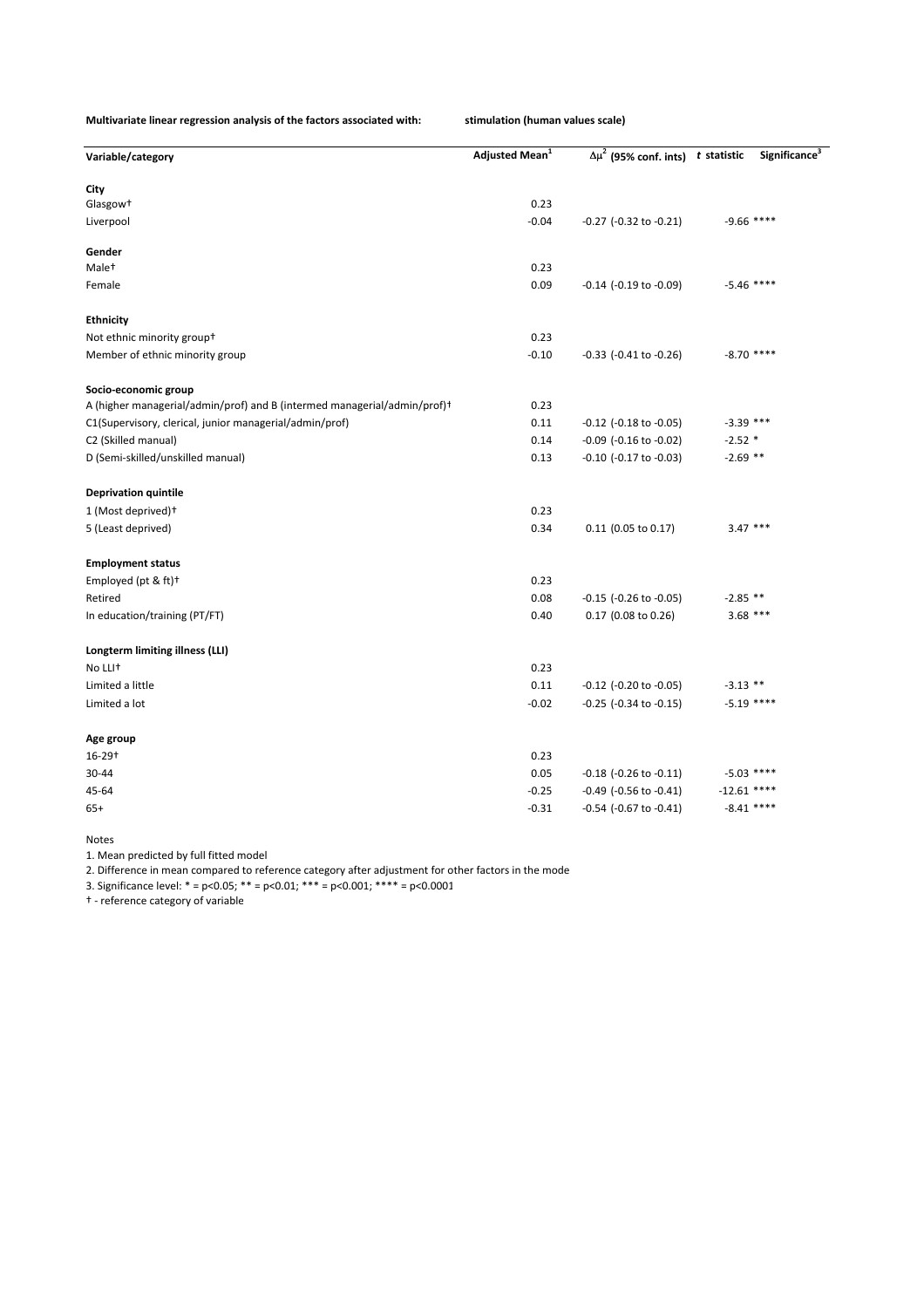**Multivariate linear regression analysis of the factors associated with: self‐direction (human values scale)**

| Variable/category                                             | Adjusted Mean <sup>1</sup> | $\overline{\Delta \mu}^2$ (95% conf. ints) t statistic | <b>Significance</b> <sup>3</sup> |
|---------------------------------------------------------------|----------------------------|--------------------------------------------------------|----------------------------------|
| City                                                          |                            |                                                        |                                  |
| Glasgow <sup>+</sup>                                          | 0.08                       |                                                        |                                  |
| Liverpool                                                     | 0.18                       | $0.10$ (0.05 to 0.15)                                  | $3.81***$                        |
| Manchester                                                    | 0.22                       | 0.14 (0.09 to 0.19)                                    | $5.34$ ****                      |
| Gender                                                        |                            |                                                        |                                  |
| Male <sup>+</sup>                                             | 0.08                       |                                                        |                                  |
| Female                                                        | 0.03                       | $-0.06$ ( $-0.10$ to $-0.02$ )                         | $-2.70$ **                       |
| <b>Ethnicity</b>                                              |                            |                                                        |                                  |
| Not ethnic minority group+                                    | 0.08                       |                                                        |                                  |
| Member of ethnic minority group                               | $-0.10$                    | $-0.18$ ( $-0.25$ to $-0.12$ )                         | $-5.62$ ****                     |
| <b>Educational attainment</b>                                 |                            |                                                        |                                  |
| No qualifications+                                            | 0.08                       |                                                        |                                  |
| Some qualifications, but not degree level                     | 0.20                       | 0.12 (0.07 to 0.16)                                    | $4.66$ ****                      |
| 1st degree and above (includes NVQ/SVQ Level 5 or equivalent) | 0.35                       | 0.27 (0.20 to 0.34)                                    | 7.89 ****                        |
| <b>Employment status</b>                                      |                            |                                                        |                                  |
| Employed (pt & ft)+                                           | 0.08                       |                                                        |                                  |
| In education/training (PT/FT)                                 | 0.16                       | 0.08 (0.01 to 0.14)                                    | $2.39*$                          |
| Married/civil partnership                                     | $-0.01$                    | $-0.09$ ( $-0.14$ to $-0.05$ )                         | $-3.98$ ****                     |
| Longterm limiting illness (LLI)                               |                            |                                                        |                                  |
| No LLI+                                                       | 0.08                       |                                                        |                                  |
| Limited a little                                              | 0.16                       | 0.07 (0.01 to 0.14)                                    | $2.33*$                          |

Notes

1. Mean predicted by full fitted model

2. Difference in mean compared to reference category after adjustment for other factors in the mode

3. Significance level: \* = p<0.05; \*\* = p<0.01; \*\*\* = p<0.001; \*\*\*\* = p<0.0001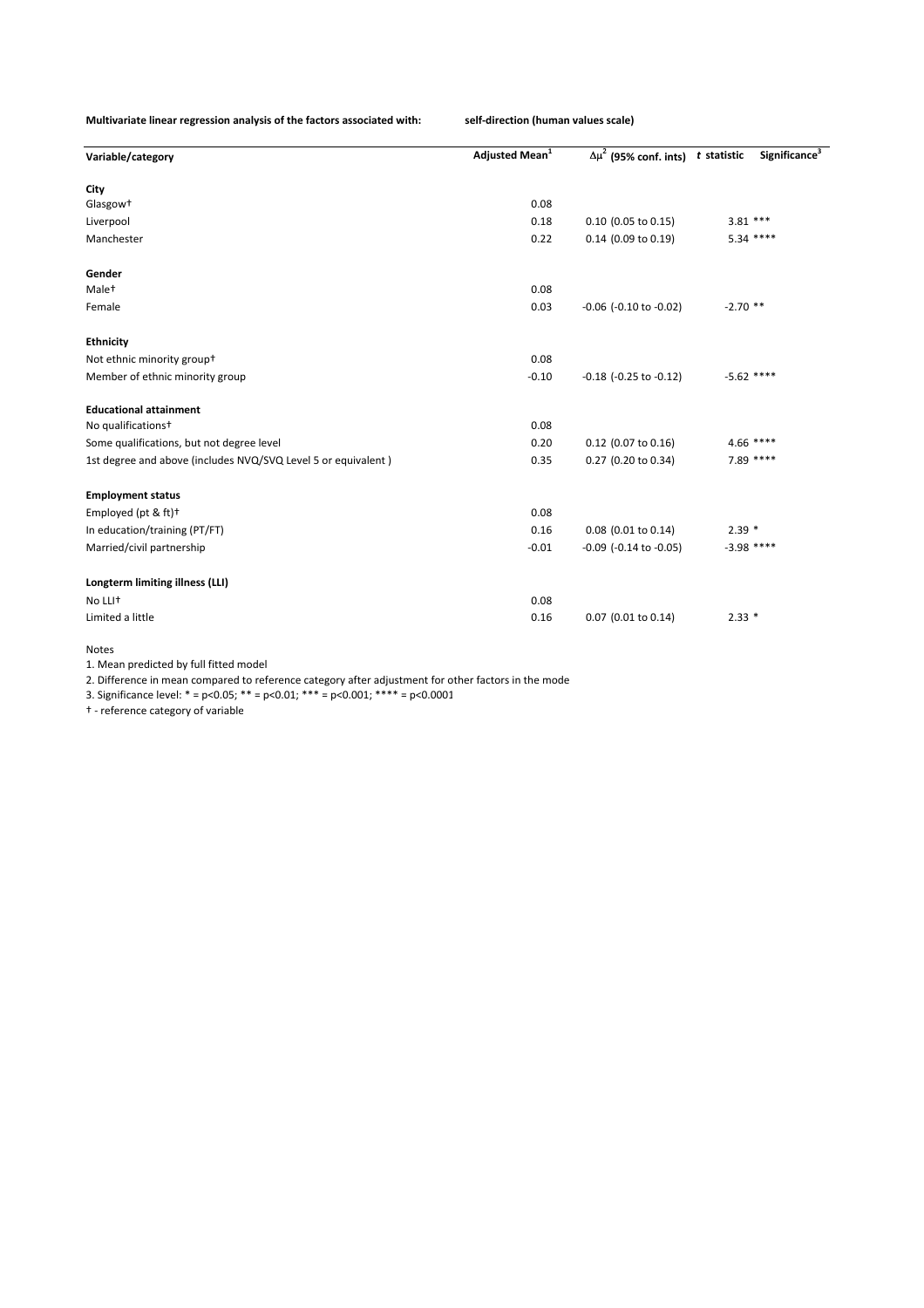**Multivariate linear regression analysis of the factors associated with: security (human values scale)**

| Variable/category                                             | Adjusted Mean <sup>1</sup> | $\overline{\Delta \mu^2}$ (95% conf. ints) t statistic | Significance <sup>3</sup> |
|---------------------------------------------------------------|----------------------------|--------------------------------------------------------|---------------------------|
| City                                                          |                            |                                                        |                           |
| Glasgow <sup>+</sup>                                          | 0.22                       |                                                        |                           |
| Liverpool                                                     | 0.35                       | $0.13$ (0.08 to 0.18)                                  | $5.32$ ****               |
| Gender                                                        |                            |                                                        |                           |
| Male <sup>+</sup>                                             | 0.22                       |                                                        |                           |
| Female                                                        | 0.33                       | $0.11$ (0.06 to 0.15)                                  | $4.62$ ****               |
| Length of residence                                           |                            |                                                        |                           |
| Time in city not known <sup>+</sup>                           | 0.22                       |                                                        |                           |
| Possibly long-term resident                                   | 0.14                       | $-0.08$ ( $-0.15$ to $-0.02$ )                         | $-2.63$ **                |
| <b>Deprivation quintile</b>                                   |                            |                                                        |                           |
| 1 (Most deprived) <sup>+</sup>                                | 0.22                       |                                                        |                           |
| 2                                                             | 0.31                       | 0.09 (0.03 to 0.15)                                    | $3.04$ **                 |
| 3                                                             | 0.39                       | 0.17 (0.11 to 0.23)                                    | 5.75 ****                 |
| <b>Educational attainment</b>                                 |                            |                                                        |                           |
| No qualifications <sup>+</sup>                                | 0.22                       |                                                        |                           |
| 1st degree and above (includes NVQ/SVQ Level 5 or equivalent) | 0.06                       | $-0.16$ ( $-0.22$ to $-0.09$ )                         | $-4.68$ ****              |
| <b>Employment status</b>                                      |                            |                                                        |                           |
| Employed (pt & ft)+                                           | 0.22                       |                                                        |                           |
| Ill/disabled                                                  | 0.32                       | $0.10$ (0.00 to 0.20)                                  | $2.02*$                   |
| In education/training (PT/FT)                                 | 0.12                       | $-0.10$ ( $-0.18$ to $-0.02$ )                         | $-2.52$ *                 |
| Longterm limiting illness (LLI)                               |                            |                                                        |                           |
| No LLI+                                                       | 0.22                       |                                                        |                           |
| Limited a lot                                                 | 0.38                       | 0.15 (0.07 to 0.24)                                    | $3.42$ ***                |
| Age group                                                     |                            |                                                        |                           |
| $16 - 29$ <sup>+</sup>                                        | 0.22                       |                                                        |                           |
| 30-44                                                         | 0.33                       | $0.11$ (0.05 to 0.18)                                  | $3.29**$                  |
| 45-64                                                         | 0.46                       | 0.24 (0.16 to 0.32)                                    | 5.86 ****                 |
| $65+$                                                         | 0.59                       | 0.36 (0.27 to 0.46)                                    | 7.84 ****                 |

### Notes

1. Mean predicted by full fitted model

2. Difference in mean compared to reference category after adjustment for other factors in the mode

3. Significance level: \* = p<0.05; \*\* = p<0.01; \*\*\* = p<0.001; \*\*\*\* = p<0.0001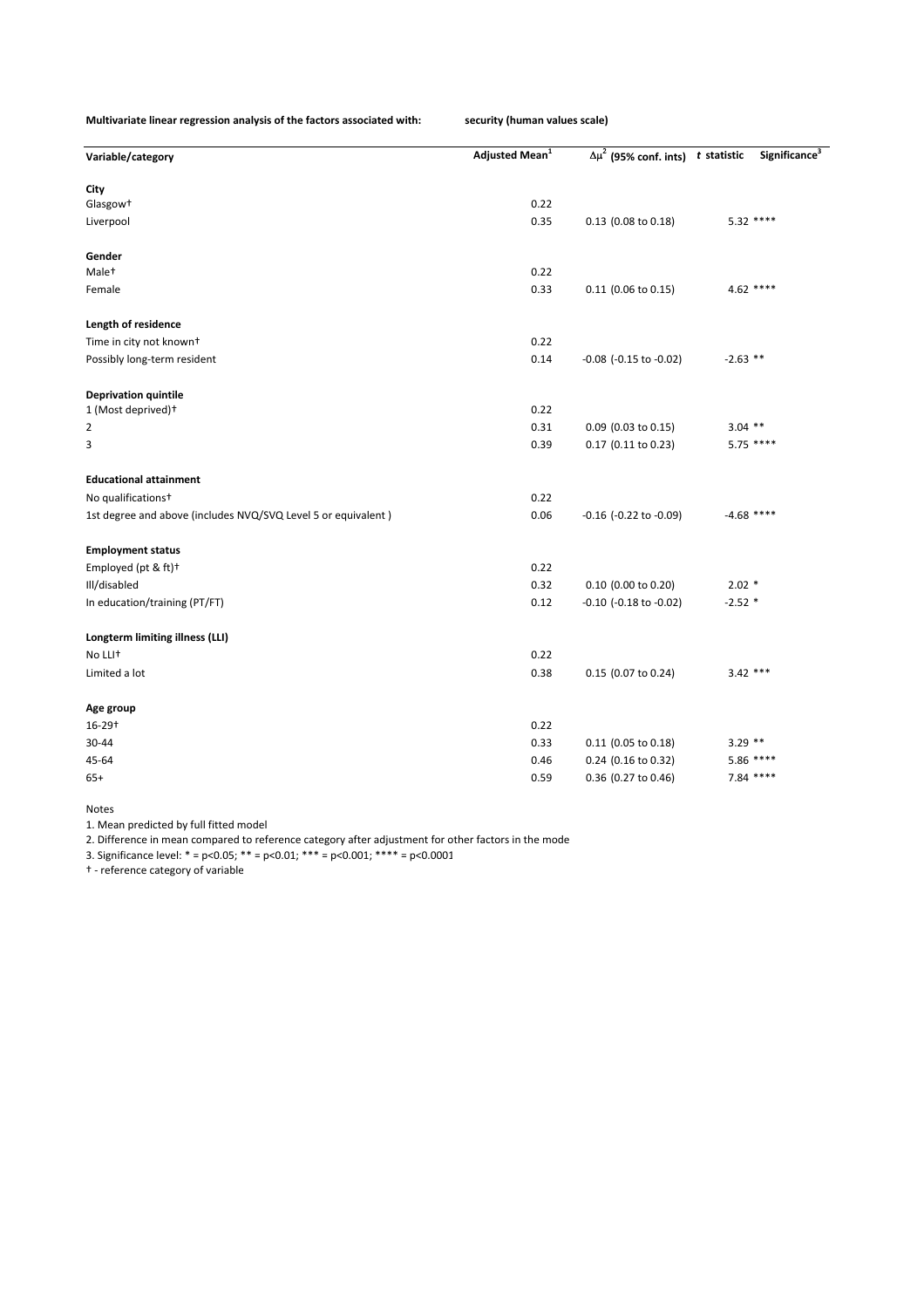**Multivariate linear regression analysis of the factors associated with: power (human values scale)**

| Variable/category                                             | Adjusted Mean <sup>1</sup> | $\Delta \mu^2$<br>$(95% \text{ conf. int})$ t statistic | Significance <sup>3</sup> |
|---------------------------------------------------------------|----------------------------|---------------------------------------------------------|---------------------------|
| City                                                          |                            |                                                         |                           |
| Glasgow <sup>+</sup>                                          | $-0.20$                    |                                                         |                           |
| Liverpool                                                     | $-0.38$                    | $-0.18$ ( $-0.24$ to $-0.13$ )                          | $-6.46$ ****              |
| Gender                                                        |                            |                                                         |                           |
| Male <sup>+</sup>                                             | $-0.20$                    |                                                         |                           |
| Female                                                        | $-0.41$                    | $-0.21$ ( $-0.27$ to $-0.16$ )                          | $-8.08$ ****              |
| <b>Deprivation quintile</b>                                   |                            |                                                         |                           |
| 1 (Most deprived) <sup>+</sup>                                | $-0.20$                    |                                                         |                           |
| 2                                                             | $-0.38$                    | $-0.18$ ( $-0.25$ to $-0.11$ )                          | $-4.81$ ****              |
| 3                                                             | $-0.35$                    | $-0.15$ ( $-0.22$ to $-0.08$ )                          | $-4.14$ ****              |
| 4                                                             | $-0.36$                    | $-0.16$ ( $-0.23$ to $-0.09$ )                          | $-4.63$ ****              |
| <b>Educational attainment</b>                                 |                            |                                                         |                           |
| No qualifications+                                            | $-0.20$                    |                                                         |                           |
| Some qualifications, but not degree level                     | $-0.27$                    | $-0.07$ ( $-0.14$ to $-0.01$ )                          | $-2.31$ *                 |
| 1st degree and above (includes NVQ/SVQ Level 5 or equivalent) | $-0.39$                    | $-0.19$ ( $-0.27$ to $-0.10$ )                          | $-4.19$ ****              |
| <b>Employment status</b>                                      |                            |                                                         |                           |
| Employed (pt & $ft$ ) <sup>+</sup>                            | $-0.20$                    |                                                         |                           |
| Ill/disabled                                                  | $-0.39$                    | $-0.19$ ( $-0.30$ to $-0.08$ )                          | $-3.41$ ***               |
| Retired                                                       | $-0.40$                    | $-0.20$ ( $-0.27$ to $-0.13$ )                          | $-5.30$ ****              |
| Age group                                                     |                            |                                                         |                           |
| $16 - 29$ <sup>+</sup>                                        | $-0.20$                    |                                                         |                           |
| 30-44                                                         | $-0.29$                    | $-0.09$ ( $-0.15$ to $-0.02$ )                          | $-2.58$ *                 |
| 45-64                                                         | $-0.29$                    | $-0.09$ ( $-0.15$ to $-0.02$ )                          | $-2.65$ **                |

Notes

1. Mean predicted by full fitted model

2. Difference in mean compared to reference category after adjustment for other factors in the mode

3. Significance level: \* = p<0.05; \*\* = p<0.01; \*\*\* = p<0.001; \*\*\*\* = p<0.0001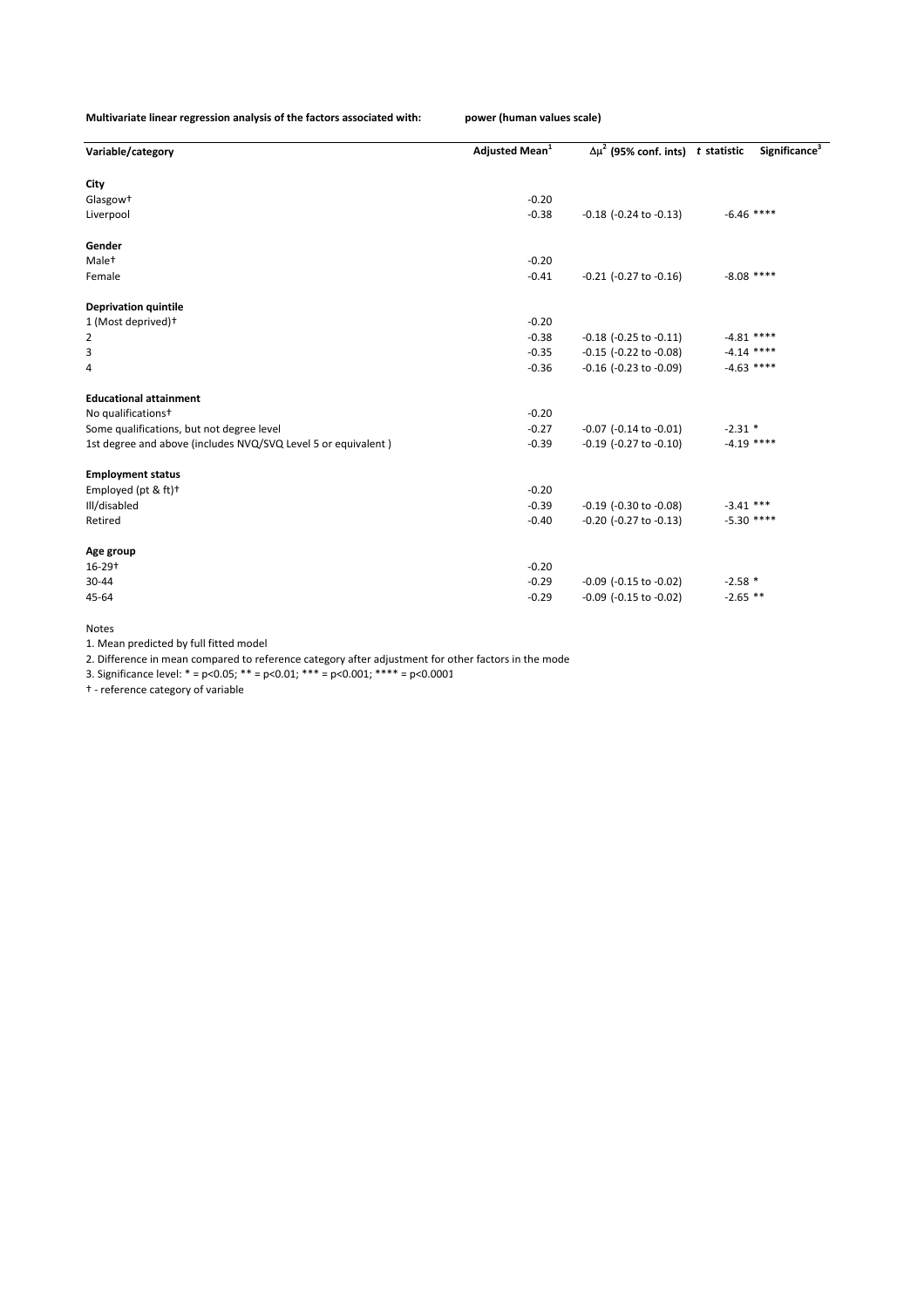**Multivariate linear regression analysis of the factors associated with: hedonism (human values scale)**

| Variable/category                                             | Adjusted Mean <sup>1</sup> | $\Delta \mu^2$ (95% conf. ints) t statistic | <b>Significance</b> <sup>3</sup> |
|---------------------------------------------------------------|----------------------------|---------------------------------------------|----------------------------------|
| Gender                                                        |                            |                                             |                                  |
| Male <sup>+</sup>                                             | 0.13                       |                                             |                                  |
| Female                                                        | 0.03                       | $-0.10$ ( $-0.16$ to $-0.05$ )              | $-3.79$ ***                      |
| <b>Ethnicity</b>                                              |                            |                                             |                                  |
| Not ethnic minority group+                                    | 0.13                       |                                             |                                  |
| Member of ethnic minority group                               | $-0.19$                    | -0.32 (-0.39 to -0.24)                      | $-8.07$ ****                     |
| <b>Deprivation quintile</b>                                   |                            |                                             |                                  |
| 1 (Most deprived) <sup>+</sup>                                | 0.13                       |                                             |                                  |
| 3                                                             | 0.05                       | $-0.08$ ( $-0.15$ to $-0.01$ )              | $-2.40*$                         |
| 5 (Least deprived)                                            | 0.27                       | 0.14 (0.07 to 0.21)                         | $4.12$ ****                      |
| <b>Educational attainment</b>                                 |                            |                                             |                                  |
| No qualifications <sup>+</sup>                                | 0.13                       |                                             |                                  |
| Some qualifications, but not degree level                     | 0.04                       | -0.09 (-0.15 to -0.02)                      | $-2.70$ **                       |
| 1st degree and above (includes NVQ/SVQ Level 5 or equivalent) | $-0.08$                    | $-0.21$ ( $-0.30$ to $-0.12$ )              | $-4.68$ ****                     |
| <b>Employment status</b>                                      |                            |                                             |                                  |
| Employed (pt & ft)+                                           | 0.13                       |                                             |                                  |
| Looking after home/family                                     | 0.24                       | 0.11 (0.02 to 0.20)                         | $2.29*$                          |
| Married/civil partnership                                     | 0.03                       | $-0.10$ ( $-0.16$ to $-0.04$ )              | $-3.45$ ***                      |
| Longterm limiting illness (LLI)                               |                            |                                             |                                  |
| No LLI+                                                       | 0.13                       |                                             |                                  |
| Limited a little                                              | $-0.03$                    | $-0.16$ ( $-0.24$ to $-0.08$ )              | $-3.81$ ***                      |
| Limited a lot                                                 | $-0.04$                    | $-0.17$ ( $-0.27$ to $-0.07$ )              | $-3.46$ ***                      |
| Age group                                                     |                            |                                             |                                  |
| $16 - 29$ <sup>+</sup>                                        | 0.13                       |                                             |                                  |
| 30-44                                                         | $-0.05$                    | $-0.18$ ( $-0.25$ to $-0.11$ )              | $-4.97$ ****                     |
| 45-64                                                         | $-0.18$                    | $-0.31$ ( $-0.38$ to $-0.23$ )              | $-7.93$ ****                     |
| $65+$                                                         | $-0.36$                    | $-0.49$ ( $-0.58$ to $-0.40$ )              | $-10.37$ ****                    |

Notes

1. Mean predicted by full fitted model

2. Difference in mean compared to reference category after adjustment for other factors in the mode

3. Significance level:  $* = p < 0.05$ ;  $* = p < 0.01$ ;  $* * * = p < 0.001$ ;  $* * * * = p < 0.0001$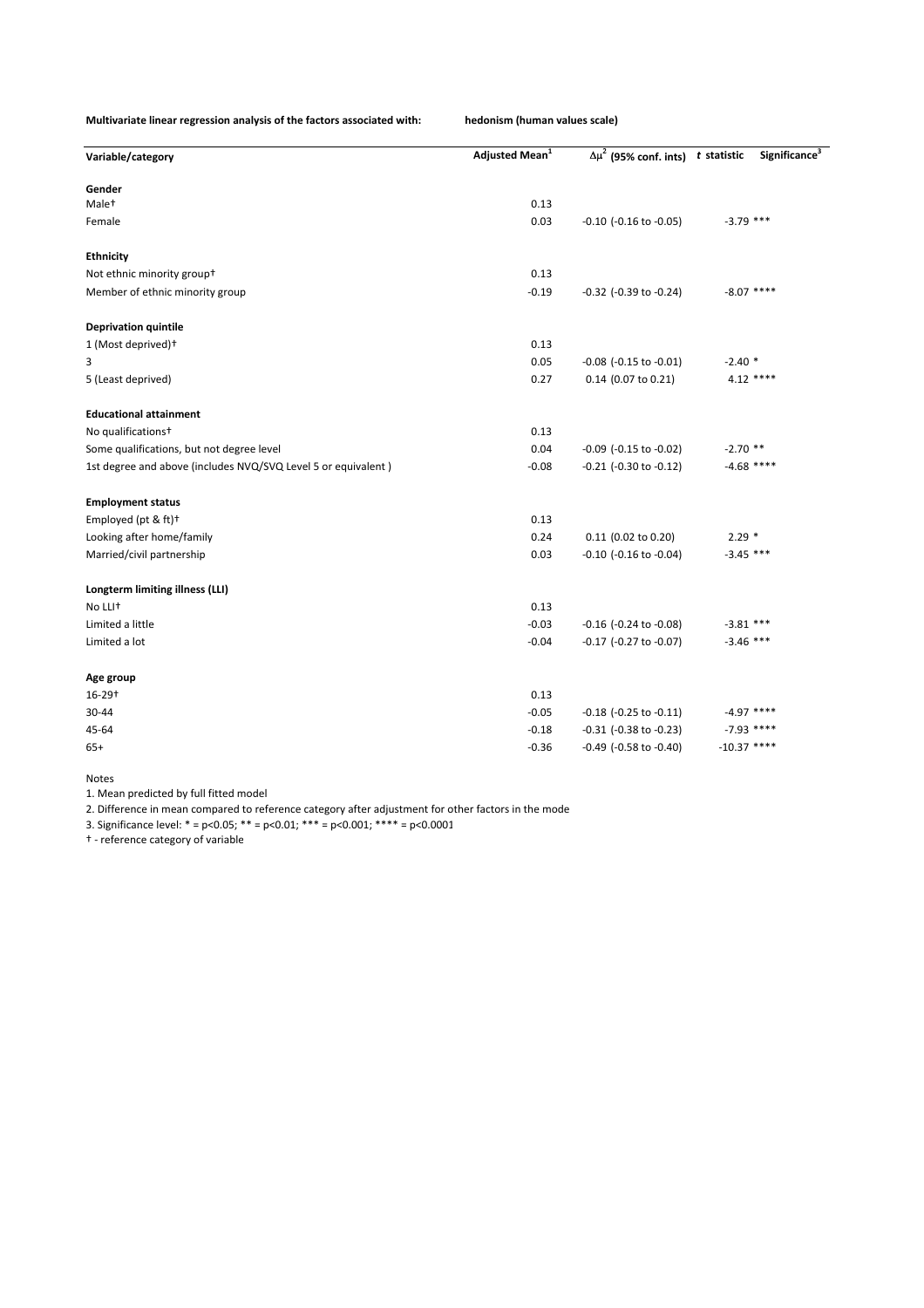**Multivariate linear regression analysis of the factors associated with: benevolence (human values scale)**

| Variable/category                                                        | Adjusted Mean <sup>1</sup> | $\overline{\Delta \mu^2}$ (95% conf. ints) t statistic |              | Significance <sup>3</sup> |
|--------------------------------------------------------------------------|----------------------------|--------------------------------------------------------|--------------|---------------------------|
| City                                                                     |                            |                                                        |              |                           |
| Glasgow <sup>+</sup>                                                     | 0.26                       |                                                        |              |                           |
| Liverpool                                                                | 0.48                       | 0.23 (0.18 to 0.27)                                    |              | $9.68$ ****               |
| Manchester                                                               | 0.09                       | $-0.17$ $(-0.22$ to $-0.12)$                           | $-7.21$ **** |                           |
| Gender                                                                   |                            |                                                        |              |                           |
| Male <sup>+</sup>                                                        | 0.26                       |                                                        |              |                           |
| Female                                                                   | 0.36                       | $0.10$ (0.06 to 0.14)                                  |              | $5.28$ ****               |
| Socio-economic group                                                     |                            |                                                        |              |                           |
| A (higher managerial/admin/prof) and B (intermed managerial/admin/prof)1 | 0.26                       |                                                        |              |                           |
| E (On state benefit/unemployed/lowest grade workers)                     | 0.17                       | $-0.09$ ( $-0.14$ to $-0.03$ )                         | $-3.24$ **   |                           |
| <b>Educational attainment</b>                                            |                            |                                                        |              |                           |
| No qualifications <sup>+</sup>                                           | 0.26                       |                                                        |              |                           |
| 1st degree and above (includes NVQ/SVQ Level 5 or equivalent)            | 0.39                       | 0.14 (0.08 to 0.19)                                    | 4.82 ****    |                           |
| <b>Employment status</b>                                                 |                            |                                                        |              |                           |
| Employed (pt & ft)+                                                      | 0.26                       |                                                        |              |                           |
| Ill/disabled                                                             | 0.40                       | 0.15 (0.07 to 0.23)                                    | $3.63$ ***   |                           |
| Age group                                                                |                            |                                                        |              |                           |
| $16 - 29$ <sup>+</sup>                                                   | 0.26                       |                                                        |              |                           |
| 30-44                                                                    | 0.32                       | 0.06 (0.01 to 0.11)                                    | $2.34*$      |                           |
| 45-64                                                                    | 0.42                       | 0.16 (0.11 to 0.21)                                    |              | $6.30***$                 |
| $65+$                                                                    | 0.45                       | 0.19 (0.13 to 0.25)                                    |              | $6.36$ ****               |

Notes

1. Mean predicted by full fitted model

2. Difference in mean compared to reference category after adjustment for other factors in the mode

3. Significance level: \* = p<0.05; \*\* = p<0.01; \*\*\* = p<0.001; \*\*\*\* = p<0.0001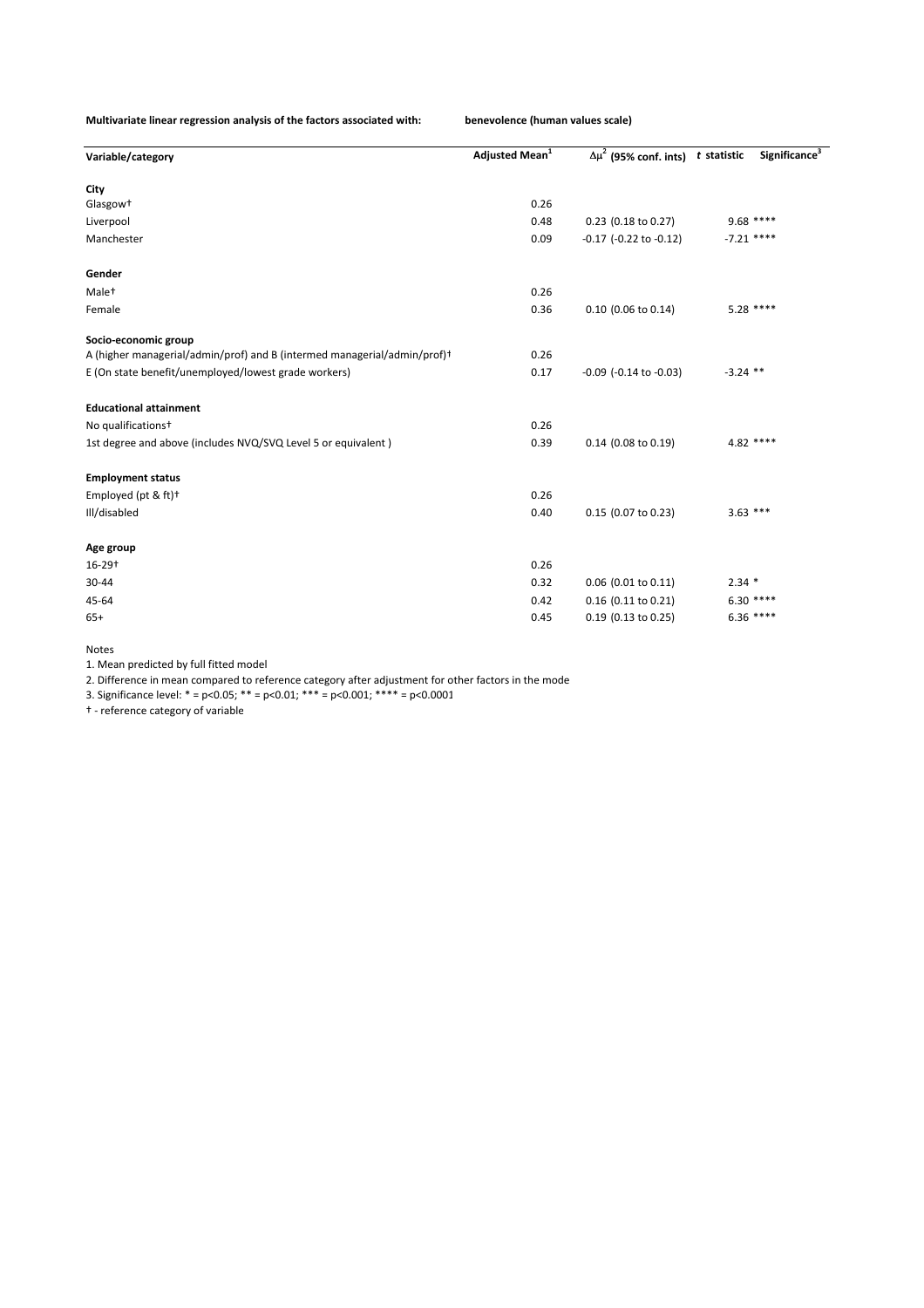**Multivariate linear regression analysis of the factors associated with: achievement (human values scale)**

| Variable/category                                                                    | Adjusted Mean <sup>1</sup> | $\Delta \mu^2$ (95% conf. ints) t statistic | <b>Significance</b> <sup>3</sup> |
|--------------------------------------------------------------------------------------|----------------------------|---------------------------------------------|----------------------------------|
| City                                                                                 |                            |                                             |                                  |
| Glasgow <sup>+</sup>                                                                 | 0.26                       |                                             |                                  |
| Liverpool                                                                            | 0.07                       | $-0.19$ ( $-0.25$ to $-0.13$ )              | $-6.28$ ****                     |
| Manchester                                                                           | 0.13                       | $-0.13$ ( $-0.19$ to $-0.07$ )              | $-4.31$ ****                     |
| Gender                                                                               |                            |                                             |                                  |
| Male <sup>+</sup>                                                                    | 0.26                       |                                             |                                  |
| Female                                                                               | 0.13                       | $-0.13$ ( $-0.18$ to $-0.08$ )              | $-5.16$ ****                     |
| Socio-economic group                                                                 |                            |                                             |                                  |
| A (higher managerial/admin/prof) and B (intermed managerial/admin/prof) <sup>+</sup> | 0.26                       |                                             |                                  |
| C1(Supervisory, clerical, junior managerial/admin/prof)                              | 0.18                       | $-0.08$ ( $-0.15$ to $0.00$ )               | $-1.98*$                         |
| C2 (Skilled manual)                                                                  | 0.13                       | $-0.13$ ( $-0.21$ to $-0.05$ )              | $-3.19$ **                       |
| D (Semi-skilled/unskilled manual)                                                    | 0.03                       | $-0.23$ ( $-0.31$ to $-0.15$ )              | $-5.47$ ****                     |
| E (On state benefit/unemployed/lowest grade workers)                                 | 0.11                       | $-0.15$ ( $-0.24$ to $-0.07$ )              | $-3.46$ ***                      |
| <b>Employment status</b>                                                             |                            |                                             |                                  |
| Employed (pt & ft)+                                                                  | 0.26                       |                                             |                                  |
| Ill/disabled                                                                         | 0.01                       | $-0.25$ ( $-0.36$ to $-0.14$ )              | $-4.63$ ****                     |
| Retired                                                                              | 0.05                       | $-0.21$ ( $-0.31$ to $-0.10$ )              | $-3.87$ ***                      |
| Looking after home/family                                                            | 0.11                       | $-0.15$ ( $-0.24$ to $-0.06$ )              | $-3.18$ **                       |
| In education/training (PT/FT)                                                        | 0.39                       | 0.13 (0.04 to 0.22)                         | $2.94$ **                        |
| <b>Marital status</b>                                                                |                            |                                             |                                  |
| Never married <sup>+</sup>                                                           | 0.26                       |                                             |                                  |
| Widowed/surviving partner                                                            | 0.13                       | $-0.14$ ( $-0.25$ to $-0.03$ )              | $-2.42$ *                        |
| Age group                                                                            |                            |                                             |                                  |
| 16-29†                                                                               | 0.26                       |                                             |                                  |
| 30-44                                                                                | 0.10                       | $-0.16$ ( $-0.23$ to $-0.09$ )              | $-4.56$ ****                     |
| 45-64                                                                                | $-0.01$                    | -0.27 (-0.35 to -0.20)                      | $-7.28$ ****                     |
| $65+$                                                                                | $-0.04$                    | $-0.30$ ( $-0.42$ to $-0.17$ )              | $-4.70$ ****                     |

Notes

1. Mean predicted by full fitted model

2. Difference in mean compared to reference category after adjustment for other factors in the model

3. Significance level: \* = p<0.05; \*\* = p<0.01; \*\*\* = p<0.001; \*\*\*\* = p<0.0001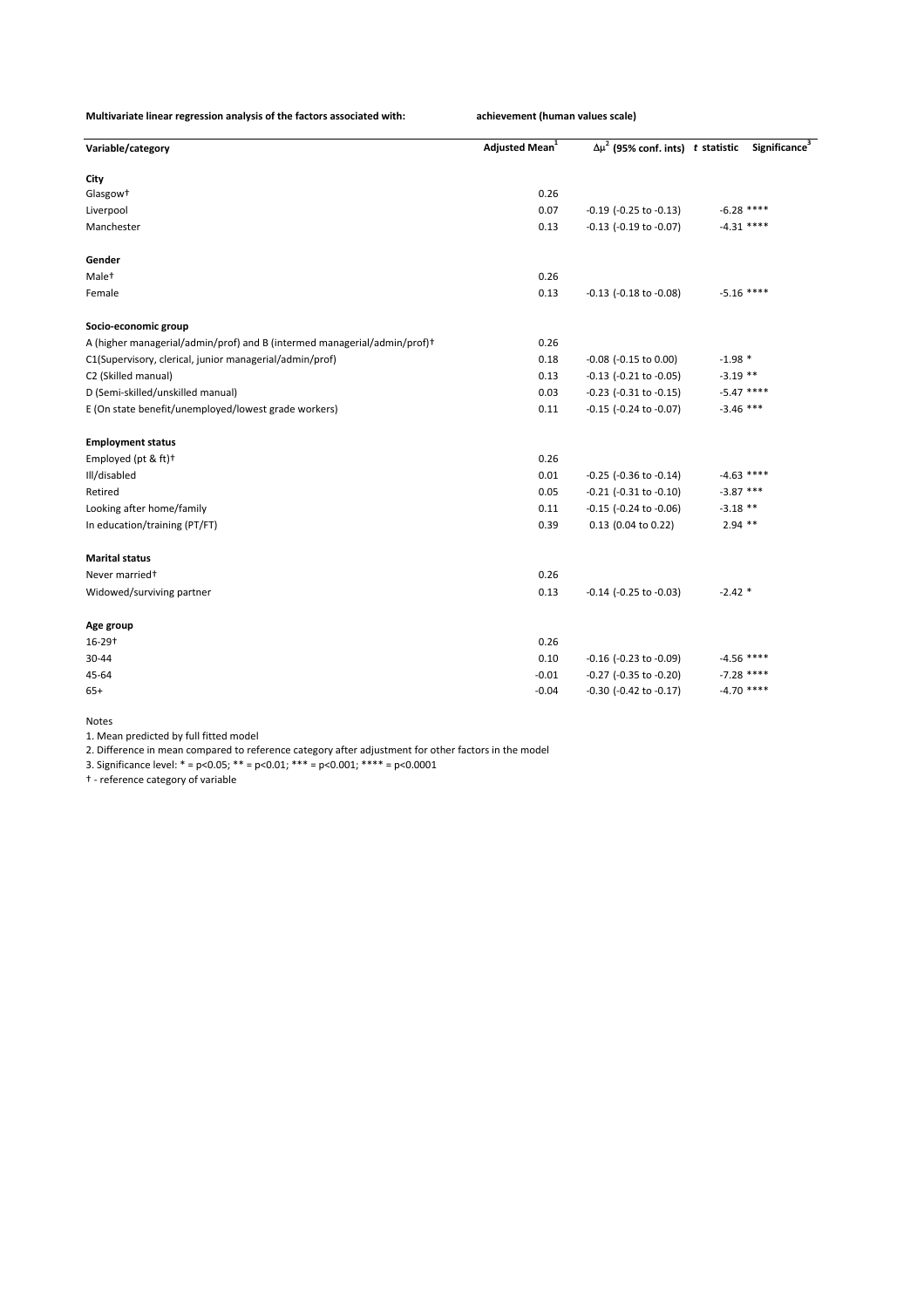**Multivariate linear regression analysis of the factors associated with: universalism (human values scale)**

| Variable/category                                             | Adjusted Mean <sup>1</sup> | $\overline{\Delta \mu}^2$ (95% conf. ints) t statistic | Significance <sup>3</sup> |
|---------------------------------------------------------------|----------------------------|--------------------------------------------------------|---------------------------|
| City                                                          |                            |                                                        |                           |
| Glasgow <sup>+</sup>                                          | $-0.01$                    |                                                        |                           |
| Liverpool                                                     | 0.29                       | 0.30 (0.26 to 0.35)                                    | 13.45 ****                |
| Manchester                                                    | 0.19                       | 0.20 (0.16 to 0.24)                                    | $8.91***$                 |
| Gender                                                        |                            |                                                        |                           |
| Male <sup>+</sup>                                             | $-0.01$                    |                                                        |                           |
| Female                                                        | 0.07                       | 0.08 (0.04 to 0.11)                                    | $4.15***$                 |
| Length of residence                                           |                            |                                                        |                           |
| Time in city not known+                                       | $-0.01$                    |                                                        |                           |
| Possibly long-term resident                                   | $-0.06$                    | $-0.05$ ( $-0.10$ to $0.00$ )                          | $-2.06*$                  |
| <b>Educational attainment</b>                                 |                            |                                                        |                           |
| No qualifications <sup>+</sup>                                | $-0.01$                    |                                                        |                           |
| Some qualifications, but not degree level                     | 0.08                       | 0.09 (0.05 to 0.13)                                    | 4.08 ****                 |
| 1st degree and above (includes NVQ/SVQ Level 5 or equivalent) | 0.21                       | 0.22 (0.16 to 0.28)                                    | $7.14$ ****               |
| <b>Employment status</b>                                      |                            |                                                        |                           |
| Employed (pt & ft)+                                           | $-0.01$                    |                                                        |                           |
| Retired                                                       | 0.12                       | 0.13 (0.05 to 0.20)                                    | $3.28$ **                 |
| Longterm limiting illness (LLI)                               |                            |                                                        |                           |
| No LLI <sup>+</sup>                                           | $-0.01$                    |                                                        |                           |
| Limited a little                                              | 0.09                       | $0.10$ (0.05 to 0.16)                                  | $3.54$ ***                |
| Limited a lot                                                 | 0.10                       | $0.11$ (0.04 to 0.18)                                  | $3.20**$                  |
| Age group                                                     |                            |                                                        |                           |
| $16 - 29$ <sup>+</sup>                                        | $-0.01$                    |                                                        |                           |
| 30-44                                                         | 0.10                       | $0.11$ (0.06 to 0.16)                                  | 4.29 ****                 |
| 45-64                                                         | 0.18                       | 0.18 (0.12 to 0.25)                                    | 5.88 ****                 |
| $65+$                                                         | 0.13                       | 0.14 (0.04 to 0.23)                                    | $2.77$ **                 |

Notes

1. Mean predicted by full fitted model

2. Difference in mean compared to reference category after adjustment for other factors in the mode

3. Significance level:  $* = p < 0.05$ ;  $** = p < 0.01$ ;  $*** = p < 0.001$ ;  $*** = p < 0.0001$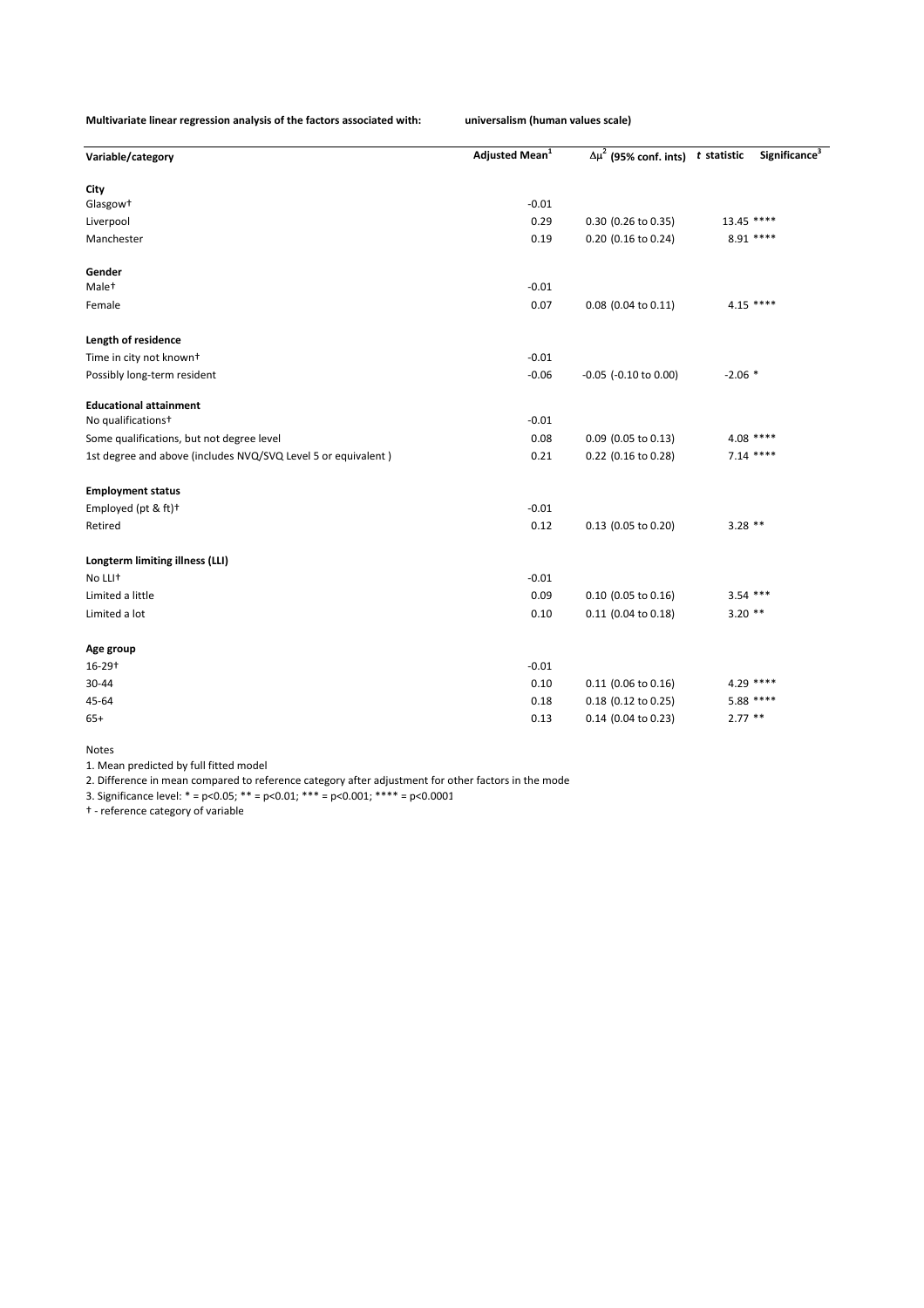**Multivariate linear regression analysis of the factors associated with: conformity (human values scale)**

| Variable/category                                                        | Adjusted Mean <sup>1</sup> | $\Delta \mu^2$ (95% conf. ints) t statistic |              | Significance <sup>3</sup> |
|--------------------------------------------------------------------------|----------------------------|---------------------------------------------|--------------|---------------------------|
| City                                                                     |                            |                                             |              |                           |
| Glasgow <sup>+</sup>                                                     | $-0.32$                    |                                             |              |                           |
| Liverpool                                                                | $-0.49$                    | $-0.17$ ( $-0.24$ to $-0.11$ )              | $-5.45$ **** |                           |
| Manchester                                                               | $-0.40$                    | $-0.08$ ( $-0.14$ to $-0.01$ )              | $-2.38*$     |                           |
| Gender                                                                   |                            |                                             |              |                           |
| Male <sup>+</sup>                                                        | $-0.32$                    |                                             |              |                           |
| Female                                                                   | $-0.21$                    | 0.11 (0.06 to 0.16)                         |              | 4.28 ****                 |
| <b>Ethnicity</b>                                                         |                            |                                             |              |                           |
| Not ethnic minority group+                                               | $-0.32$                    |                                             |              |                           |
| Member of ethnic minority group                                          | $-0.04$                    | 0.28 (0.20 to 0.36)                         |              | $6.87***$                 |
| Socio-economic group                                                     |                            |                                             |              |                           |
| A (higher managerial/admin/prof) and B (intermed managerial/admin/prof)1 | $-0.32$                    |                                             |              |                           |
| D (Semi-skilled/unskilled manual)                                        | $-0.22$                    | $0.10$ (0.03 to 0.17)                       | $2.87**$     |                           |
| <b>Deprivation quintile</b>                                              |                            |                                             |              |                           |
| 1 (Most deprived) <sup>+</sup>                                           | $-0.32$                    |                                             |              |                           |
| 5 (Least deprived)                                                       | $-0.52$                    | $-0.20$ ( $-0.26$ to $-0.13$ )              | $-5.98$ **** |                           |
| <b>Educational attainment</b>                                            |                            |                                             |              |                           |
| No qualifications <sup>+</sup>                                           | $-0.32$                    |                                             |              |                           |
| Some qualifications, but not degree level                                | $-0.41$                    | $-0.09$ ( $-0.15$ to $-0.03$ )              | $-2.80$ **   |                           |
| 1st degree and above (includes NVQ/SVQ Level 5 or equivalent)            | $-0.47$                    | $-0.15$ ( $-0.24$ to $-0.07$ )              | $-3.40$ ***  |                           |
| <b>Employment status</b>                                                 |                            |                                             |              |                           |
| Employed (pt & ft)+                                                      | $-0.32$                    |                                             |              |                           |
| Retired                                                                  | $-0.17$                    | 0.15 (0.04 to 0.26)                         | $2.73$ **    |                           |
| In education/training (PT/FT)                                            | $-0.51$                    | $-0.19$ ( $-0.28$ to $-0.1$ )               | $-4.29$ **** |                           |
| <b>Marital status</b>                                                    |                            |                                             |              |                           |
| Never married <sup>+</sup>                                               | $-0.32$                    |                                             |              |                           |
| Married/civil partnership                                                | $-0.16$                    | 0.16 (0.10 to 0.22)                         |              | $5.07$ ****               |
| Widowed/surviving partner                                                | $-0.11$                    | 0.21 (0.09 to 0.34)                         | $3.35***$    |                           |
| Age group                                                                |                            |                                             |              |                           |
| $16 - 29$ <sup>+</sup>                                                   | $-0.32$                    |                                             |              |                           |
| 30-44                                                                    | $-0.18$                    | 0.14 (0.07 to 0.22)                         | $3.66$ ***   |                           |
| 45-64                                                                    | $-0.02$                    | 0.29 (0.21 to 0.37)                         |              | 7.20 ****                 |
| $65+$                                                                    | 0.03                       | 0.35 (0.21 to 0.48)                         |              | 5.02 ****                 |
|                                                                          |                            |                                             |              |                           |

Notes

1. Mean predicted by full fitted model

2. Difference in mean compared to reference category after adjustment for other factors in the mode

3. Significance level: \* = p<0.05; \*\* = p<0.01; \*\*\* = p<0.001; \*\*\*\* = p<0.0001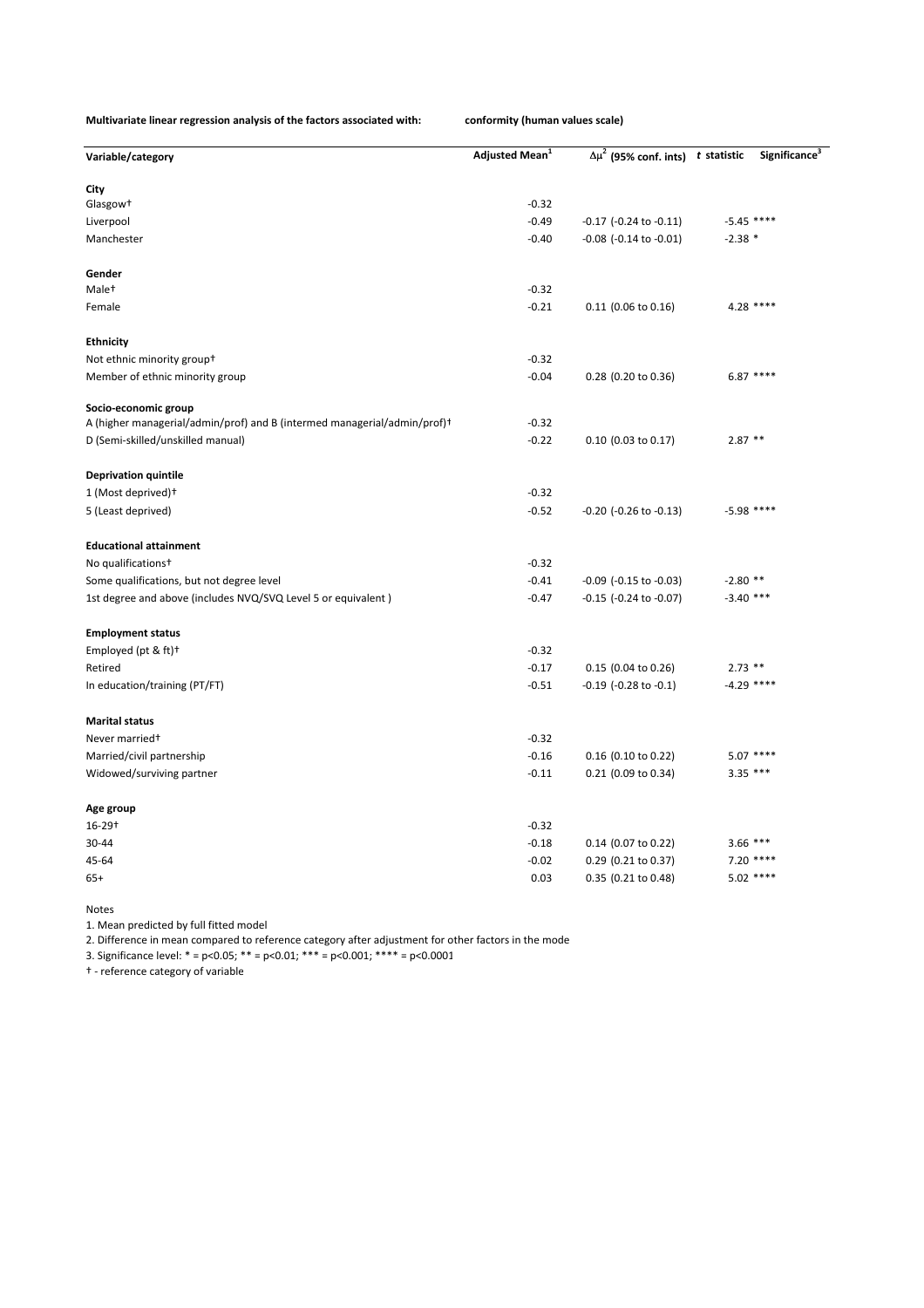**Optimism: Life Orientation Test (Revised) (LOT‐R)**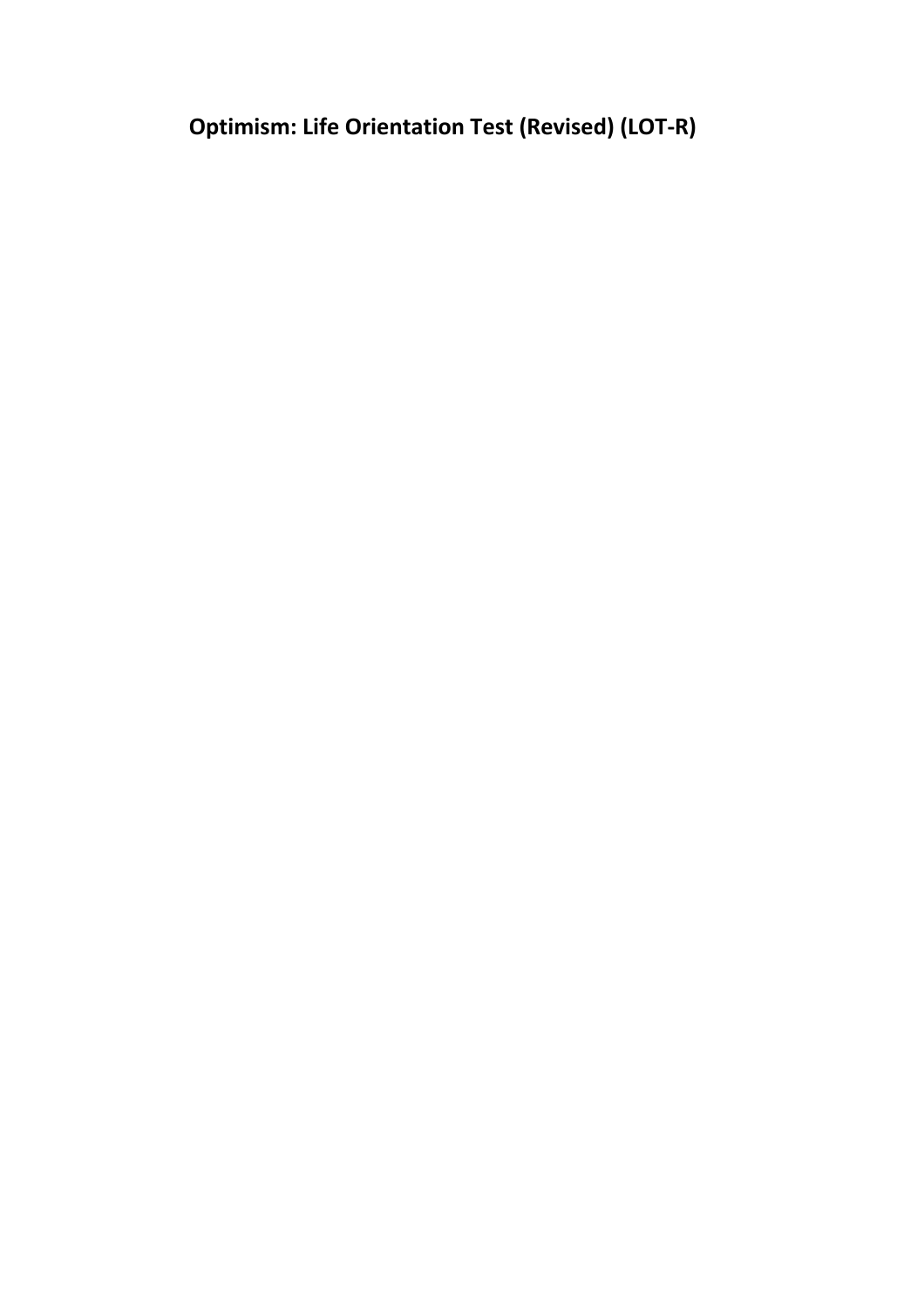**Multivariate linear regression analysis of the factors associated with: Life Orientation Test (Revised)**

| Variable/category                                                                    | Adjusted Mean <sup>1</sup> | $\sqrt{\Delta \mu^2}$ (95% conf. ints) t statistic | Significance |  |
|--------------------------------------------------------------------------------------|----------------------------|----------------------------------------------------|--------------|--|
| City                                                                                 |                            |                                                    |              |  |
| Glasgow <sup>+</sup>                                                                 | 14.40                      |                                                    |              |  |
| Manchester                                                                           | 13.63                      | -0.76 (-1.01 to -0.51)                             | $-5.95$ **** |  |
| Socio-economic group                                                                 |                            |                                                    |              |  |
| A (higher managerial/admin/prof) and B (intermed managerial/admin/prof) <sup>+</sup> | 14.40                      |                                                    |              |  |
| E (On state benefit/unemployed/lowest grade workers)                                 | 13.79                      | $-0.61$ ( $-1.01$ to $-0.21$ )                     | $-2.99$ **   |  |
| <b>Deprivation quintile</b>                                                          |                            |                                                    |              |  |
| 1 (Most deprived) <sup>+</sup>                                                       | 14.40                      |                                                    |              |  |
| 2                                                                                    | 14.85                      | 0.45 (0.07 to 0.83)                                | $2.32*$      |  |
| 3                                                                                    | 15.50                      | 1.10 (0.72 to 1.48)                                | $5.63$ ****  |  |
| 4                                                                                    | 14.84                      | 0.44 (0.06 to 0.82)                                | $2.29*$      |  |
| 5 (Least deprived)                                                                   | 15.44                      | 1.04 (0.65 to 1.43)                                | 5.26 ****    |  |
| <b>Educational attainment</b>                                                        |                            |                                                    |              |  |
| No qualifications <sup>+</sup>                                                       | 14.40                      |                                                    |              |  |
| Some qualifications, but not degree level                                            | 15.02                      | 0.62 (0.34 to 0.91)                                | 4.27 ****    |  |
| 1st degree and above (includes NVQ/SVQ Level 5 or equivalent)                        | 16.16                      | 1.76 (1.35 to 2.18)                                | $8.40***$    |  |
| <b>Employment status</b>                                                             |                            |                                                    |              |  |
| Employed (pt & ft)+                                                                  | 14.40                      |                                                    |              |  |
| Unemployed                                                                           | 13.07                      | -1.33 (-1.77 to -0.89)                             | $-5.88$ **** |  |
| Ill/disabled                                                                         | 12.80                      | -1.59 (-2.17 to -1.02)                             | $-5.47$ **** |  |
| Looking after home/family                                                            | 13.67                      | -0.72 (-1.16 to -0.29)                             | $-3.24$ **   |  |
| <b>Marital status</b>                                                                |                            |                                                    |              |  |
| Never married <sup>+</sup>                                                           | 14.40                      |                                                    |              |  |
| Married/civil partnership                                                            | 14.81                      | 0.42 (0.15 to 0.69)                                | $3.04$ **    |  |
| Widowed/surviving partner                                                            | 15.11                      | 0.71 (0.21 to 1.21)                                | $2.79$ **    |  |
| Self-assessed health                                                                 |                            |                                                    |              |  |
| Good/very good+                                                                      | 14.40                      |                                                    |              |  |
| Fair                                                                                 | 13.35                      | $-1.05$ ( $-1.37$ to $-0.73$ )                     | $-6.42$ **** |  |
| Bad/very bad                                                                         | 12.35                      | $-2.05$ ( $-2.54$ to $-1.57$ )                     | $-8.29$ **** |  |
| Age group                                                                            |                            |                                                    |              |  |
| $16 - 29$ <sup>+</sup>                                                               | 14.40                      |                                                    |              |  |
| 30-44                                                                                | 13.75                      | $-0.65$ ( $-0.95$ to $-0.35$ )                     | $-4.19$ **** |  |
| 45-64                                                                                | 13.78                      | -0.62 (-0.92 to -0.31)                             | $-3.96$ **** |  |

Notes

1. Mean predicted by full fitted model

2. Difference in mean compared to reference category after adjustment for other factors in the model

3. Significance level: \* = p<0.05; \*\* = p<0.01; \*\*\* = p<0.001; \*\*\*\* = p<0.0001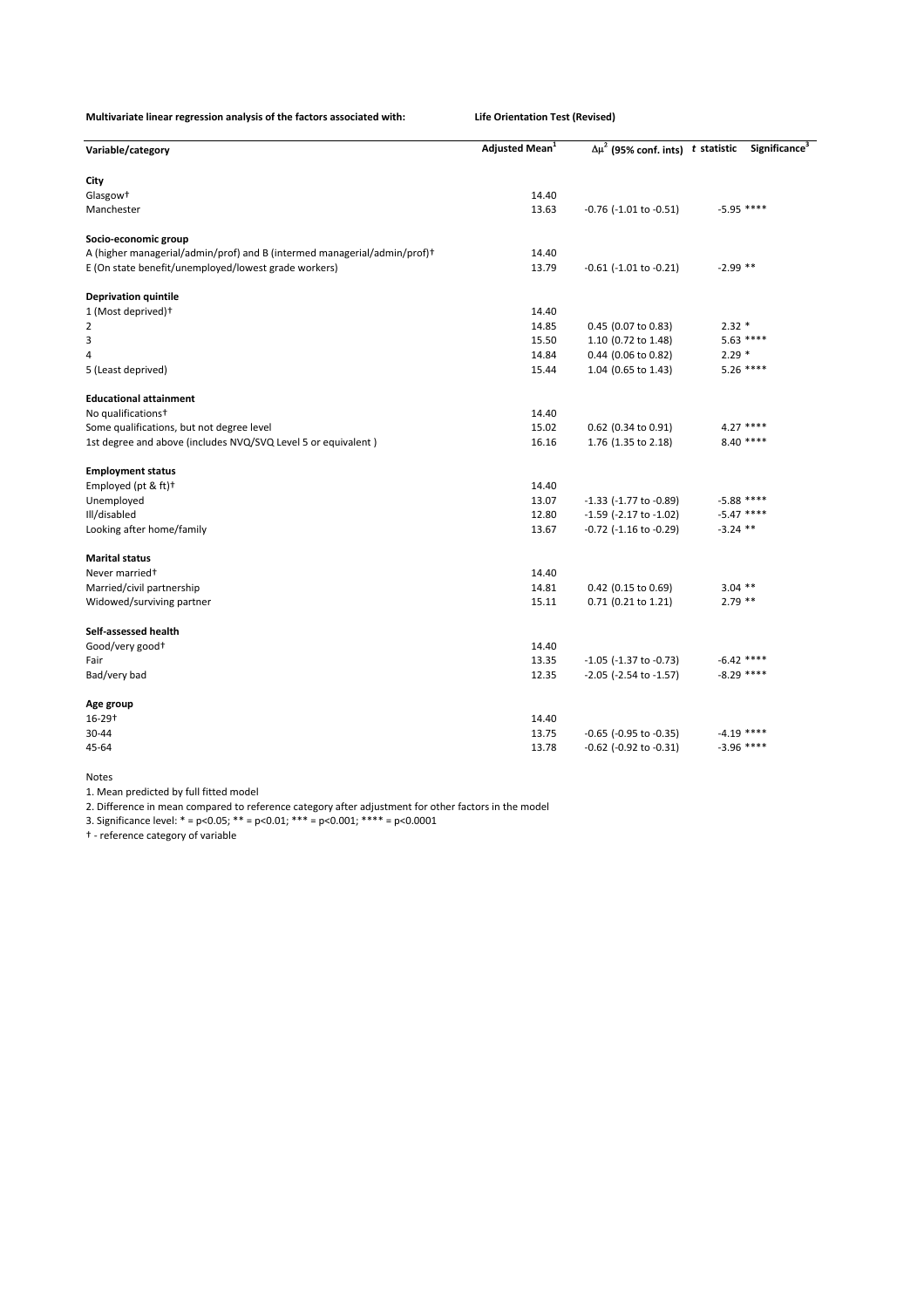**Self‐efficacy: Generalised Self‐Efficacy Scale (GSE)**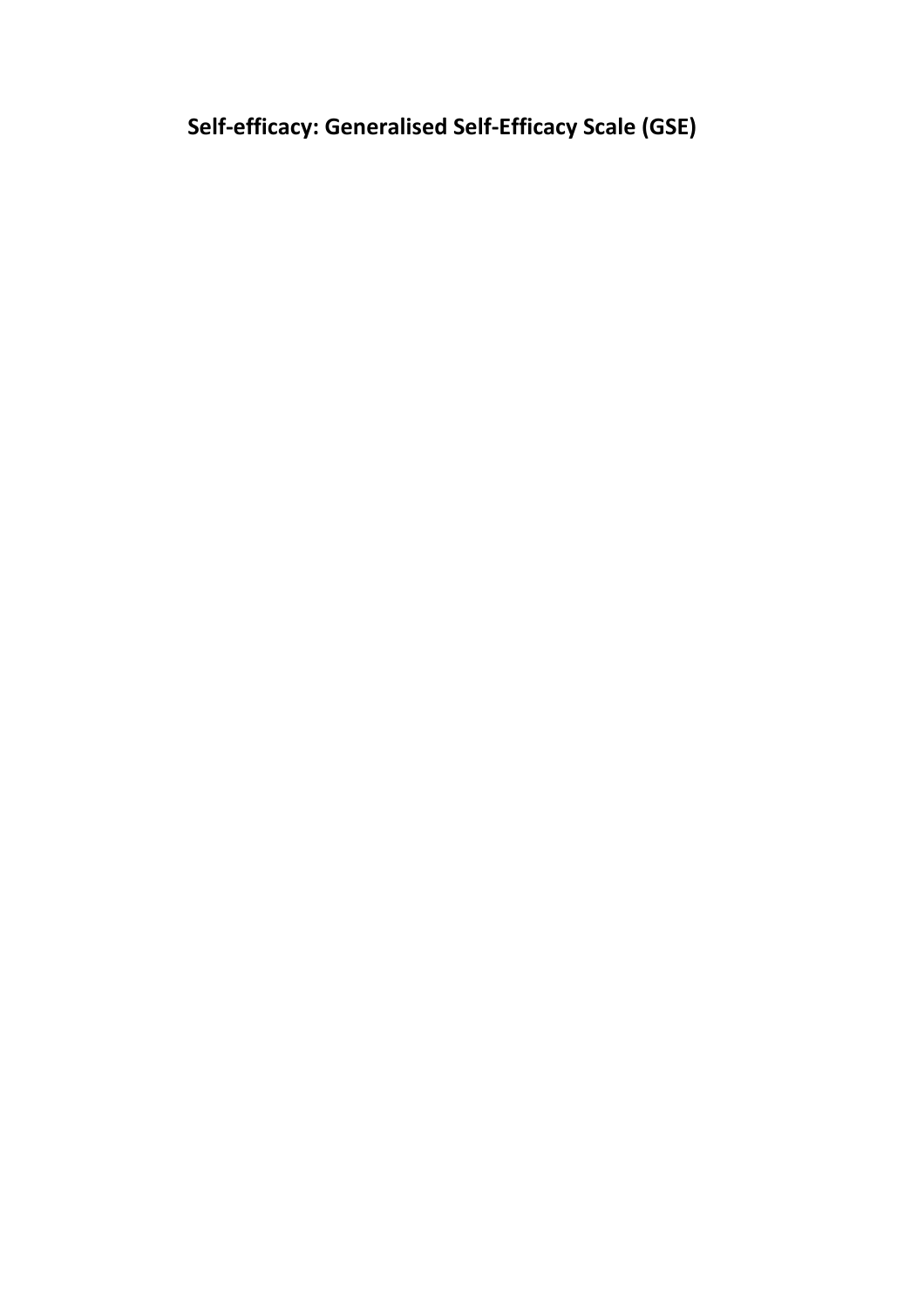**Multivariate linear regression analysis of the factors associated with: Generalised Self‐Efficacy Scale (GSE)**

| Variable/category                                                        | Adjusted Mean <sup>1</sup> | $\Delta \mu^2$ (95% conf. ints) t statistic | Significance <sup>3</sup> |
|--------------------------------------------------------------------------|----------------------------|---------------------------------------------|---------------------------|
| City                                                                     |                            |                                             |                           |
| Glasgow <sup>+</sup>                                                     | 30.71                      |                                             |                           |
| Manchester                                                               | 29.34                      | $-1.37$ ( $-1.75$ to $-0.99$ )              | $-7.00$ ****              |
| Gender                                                                   |                            |                                             |                           |
| Male <sup>+</sup>                                                        | 30.71                      |                                             |                           |
| Female                                                                   | 29.90                      | $-0.81$ ( $-1.18$ to $-0.44$ )              | $-4.26$ ****              |
| Socio-economic group                                                     |                            |                                             |                           |
| A (higher managerial/admin/prof) and B (intermed managerial/admin/prof)+ | 30.71                      |                                             |                           |
| E (On state benefit/unemployed/lowest grade workers)                     | 29.70                      | $-1.01$ ( $-1.62$ to $-0.41$ )              | $-3.28$ **                |
| <b>Deprivation quintile</b>                                              |                            |                                             |                           |
| 1 (Most deprived) <sup>+</sup>                                           | 30.71                      |                                             |                           |
| 5 (Least deprived)                                                       | 31.49                      | 0.78 (0.34 to 1.23)                         | $3.43$ ***                |
| <b>Educational attainment</b>                                            |                            |                                             |                           |
| No qualifications <sup>+</sup>                                           | 30.71                      |                                             |                           |
| Some qualifications, but not degree level                                | 32.28                      | 1.57 (1.13 to 2.02)                         | $6.93***$                 |
| 1st degree and above (includes NVQ/SVQ Level 5 or equivalent)            | 33.57                      | 2.86 (2.22 to 3.50)                         | $8.81***$                 |
| <b>Employment status</b>                                                 |                            |                                             |                           |
| Employed (pt & ft)+                                                      | 30.71                      |                                             |                           |
| Unemployed                                                               | 28.83                      | $-1.88$ (-2.57 to $-1.20$ )                 | $-5.40$ ****              |
| Ill/disabled                                                             | 28.36                      | $-2.35$ ( $-3.24$ to $-1.45$ )              | $-5.14$ ****              |
| Retired                                                                  | 31.39                      | 0.68 (0.12 to 1.23)                         | $2.40*$                   |
| Looking after home/family                                                | 29.71                      | $-1.00$ ( $-1.69$ to $-0.30$ )              | $-2.80$ **                |
| Self-assessed health                                                     |                            |                                             |                           |
| Good/very good+                                                          | 30.71                      |                                             |                           |
| Fair                                                                     | 28.86                      | $-1.85$ ( $-2.35$ to $-1.35$ )              | $-7.26$ ****              |
| Bad/very bad                                                             | 27.72                      | -2.99 (-3.75 to -2.24)                      | $-7.78$ ****              |

Notes

1. Mean predicted by full fitted model

2. Difference in mean compared to reference category after adjustment for other factors in the model

3. Significance level: \* = p<0.05; \*\* = p<0.01; \*\*\* = p<0.001; \*\*\*\* = p<0.0001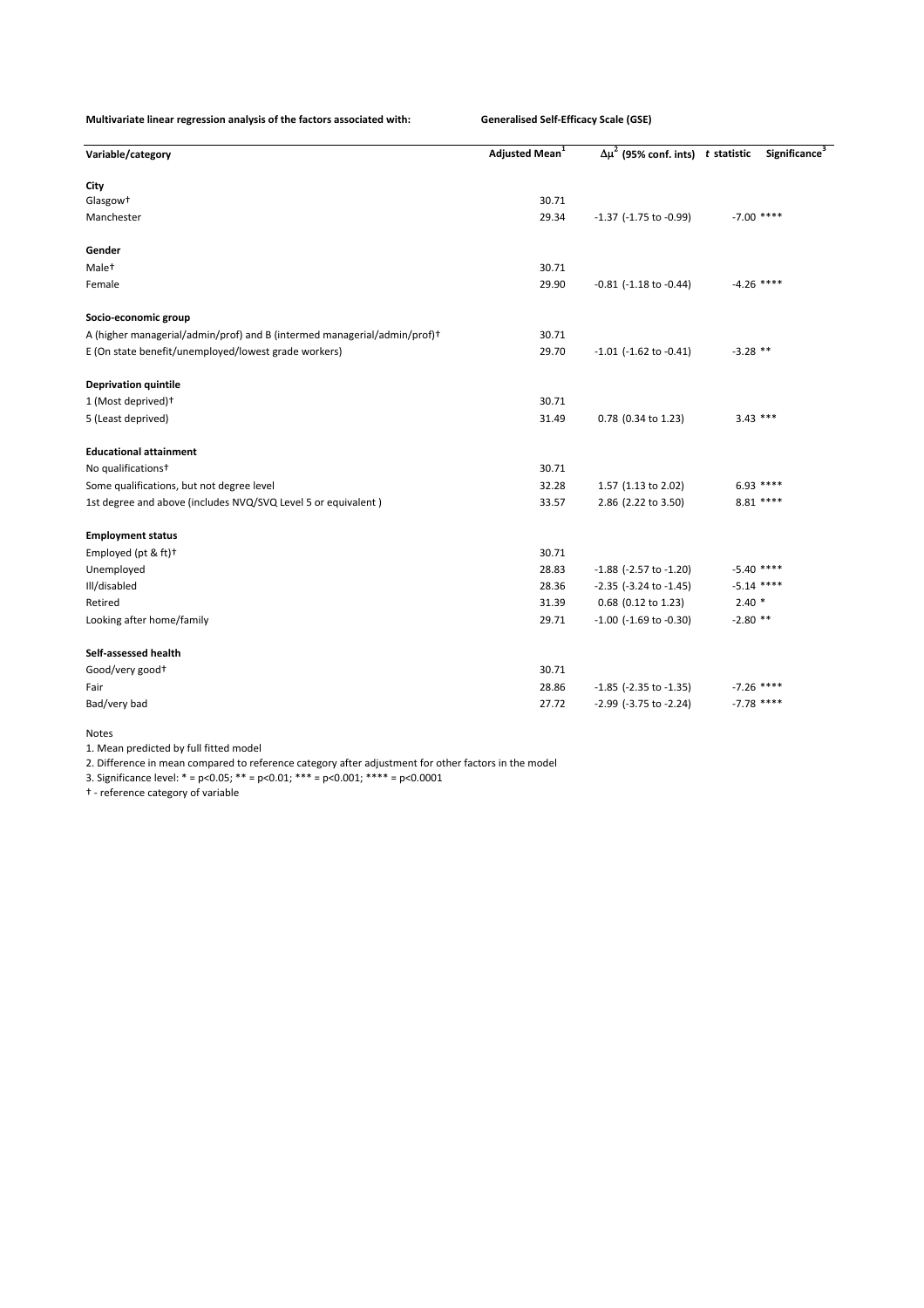**Self‐esteem**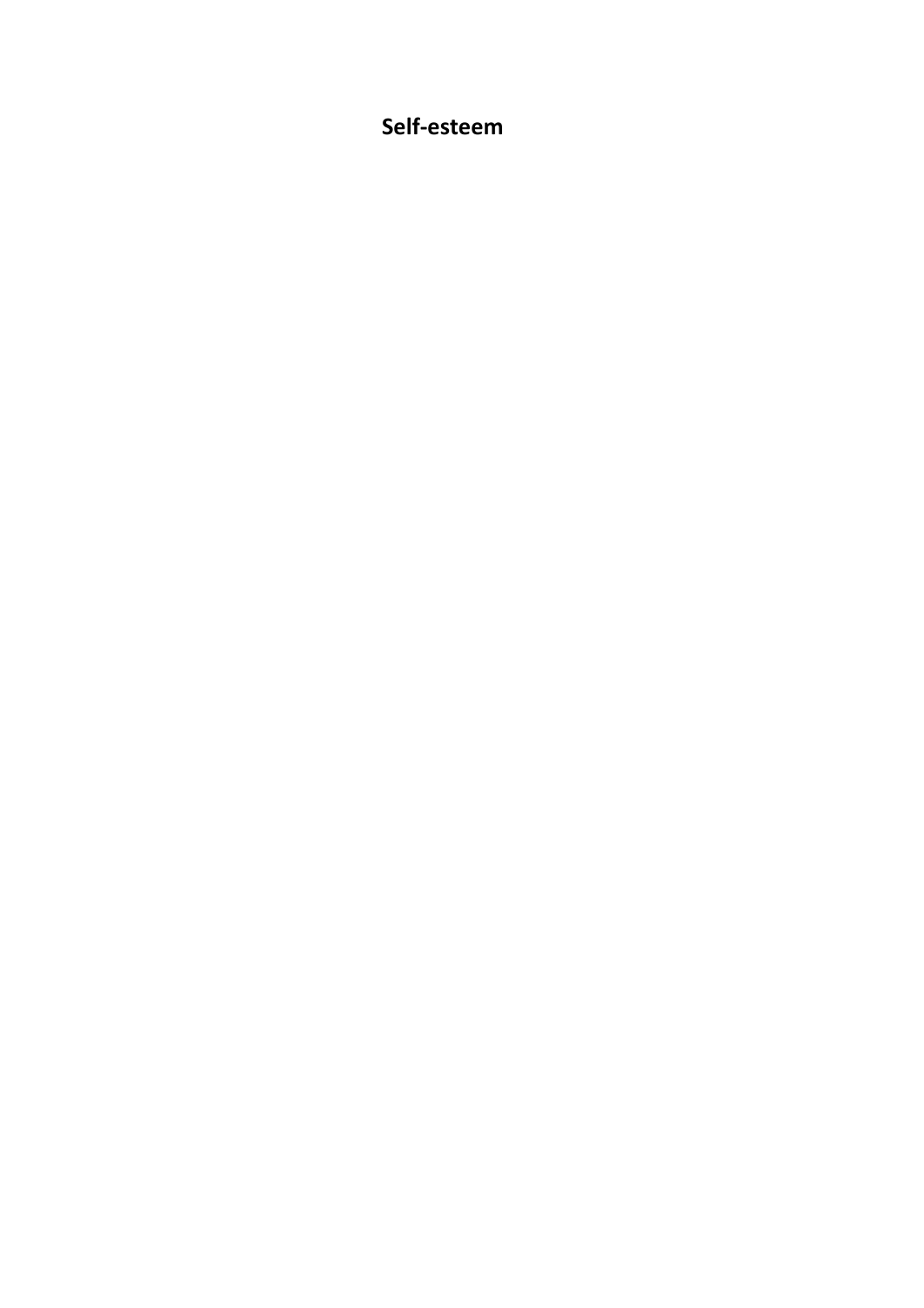Multivariate logistic regression analysis of the factors associated with: having a high self-esteem - agree/strongly agree

| Variable/category                                                        | Wald statistic Significance <sup>1</sup> | Odds ratio (95% conf. ints.) |
|--------------------------------------------------------------------------|------------------------------------------|------------------------------|
| City                                                                     | 42.81 ****                               |                              |
| Glasgow <sup>+</sup>                                                     |                                          | 1.00                         |
| Liverpool                                                                | $6.64$ **                                | 0.78 (0.65 to 0.94)          |
| Manchester                                                               | 42.40 ****                               | 0.54 (0.45 to 0.65)          |
|                                                                          |                                          |                              |
| Gender<br>Male <sup>+</sup>                                              | $9.49**$                                 | 1.00                         |
| Female                                                                   | $9.49$ **                                | 0.78 (0.67 to 0.91)          |
|                                                                          |                                          |                              |
| Age group                                                                | 21.88 ****                               |                              |
| $16 - 29$ <sup>+</sup>                                                   |                                          | 1.00                         |
| 30-44                                                                    | 2.74                                     | 0.82 (0.65 to 1.04)          |
| 45-64                                                                    | 14.29 ***                                | 0.61 (0.47 to 0.79)          |
| $65+$                                                                    | 0.02                                     | 1.03 (0.68 to 1.56)          |
| Socio-economic group                                                     | $12.03*$                                 |                              |
| A (higher managerial/admin/prof) and B (intermed managerial/admin/prof)+ |                                          | 1.00                         |
| C1 (supervisory, clerical, junior managerial/admin/prof)                 | 0.40                                     | 1.09 (0.83 to 1.43)          |
| C2 (skilled manual)                                                      | 0.58                                     | 0.89 (0.67 to 1.19)          |
| D (semi-skilled/ unskilled manual)                                       | 0.70                                     | 1.14 (0.84 to 1.54)          |
| E (on state benefit/ unemployed/ lowest grade workers)                   | 2.90                                     | 0.75 (0.53 to 1.05)          |
|                                                                          |                                          |                              |
| <b>Deprivation quintile</b>                                              | 29.83 ****                               |                              |
| 1 (Most deprived) <sup>+</sup>                                           |                                          | 1.00                         |
| 2                                                                        | 0.00                                     | 0.99 (0.78 to 1.27)          |
| 3                                                                        | 1.63                                     | 1.17 (0.92 to 1.50)          |
| 4                                                                        | 0.07                                     | 0.97 (0.76 to 1.24)          |
| 5 (Least deprived)                                                       | 13.60 ***                                | 0.62 (0.48 to 0.80)          |
| <b>Educational attainment</b>                                            | 41.95 ****                               |                              |
| No qualifications <sup>+</sup>                                           |                                          | 1.00                         |
| Some qualifications, but not degree level                                | $22.17$ ****                             | 1.57 (1.30 to 1.90)          |
| 1st degree and above (includes NVQ/SVQ Level 5 or equivalent)            | 39.50 ****                               | 2.62 (1.94 to 3.53)          |
|                                                                          |                                          |                              |
| <b>Employment status</b>                                                 | 29.88 ****                               |                              |
| Employed (PT/FT)+                                                        |                                          | 1.00                         |
| Unemployed                                                               | 14.13 ***                                | 0.58 (0.44 to 0.77)          |
| Ill/disabled                                                             | $9.16$ **                                | 0.57 (0.39 to 0.82)          |
| Retired                                                                  | 0.36                                     | 1.11 (0.79 to 1.54)          |
| Looking after home/family                                                | 0.09                                     | 1.05 (0.78 to 1.41)          |
| In education/training (PT/FT)<br>Never married <sup>+</sup>              | 2.55                                     | 1.27 (0.95 to 1.71)          |
|                                                                          |                                          |                              |
| <b>Marital status</b>                                                    | $12.61***$                               |                              |
| Married/civil partnership                                                | $12.61$ ***                              | 1.46 (1.18 to 1.79)          |
| Separated/divorced                                                       | 2.32                                     | 1.26 (0.94 to 1.70)          |
| Widowed/surviving partner                                                | 0.00                                     | 1.01 (0.68 to 1.48)          |
| Self-assessed health                                                     | 108.76 ****                              |                              |
| Good/very good+                                                          |                                          |                              |
| Fair                                                                     | 99.98 ****                               | 0.35 (0.29 to 0.43)          |
| Bad/very bad                                                             | 33.72 ****                               | 0.40 (0.29 to 0.54)          |
|                                                                          |                                          |                              |

Notes

1. Significance level: \* = p<0.05; \*\* = p<0.01; \*\*\* = p<0.001; \*\*\*\* = p<0.0001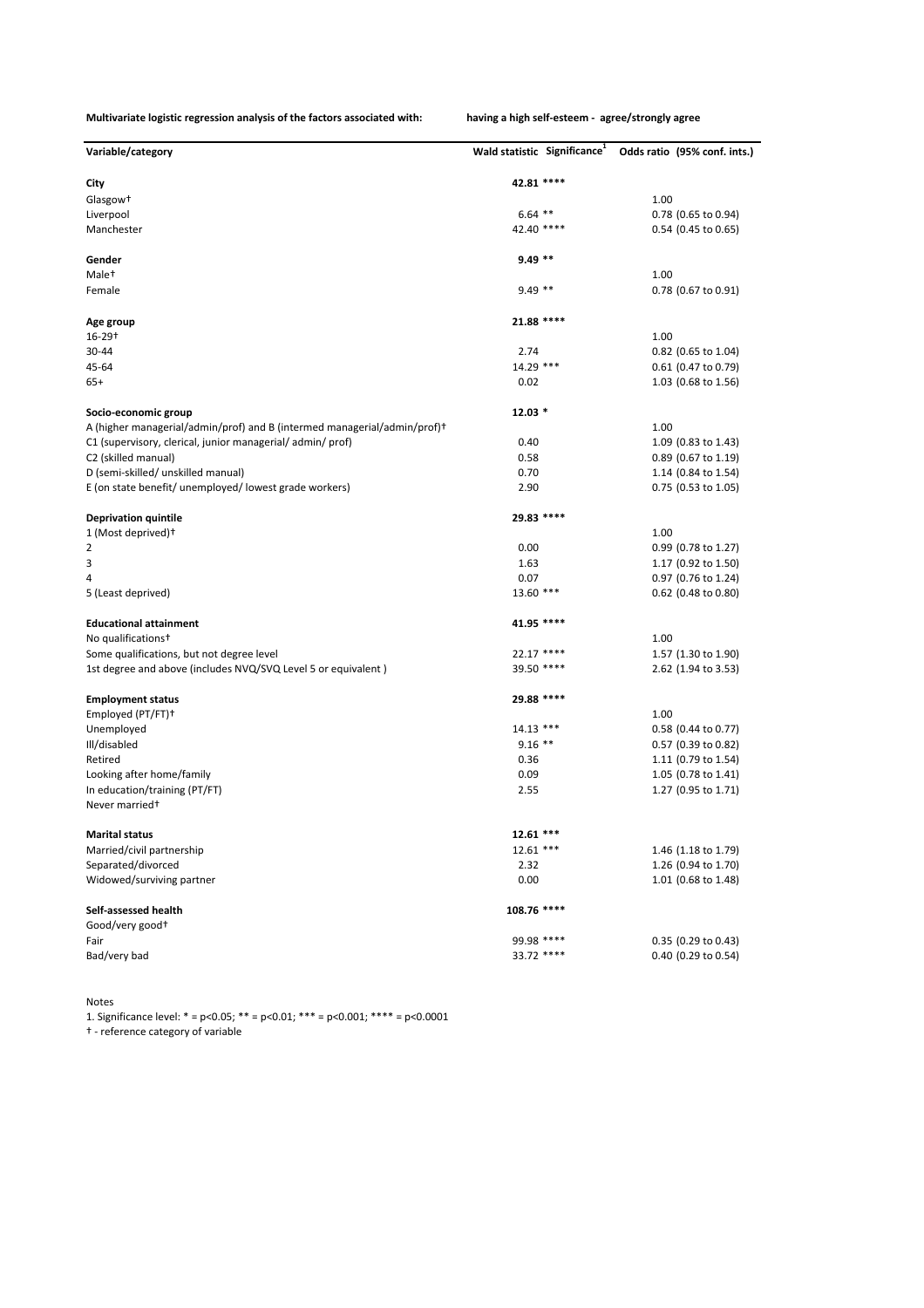Multivariate logistic regression analysis of the factors associated with: having a high self-esteem - strongly agree

|                                                                                      | Wald statistic Significance <sup>1</sup> |                              |
|--------------------------------------------------------------------------------------|------------------------------------------|------------------------------|
| Variable/category                                                                    |                                          | Odds ratio (95% conf. ints.) |
| City                                                                                 | 61.07 ****                               |                              |
| Glasgow <sup>+</sup>                                                                 |                                          | 1.00                         |
| Liverpool                                                                            | 12.76 ***                                | 0.68 (0.54 to 0.84)          |
| Manchester                                                                           | 60.58 ****                               | 0.37 (0.29 to 0.48)          |
| Gender                                                                               | 15.09 ***                                |                              |
| Male <sup>+</sup>                                                                    |                                          | 1.00                         |
| Female                                                                               | 15.09 ***                                | 0.68 (0.56 to 0.82)          |
| Age group                                                                            | $9.40*$                                  |                              |
| $16 - 29$ <sup>+</sup>                                                               |                                          | 1.00                         |
| 30-44                                                                                | 2.23                                     | 0.82 (0.63 to 1.06)          |
| 45-64                                                                                | $8.98**$                                 | 0.64 (0.48 to 0.86)          |
| $65+$                                                                                | 0.58                                     | 0.82 (0.49 to 1.38)          |
| Socio-economic group                                                                 | $14.48**$                                |                              |
| A (higher managerial/admin/prof) and B (intermed managerial/admin/prof) <sup>+</sup> |                                          | 1.00                         |
| C1 (supervisory, clerical, junior managerial/admin/prof)                             | 0.38                                     | 1.10 (0.81 to 1.48)          |
| C2 (skilled manual)                                                                  | 0.22                                     | 0.92 (0.66 to 1.29)          |
| D (semi-skilled/ unskilled manual)                                                   | 0.56                                     | 1.14 (0.80 to 1.63)          |
| E (on state benefit/ unemployed/ lowest grade workers)                               | $7.32**$                                 | 0.51 (0.31 to 0.83)          |
| <b>Educational attainment</b>                                                        | $10.78**$                                |                              |
| No qualifications <sup>+</sup>                                                       |                                          | 1.00                         |
| Some qualifications, but not degree level                                            | $4.66*$                                  | 1.36 (1.03 to 1.80)          |
| 1st degree and above (includes NVQ/SVQ Level 5 or equivalent)                        | $10.74$ **                               | 1.84 (1.28 to 2.64)          |
| <b>Employment status</b>                                                             | 10.94                                    |                              |
| Employed (PT/FT)+                                                                    |                                          | 1.00                         |
| Unemployed                                                                           | $7.82**$                                 | 0.55 (0.36 to 0.83)          |
| Ill/disabled                                                                         | 0.11                                     | 1.10 (0.61 to 1.99)          |
| Retired                                                                              | 0.08                                     | 0.94 (0.59 to 1.48)          |
| Looking after home/family                                                            | 1.37                                     | 0.78 (0.51 to 1.18)          |
| In education/training (PT/FT)                                                        | 0.44                                     | 1.11 (0.82 to 1.51)          |
| Self-assessed health                                                                 | 36.60 ****                               |                              |
| Good/very good+                                                                      |                                          | 1.00                         |
| Fair                                                                                 | 32.68 ****                               | 0.35 (0.24 to 0.50)          |
| Bad/very bad                                                                         | $9.30**$                                 | 0.45 (0.27 to 0.75)          |

Notes

1. Significance level: \* = p<0.05; \*\* = p<0.01; \*\*\* = p<0.001; \*\*\*\* = p<0.0001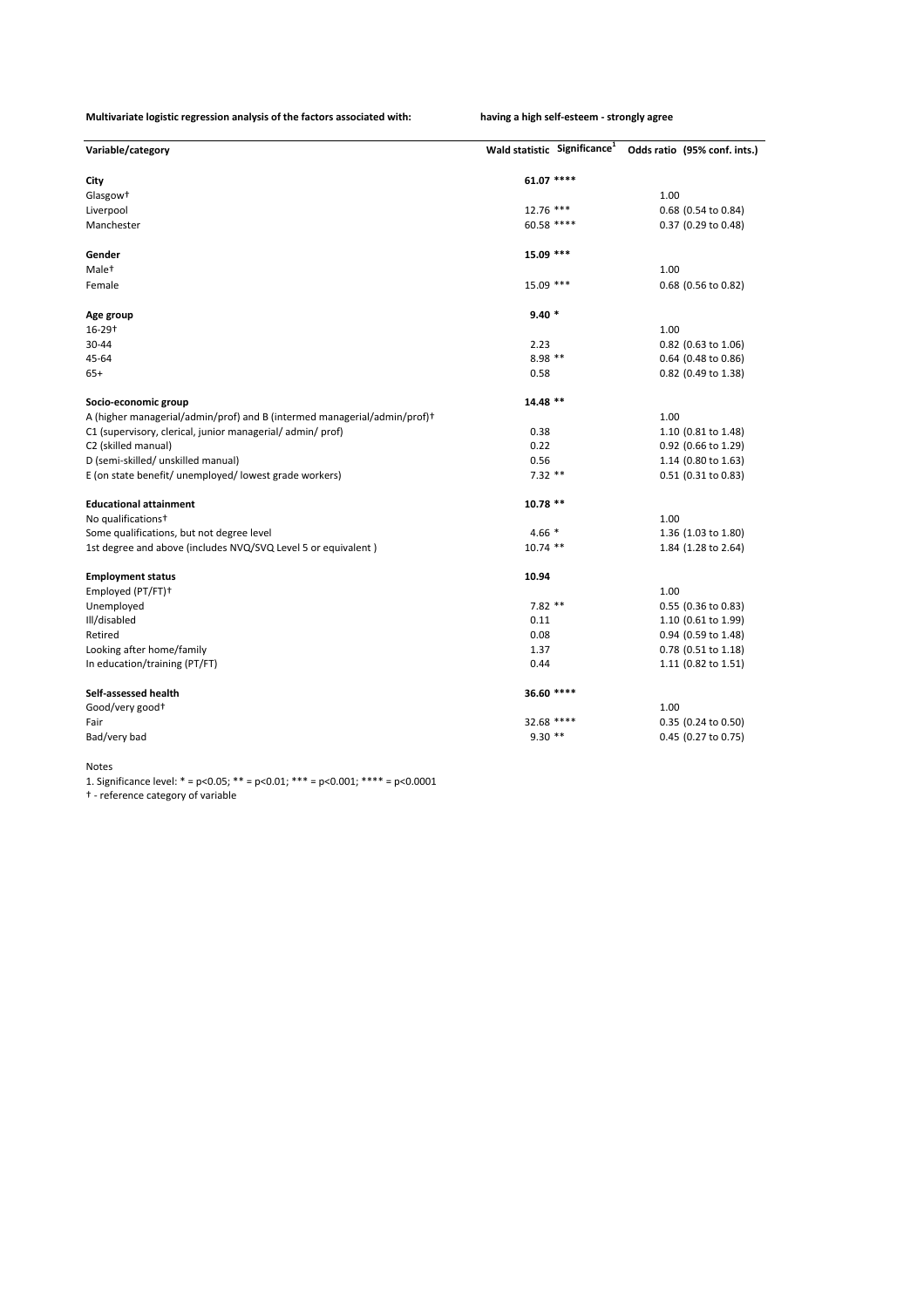**Early years**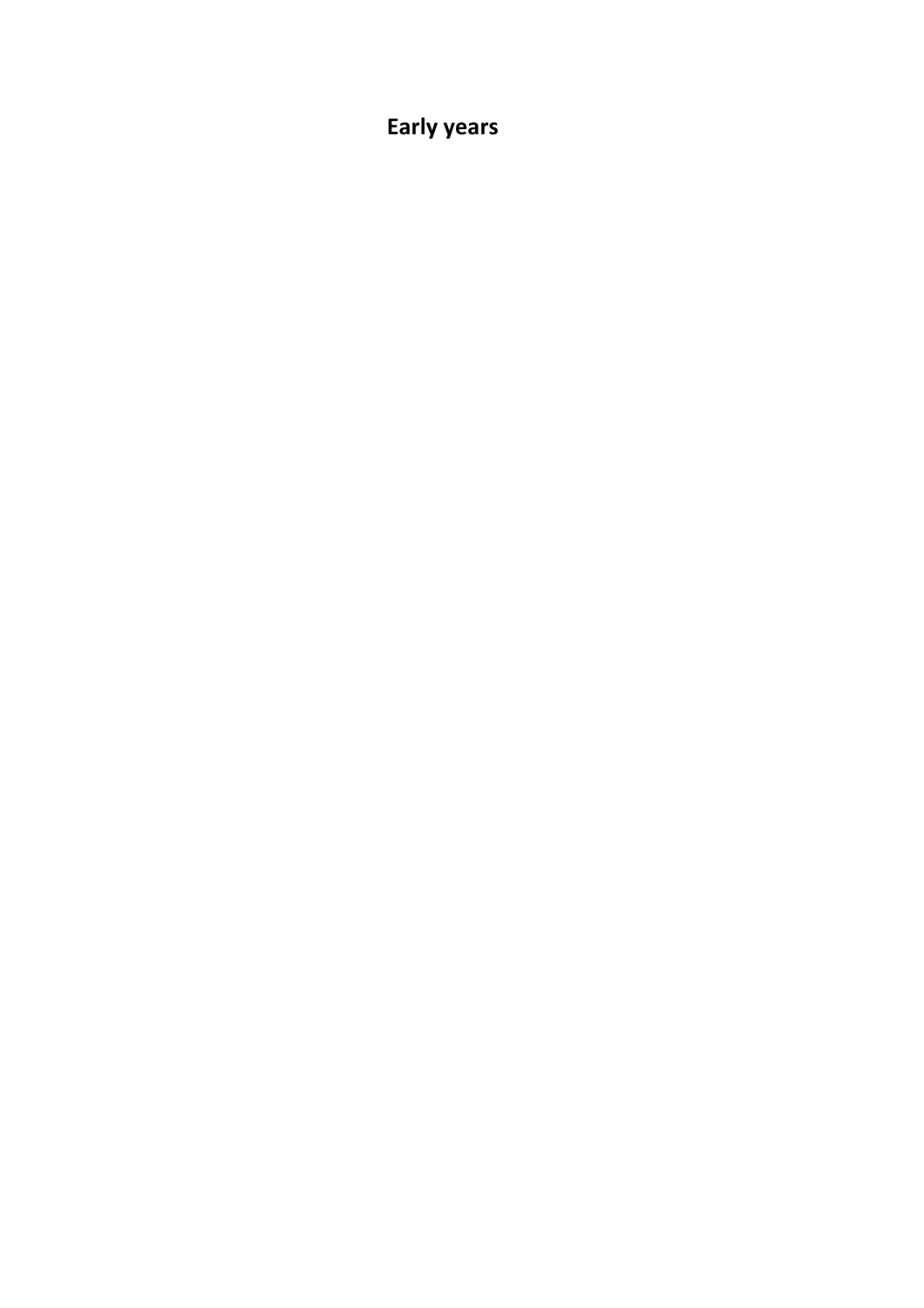Multivariate logistic regression analysis of the factors associated with: rating of childhood - very or fairly happy

| Variable/category             | Wald statistic Significance <sup>1</sup> | Odds ratio (95% conf. ints.) |
|-------------------------------|------------------------------------------|------------------------------|
| City                          | $6.32*$                                  |                              |
| Glasgow <sup>+</sup>          |                                          | 1.00                         |
| Liverpool                     | 0.00                                     | 1.01 (0.81 to 1.25)          |
| Manchester                    | $4.68*$                                  | 0.79 (0.64 to 0.98)          |
| <b>Employment status</b>      | 85.70 ****                               |                              |
| Employed (PT/FT)+             |                                          | 1.00                         |
| Unemployed                    | 28.99 ****                               | 0.49 (0.37 to 0.63)          |
| Ill/disabled                  | 15.08 ***                                | 0.50 (0.35 to 0.71)          |
| Retired                       | 1.75                                     | 1.21 (0.91 to 1.59)          |
| Looking after home/family     | $13.04$ ***                              | 0.58 (0.43 to 0.78)          |
| In education/training (PT/FT) | $11.13$ ***                              | 1.84 (1.29 to 2.63)          |
| Self-assessed health          | 35.09 ****                               |                              |
| Good/very good+               |                                          | 1.00                         |
| Fair                          | 31.08 ****                               | 0.52 (0.42 to 0.66)          |
| Bad/very bad                  | 14.80 ***                                | 0.52 (0.37 to 0.72)          |

Notes

1. Significance level: \* = p<0.05; \*\* = p<0.01; \*\*\* = p<0.001; \*\*\*\* = p<0.0001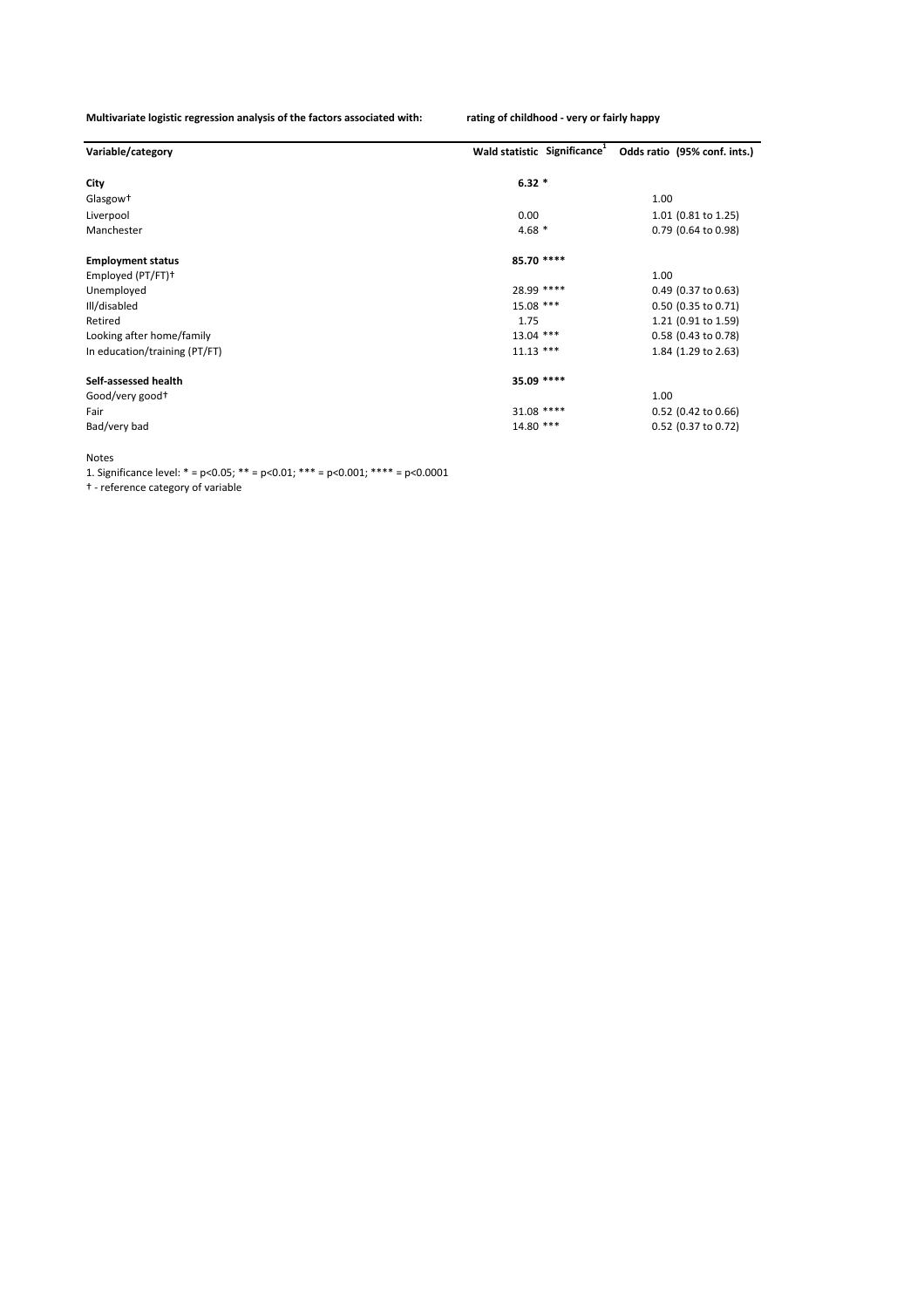**Multivariate logistic regression analysis of the factors associated with: rating of childhood ‐ very happy**

| Variable/category                                                        | Wald statistic Significance <sup>1</sup> | Odds ratio (95% conf. ints.) |
|--------------------------------------------------------------------------|------------------------------------------|------------------------------|
| City                                                                     | 86.90 ****                               |                              |
| Glasgow <sup>+</sup>                                                     |                                          | 1.00                         |
| Liverpool                                                                | 0.30                                     | 0.95 (0.80 to 1.13)          |
| Manchester                                                               | 71.20 ****                               | 0.47 (0.40 to 0.56)          |
| Age group                                                                | $10.79*$                                 |                              |
| $16 - 29$ <sup>+</sup>                                                   |                                          | 1.00                         |
| 30-44                                                                    | 0.08                                     | 1.03 (0.84 to 1.26)          |
| 45-64                                                                    | 2.61                                     | 1.20 (0.96 to 1.48)          |
| $65+$                                                                    | $10.08$ **                               | 1.82 (1.26 to 2.64)          |
| Socio-economic group                                                     | 23.90 ****                               |                              |
| A (higher managerial/admin/prof) and B (intermed managerial/admin/prof)+ |                                          | 1.00                         |
| C1 (supervisory, clerical, junior managerial/admin/prof)                 | 0.03                                     | 1.02 (0.80 to 1.31)          |
| C2 (skilled manual)                                                      | 2.30                                     | 0.82 (0.63 to 1.06)          |
| D (semi-skilled/ unskilled manual)                                       | $7.81**$                                 | 0.68 (0.52 to 0.89)          |
| E (on state benefit/ unemployed/ lowest grade workers)                   | $11.61$ ***                              | 0.59 (0.43 to 0.80)          |
| <b>Deprivation quintile</b>                                              | $15.71$ **                               |                              |
| 1 (Most deprived) <sup>+</sup>                                           |                                          | 1.00                         |
| 2                                                                        | 1.08                                     | 1.13 (0.90 to 1.42)          |
| 3                                                                        | 0.90                                     | 1.12 (0.89 to 1.41)          |
| $\overline{4}$                                                           | $4.83*$                                  | 1.30 (1.03 to 1.64)          |
| 5 (Least deprived)                                                       | 1.78                                     | 0.85 (0.67 to 1.08)          |
| <b>Employment status</b>                                                 | $16.63$ **                               |                              |
| Employed (PT/FT)+                                                        |                                          | 1.00                         |
| Unemployed                                                               | $4.55*$                                  | 0.75 (0.57 to 0.98)          |
| Ill/disabled                                                             | 3.78                                     | 0.71 (0.50 to 1.00)          |
| Retired                                                                  | 0.06                                     | 1.04 (0.76 to 1.43)          |
| Looking after home/family                                                | 1.62                                     | 1.19 (0.91 to 1.56)          |
| In education/training (PT/FT)                                            | 2.81                                     | 1.25 (0.96 to 1.63)          |
| Self-assessed health                                                     | 45.18 ****                               |                              |
| Good/very good+                                                          |                                          | 1.00                         |
| Fair                                                                     | 43.13 ****                               | 0.51 (0.42 to 0.62)          |
| Bad/very bad                                                             | $11.33$ ***                              | 0.59 (0.43 to 0.80)          |

### Notes

1. Significance level: \* = p<0.05; \*\* = p<0.01; \*\*\* = p<0.001; \*\*\*\* = p<0.0001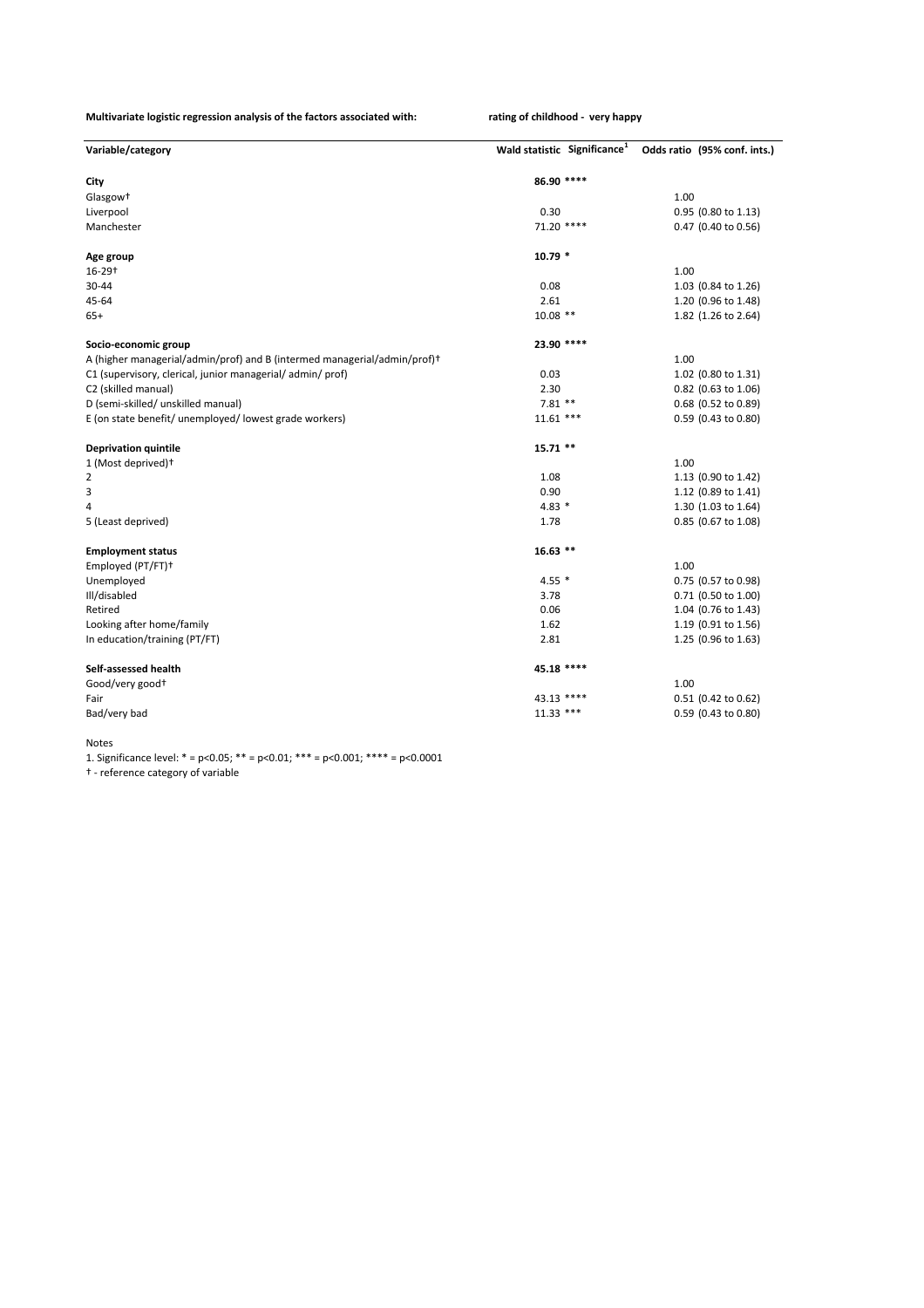Multivariate logistic regression analysis of the factors associated with: rating of childhood - very or fairly unhappy

| Variable/category               | Wald statistic Significance <sup>1</sup> | Odds ratio (95% conf. ints.) |
|---------------------------------|------------------------------------------|------------------------------|
|                                 |                                          |                              |
| City                            | $16.42$ ***                              |                              |
| Glasgow <sup>+</sup>            |                                          | 1.00                         |
| Liverpool                       | $9.28$ **                                | 1.57 (1.17 to 2.10)          |
| Manchester                      | 0.58                                     | 0.88 (0.64 to 1.22)          |
| <b>Deprivation quintile</b>     | $11.08*$                                 |                              |
| 1 (Most deprived) <sup>+</sup>  |                                          | 1.00                         |
| 2                               | 0.46                                     | 0.87 (0.60 to 1.29)          |
| 3                               | 0.59                                     | 1.16 (0.79 to 1.70)          |
| 4                               | 3.30                                     | 0.68 (0.44 to 1.03)          |
| 5 (Least deprived)              | 1.52                                     | 1.27 (0.87 to 1.85)          |
| <b>Employment status</b>        | 45.71 ****                               |                              |
| Employed (PT/FT)+               |                                          | 1.00                         |
| Unemployed                      | $12.02$ ***                              | 1.96 (1.34 to 2.87)          |
| Ill/disabled                    | $11.37***$                               | 2.22 (1.40 to 3.52)          |
| Retired                         | 0.47                                     | 0.87 (0.59 to 1.29)          |
| Looking after home/family       | $10.15$ **                               | 1.92 (1.29 to 2.88)          |
| In education/training (PT/FT)   | $5.92*$                                  | 0.51 (0.29 to 0.88)          |
| Longterm limiting illness (LLI) | $16.15***$                               |                              |
| None <sup>+</sup>               |                                          | 1.00                         |
| Limited a little                | $11.04$ ***                              | 1.84 (1.28 to 2.63)          |
| Limited a lot                   | $11.50$ ***                              | 2.06 (1.36 to 3.12)          |

Notes

1. Significance level:  $* = p < 0.05$ ;  $** = p < 0.01$ ;  $*** = p < 0.001$ ;  $*** = p < 0.0001$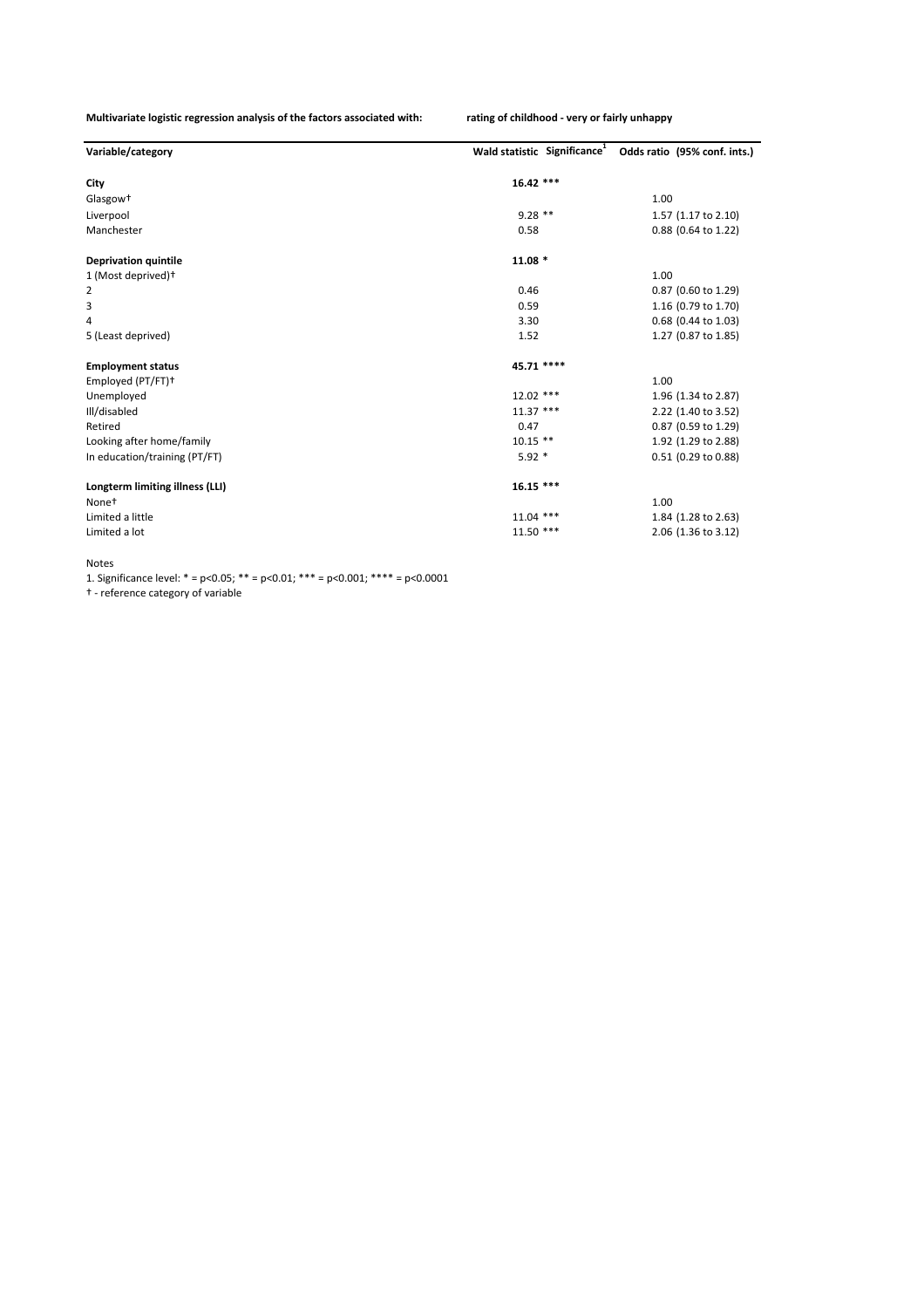**Multivariate logistic regression analysis of the factors associated with: rating of childhood ‐ very unhappy**

| Variable/category               | Wald statistic Significance <sup>1</sup> | Odds ratio (95% conf. ints.) |
|---------------------------------|------------------------------------------|------------------------------|
| City                            | 32.90 ****                               |                              |
| Glasgow <sup>+</sup>            |                                          | 1.00                         |
| Liverpool                       | $14.29$ ***                              | 2.37 (1.52 to 3.71)          |
| Manchester                      | $4.50*$                                  | 0.49 (0.26 to 0.95)          |
| <b>Employment status</b>        | $16.28**$                                |                              |
| Employed (PT/FT)+               |                                          | 1.00                         |
| Unemployed                      | 0.64                                     | 0.70 (0.29 to 1.68)          |
| Ill/disabled                    | $6.13*$                                  | 2.37 (1.20 to 4.71)          |
| Retired                         | 0.00                                     | 1.00 (0.54 to 1.82)          |
| Looking after home/family       | 3.41                                     | 1.85 (0.96 to 3.56)          |
| In education/training (PT/FT)   | 1.58                                     | 0.57 (0.24 to 1.36)          |
| Longterm limiting illness (LLI) | $11.34$ **                               |                              |
| None <sup>+</sup>               |                                          | 1.00                         |
| Limited a little                | $9.68$ **                                | 2.46 (1.40 to 4.34)          |
| Limited a lot                   | 0.38                                     | 1.27 (0.60 to 2.67)          |
| Self-assessed health            | $7.36*$                                  |                              |
| Good/very good+                 |                                          | 1.00                         |
| Fair                            | 0.03                                     | 1.05 (0.59 to 1.85)          |
| Bad/very bad                    | $5.84*$                                  | 2.35 (1.18 to 4.71)          |

Notes

1. Significance level: \* = p<0.05; \*\* = p<0.01; \*\*\* = p<0.001; \*\*\*\* = p<0.0001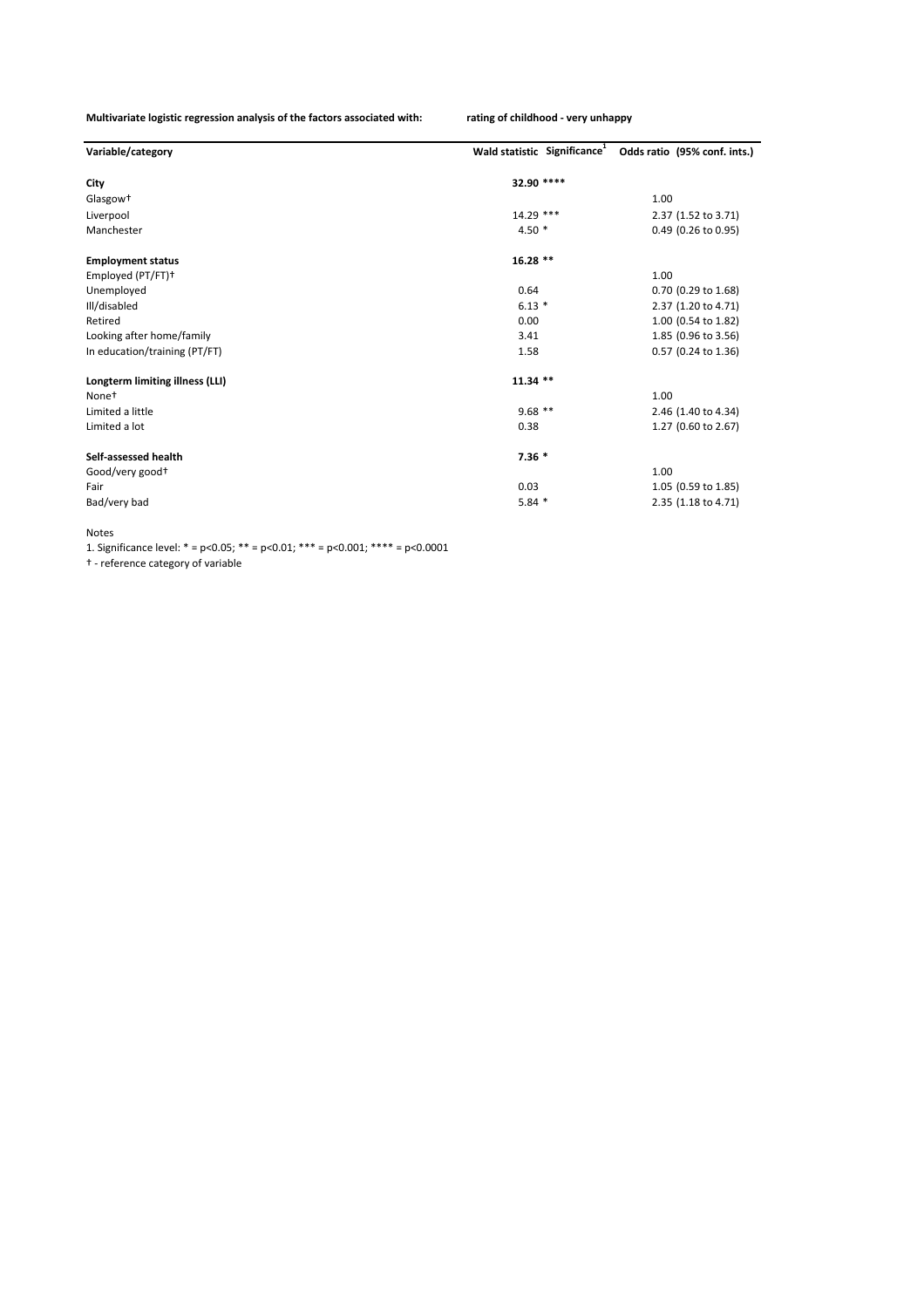Multivariate logistic regression analysis of the factors associated with: rating of childhood relationship with parents - very or fairly good

| Variable/category             | Wald statistic Significance <sup>1</sup> | Odds ratio (95% conf. ints.) |
|-------------------------------|------------------------------------------|------------------------------|
| City                          | 47.59 ****                               |                              |
|                               |                                          | 1.00                         |
| Glasgow <sup>+</sup>          |                                          |                              |
| Liverpool                     | $4.05*$                                  | 1.29 (1.01 to 1.66)          |
| Manchester                    | 22.60 ****                               | 0.58 (0.47 to 0.73)          |
| <b>Employment status</b>      | 70.98 ****                               |                              |
| Employed (PT/FT)+             |                                          | 1.00                         |
| Unemployed                    | 30.39 ****                               | 0.46 (0.35 to 0.61)          |
| Ill/disabled                  | $15.72$ ****                             | 0.47 (0.32 to 0.68)          |
| Retired                       | 1.21                                     | 1.22 (0.86 to 1.73)          |
| Looking after home/family     | $7.42$ **                                | 0.64 (0.46 to 0.88)          |
| In education/training (PT/FT) | $4.59*$                                  | 1.47 (1.03 to 2.08)          |
| <b>Marital status</b>         | $14.62**$                                |                              |
| Never married <sup>+</sup>    |                                          | 1.00                         |
| Married/civil partnership     | 13.55 ***                                | 1.54 (1.22 to 1.94)          |
| Separated/divorced            | 2.58                                     | 1.31 (0.94 to 1.82)          |
| Widowed/surviving partner     | $4.53*$                                  | 1.68 (1.04 to 2.71)          |
| Self-assessed health          | 43.19 ****                               |                              |
| Good/very good+               |                                          | 1.00                         |
| Fair                          | 40.84 ****                               | 0.45 (0.36 to 0.58)          |
| Bad/very bad                  | $14.42$ ***                              | 0.49 (0.34 to 0.71)          |

Notes

1. Significance level: \* = p<0.05; \*\* = p<0.01; \*\*\* = p<0.001; \*\*\*\* = p<0.0001